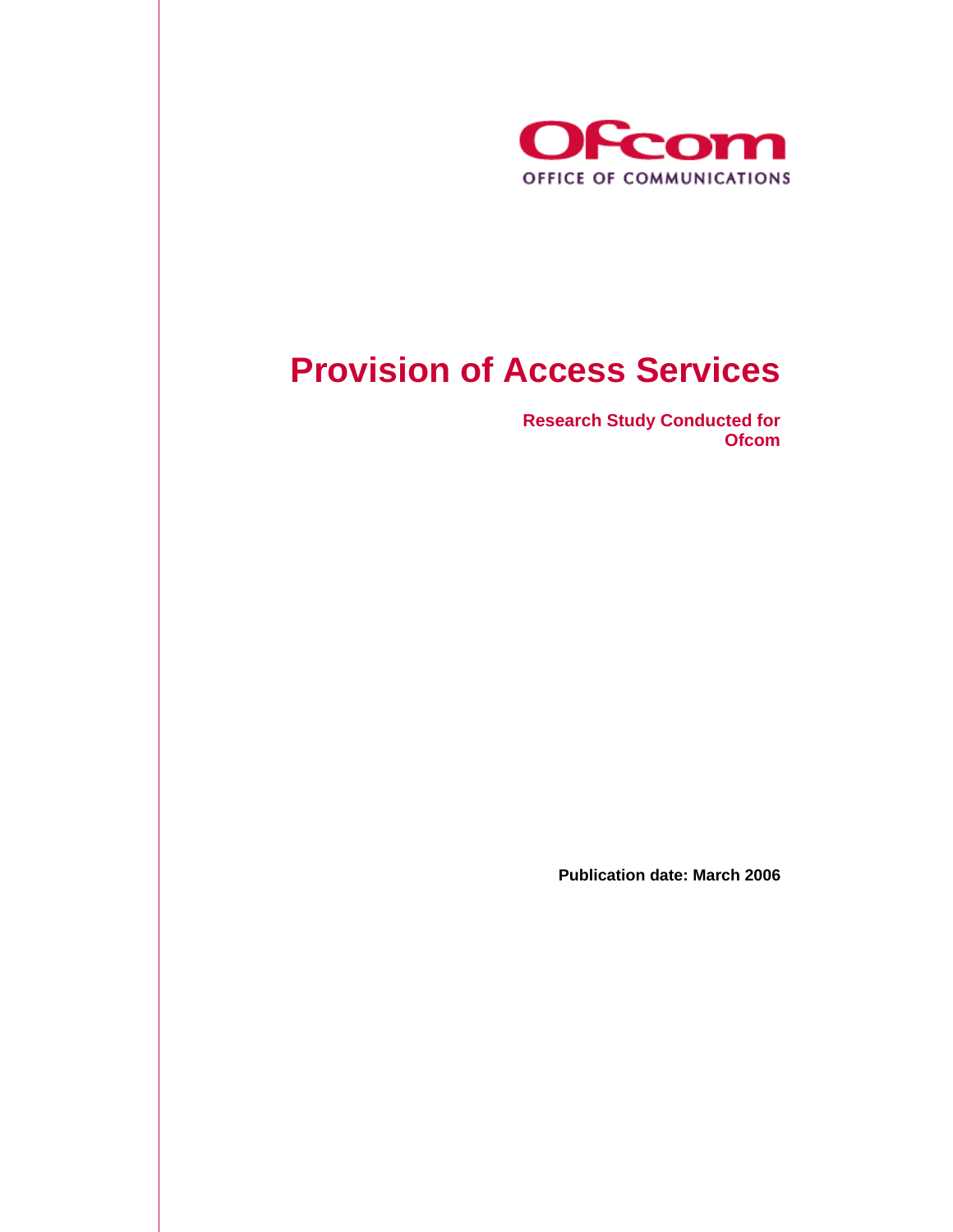# **Contents**

| <b>Section</b> |                                                                      | Page           |
|----------------|----------------------------------------------------------------------|----------------|
| 1              | <b>Foreword</b>                                                      | 1              |
| 2              | <b>Executive Summary</b>                                             | $\overline{c}$ |
| 3              | <b>Background</b><br>3.1 Background                                  | 5              |
|                | 3.2 Objectives                                                       |                |
|                | 3.3 Methodology                                                      |                |
| 4              | <b>Audience Measurement</b><br>4.1 Incidence of hearing impairment   | 7              |
|                | 4.2 Incidence of signing                                             |                |
|                | 4.3 Population estimates – hearing and visually impaired             |                |
|                | 4.4 Population estimates – awareness and usage of access<br>services |                |
|                | 4.5 Subtitles                                                        |                |
|                | 4.6 Signing                                                          |                |
|                | 4.7 Audio Description                                                |                |
| 5              | <b>Case Studies</b><br>5.1 Sample                                    | 18             |
|                | 5.2 Technology uptake                                                |                |
|                | 5.3 TV viewing                                                       |                |
|                | 5.4 Summary                                                          |                |
| 6              | <b>Subtitles</b>                                                     | 26             |
|                | 6.1 Usage<br>6.2 Future use                                          |                |
|                | 6.3 Satisfaction                                                     |                |
|                | 6.4 Satisfaction by programme type                                   |                |
|                | 6.5 Effectiveness                                                    |                |
|                | 6.6 Evaluation                                                       |                |
|                | 6.7 Summary                                                          |                |
| 7              | <b>Signing</b>                                                       | 32             |
|                | 7.1 Usage                                                            |                |
|                | 7.2 Future use                                                       |                |
|                | 7.3 Satisfaction                                                     |                |
|                | 7.4 Satisfaction by programme type                                   |                |
|                | 7.5 Effectiveness                                                    |                |
|                | 7.6 Evaluation                                                       |                |
|                | 7.7 Summary                                                          |                |

J,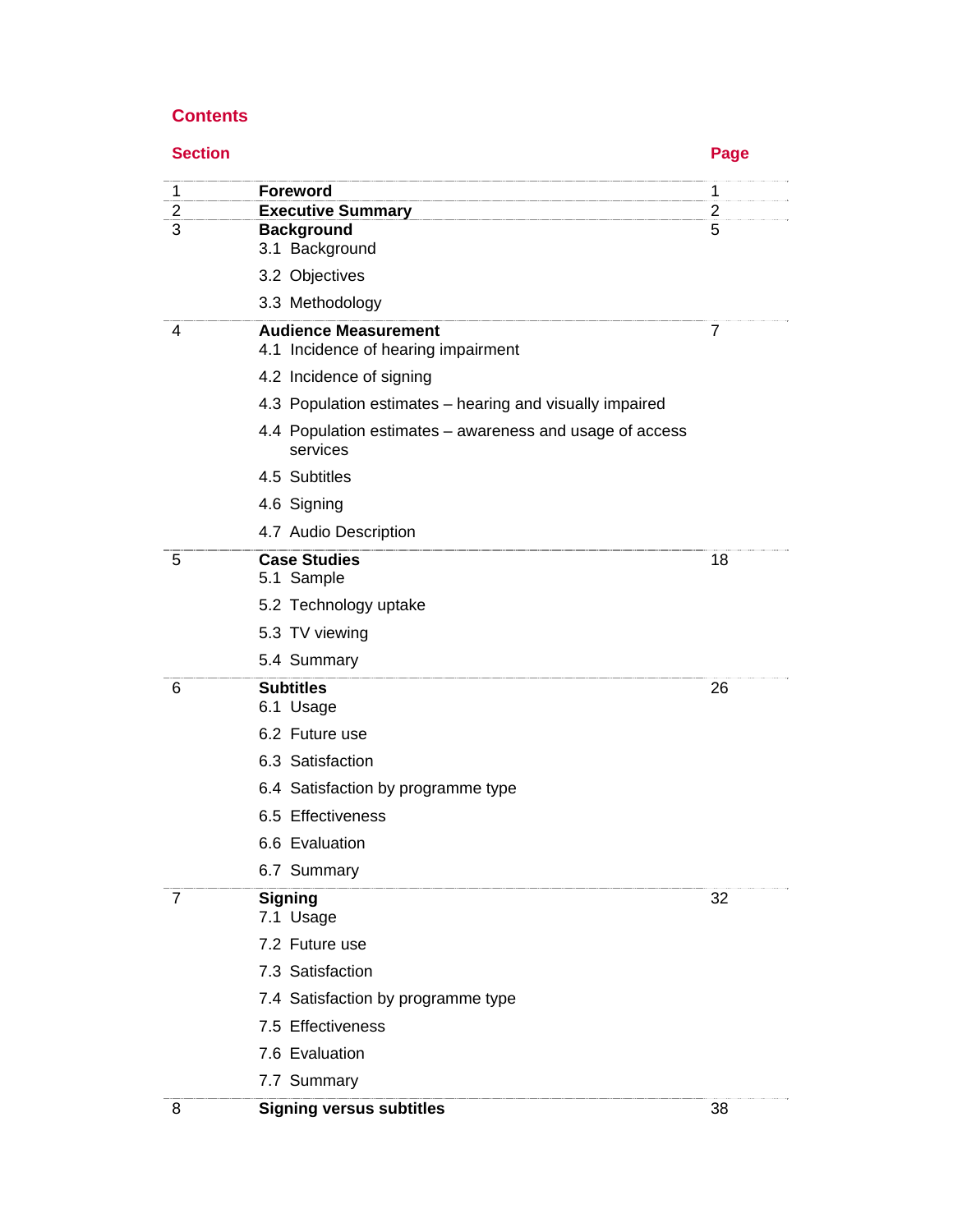- 9 **Audio Description**
	- 9.1 Usage
	- 9.2 Future use
	- 9.3 Satisfaction
	- 9.4 Satisfaction by programme type
	- 9.5 Effectiveness
	- 9.6 Evaluation
	- 9.7 Summary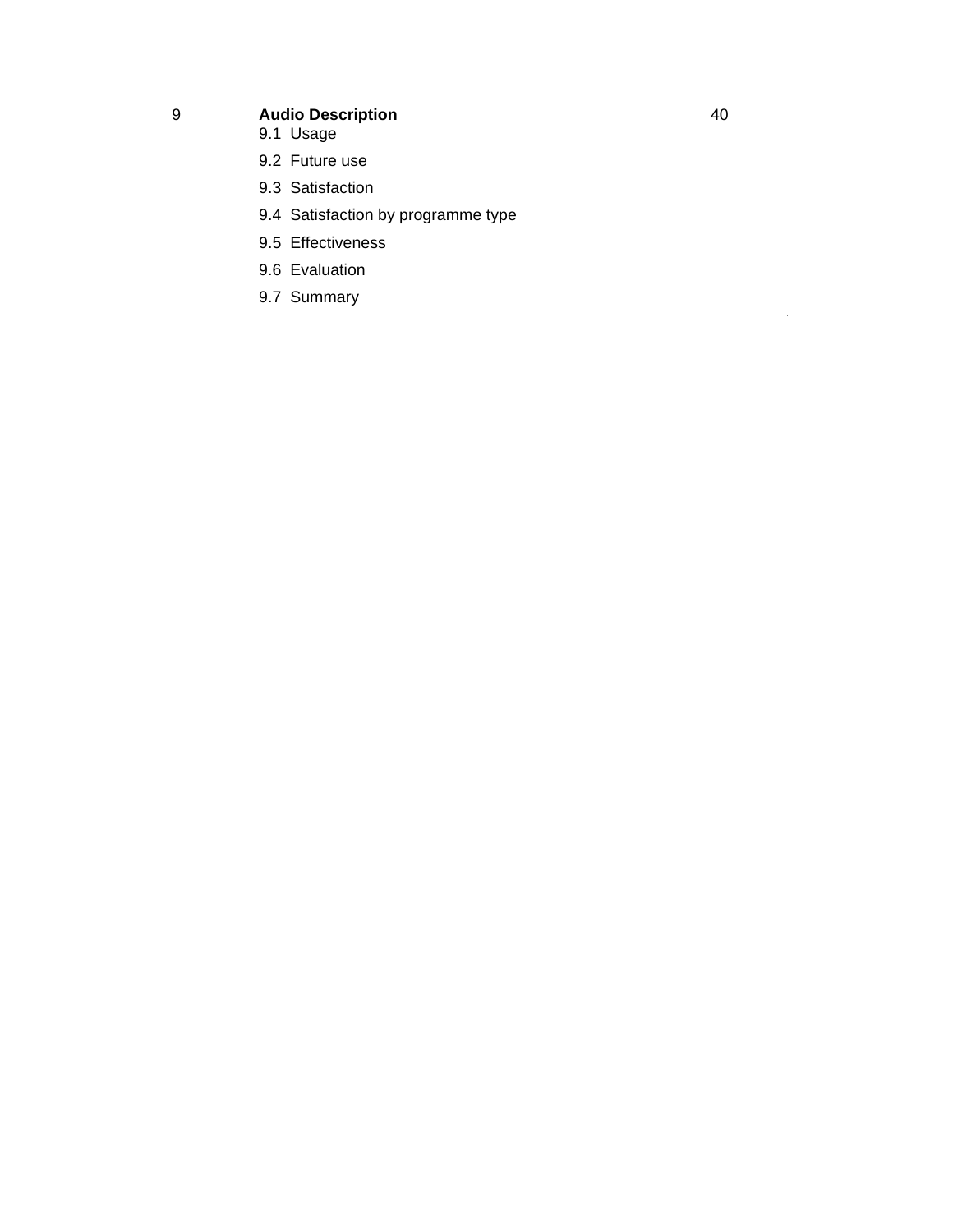# 1. Foreword

In July 2004, Ofcom published its Code on Television Access Services, extending to some 70 channels obligations to provide subtitles, signing and audio description (television access services) on a gradually increasing proportion of their programmes. In so doing, Ofcom implemented relevant provisions of the Communications Act 2003 which came into force on 29 December 2003 and required the access services obligations to take effect among most broadcasters a year later (i.e. by the end of 2004).

In preparing the Code on Television Access Services Ofcom had to rely on existing estimates of the numbers of people who stood to benefit from access services as well as the numbers actually making use of them. Following discussions with stakeholders involved in this area and because of the varying estimates of market parameters available, Ofcom committed to undertake further research in order to inform the first review of the Code, to be carried out within 18 to 24 months of its publication.

Ofcom began planning the research in early 2004 by commissioning a review of existing literature in this area in order to take stock of all sources of relevant research that had been carried out in recent years. The literature review can be found on Ofcom's website, at

http://www.ofcom.org.uk/consult/condocs/accessservs/litreview.pdf. The review confirmed that there were many different estimates, both of the number of people with sensory impairments and those using access services. The significant variations were due to differences in definitions (and severity) of impairments and to the varying quality and reliability of data sources. Thus there with no real consensus on audience or market size.

Before defining the parameters of the bespoke research, Ofcom gathered input from all relevant organisations, including groups representing the interests of sensory impaired people, broadcasters and access service providers. While it was not feasible within the framework of the research to deal with all the issues that were raised, these discussions proved very helpful in scoping the final research brief and Ofcom is grateful to all those organisations that took part.

The outcome was that Ofcom commissioned Ipsos-MORI to conduct bespoke quantitative research to measure the size of the market currently using access services across the UK, and to understand the needs and preferences of users and potential users of these services across the hearing and visually impaired communities.

This report details in full the findings of the research project.

**Ofcom**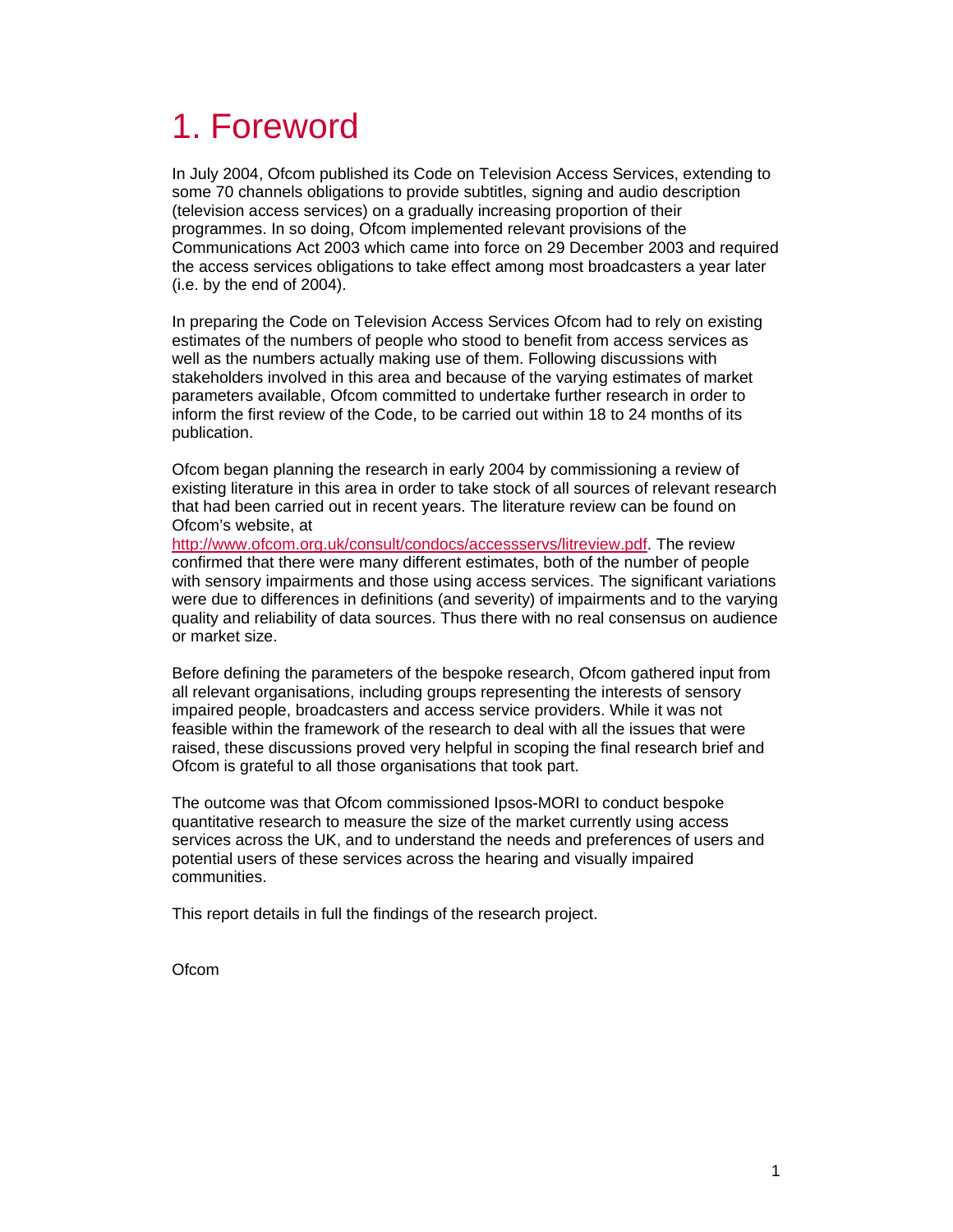# 2. Executive Summary

2.1 The objectives of this study were two fold:

- 1. to measure the size of the market currently using access services across the UK
- 2. to understand the needs and preferences of users and potential users of these services across the hearing and visually impaired communities.

# **Audience Measurement** <sup>1</sup>

 $\overline{a}$ 

- **Awareness and usage of subtitling services on TV is far higher than other access services**. Around 7.6 million (ranges from 7 million to 8.1 million) UK adults claim to have used this service; of these 1.4 million (ranges from 1.2 million to 1.6 million) have a hearing impairment. A large part of subtitle usage is occasional and many subtitling users appear motivated to use the service for reasons other than to compensate for a hearing impairment.
- **Usage of signing services is far lower than subtitling, both among the UK population as a whole and its target user group**. Around 1.1 million (ranges from 900,000 to 1.3 million) people claim to have used the service at least once; of these approximately 66,000 (ranges from 36,000 to 130,000) are hearing impaired and are proficient in  $BSL^2$ . Low take-up of signing services appears to be driven by potential users' lack of proficiency in sign language, as well as broad preference for subtitles over signing. **Of those who claim to have used signing on TV, only a small number have the ability to understand sign language and therefore to understand the signer output** (for instance, the audience measurement suggests that the number of people in the UK who have a good knowledge of BSL – understand BSL and use it to communicate - numbers only 154,000 and ranges from 258,000 to 85,000).
- **Awareness and take up of audio description is also low, with around 1 million adults claim to have used the service at least once** (though it should be noted that Audio Description is relative new and only available on specific multi channel platforms). Approximately 220,000 (ranges from 320,000 to 155,000) visually impaired people claim to have used audio description.

 $<sup>1</sup>$  All audience measurement figures have an associated upper and lower confidence interval and these</sup> are shown on the brackets alongside the population figure.

 $^2$  A scale of 1-8 was used where 1 is 'use BSL as a first language' and 8 is 'no understanding at all'. This figure comes from those who classify themselves as 1-4 on the scale, so they include those who have some knowledge of BSL but do no use it to communicate.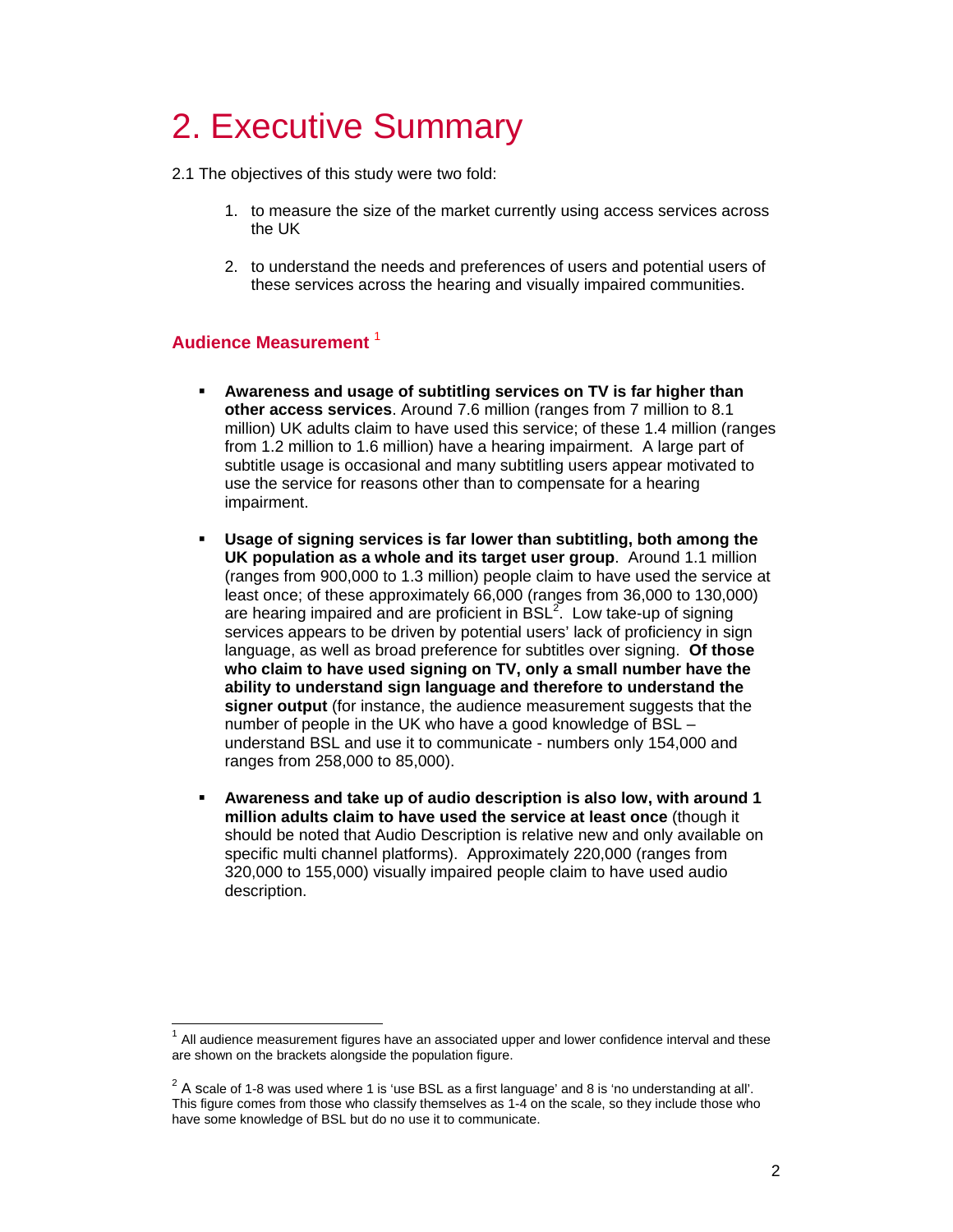# **Case study**

- **The case study research was designed to provide a detailed portrait of the preferences and experiences of access service users**, including those with severe or profound levels of impairment.
- **The results indicate that the hearing and visually impaired tend to be late adopters of new technology** (more so still for those with severe/profound impairment).
- **TV is important to both hearing and visually impaired respondents and their average daily viewing is slightly higher than the UK average**. Most find it easy to access TV services and to understand TV programmes. That said, around a fifth do not find it easy to understand TV programmes.

### **Subtitles**

- **Claimed usage of subtitles is high** 30% of hearing impaired respondents say they use them 'all the time' (if available) and a further fifth say they use them on at least 'some' programmes. **Claimed usage is greater still for those with severe/profound impairment**. In the event of increased availability of subtitling, over half of hearing impaired respondents claim they would make greater use of the service.
- **The ability of subtitling services to improve understanding of all types of programmes appears to be very extensive, particularly for the severe/profoundly hearing impaired**. Consistent with these findings, satisfaction levels with existing subtitling services are fairly high, particularly for the pre recorded versions. However, some respondents did express dissatisfaction with subtitling services, some respondents cited time lags, speed, spelling and lack of synchronisation with the dialogue as issues for them.

# **Signing**

- **Claimed use of signed services is lower than subtitling services 4% of hearing impaired respondents claim to view them on all available programmes**. Two thirds say they never use them. However, this is unsurprising given that over three fifths (62%) have no understanding of sign language.
- **Satisfaction with existing signing services is also fairly low**. Less than a third of respondents who claim they are hearing impaired and have used signing are satisfied overall. Findings indicate that many respondents may not be sufficiently proficient in signing to form a firm opinion of the services on offer.
- **Even those individuals who are hearing impaired and claim to have**  stronger signing skills<sup>3</sup> are less than uniformly enthusiastic about the **service on offer**, as only around a fifth feel it improves their understanding of TV programmes 'a lot', and a further fifth say 'a fair amount'.

 $\overline{a}$  $3$  47 respondents in total, so figures should be treated with some caution.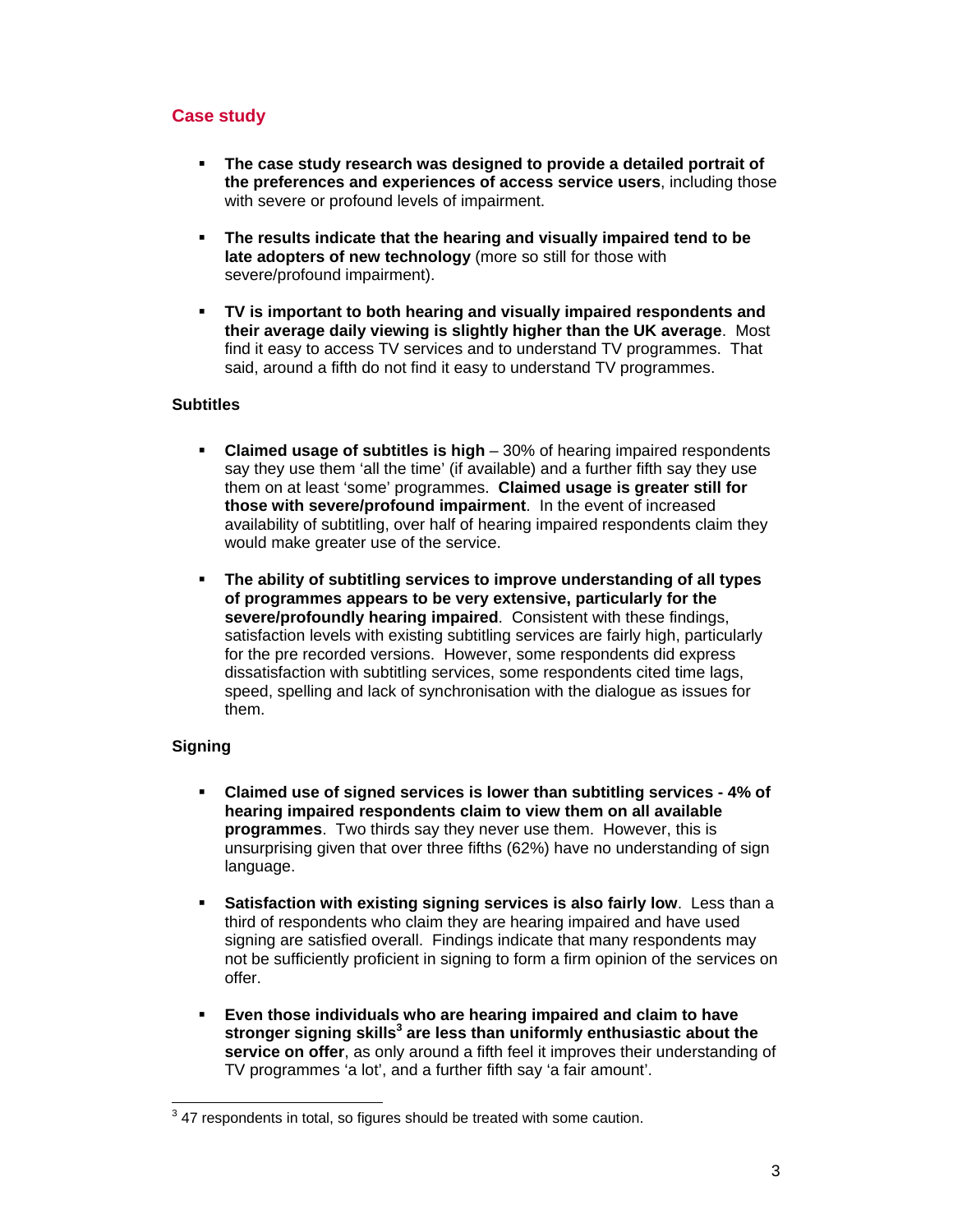**Results indicate that, for users of signing services, the main concern is the time when signed programmes are broadcast.** Only a minority say the size of the signer on TV programmes is too small or does not cover everything in the programme. Those with stronger signing skills are less likely to describe signing services as comprehensive.

### **Signing versus subtitling**

 **Amongst those respondents who are hearing impaired, use both subtitling and signing and claim to have strong BSL knowledge, over two thirds (67%) prefer subtitling**, and 9% would opt for signing. Subtitling is considered easier to follow and less distracting.

### **Audio description**

- **Claimed usage of audio description is low. Only around a fifth (22%) of visually impaired respondents who have heard of audio description say they use it at least sometimes when it is available**. (And even these low usage figures should be treated with caution; there is some indication that they to are inflated owing to respondents misunderstanding of the terminology used).
- **But despite its low current usage, audio description is of interest to many visually impaired peopl**e. If it was more widely available over half of those not previously aware of the service claim they would be interested in using it.
- **Across the small group of visually impaired respondents who have used audio description<sup>4</sup> satisfaction levels with the service are mixed**, though a clear majority felt it improved their understanding of TV programmes, that it was clear and delivered at the right speed. This suggests the service may hold significant potential for the visually impaired.

### ©MORI/J25293

March 2006

 $\overline{a}$ 

<sup>&</sup>lt;sup>4</sup> 30 respondents in total, so again caution should be exercised.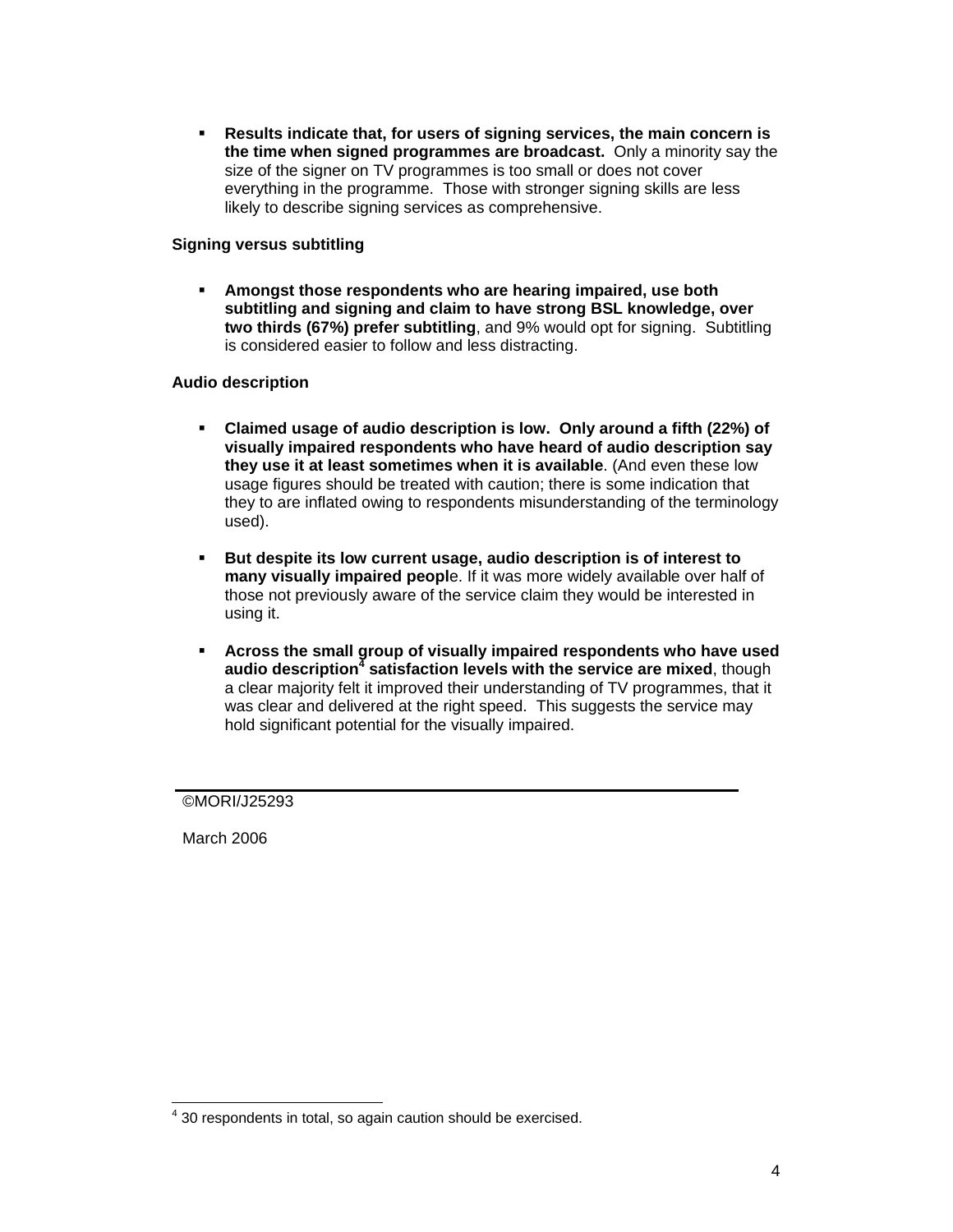# 3. Background

# **Background**

3.1 Ofcom's draft Code on Television Access Services (published December 2003) details broadcasters' responsibilities to make reasonable endeavours to ensure that the *'subtitling, signing and audio description accompanying the programmes included in their services is made available to the greatest number of viewers in their homes'5* .

The code was published at end of July 2004, and required 70 channels to provide access services, most from beginning of 2005. Ofcom is conducting an early review of the Code, with the aim of reaching conclusions by mid 2006, and to bring any changes into force by start 2007. This research is designed to inform the review.

# **Objectives**

3.2 The objectives of this study were twofold:

- 1. to measure the size of the market currently using access services across the UK
- 2. to understand the needs and preferences of users and potential users of these services across the hearing and visually impaired communities.

The research objectives was designed to establish baseline data on the:

- Size of target audience for access services
- Awareness of and attitudes towards access services
- Usage and barriers to use
- Sources of information about programmes with access services
- Satisfaction with current level/quality of access services available

# **Methodology**

3.3 One of the foremost challenges of the research was to design an appropriate methodology given the relatively low incidence of the hearing and visually impaired within the UK population. A two-phase approach was therefore adopted.<sup>6</sup>

# **1. Audience Measurement**

Ipsos MORI used six successive waves of the existing Ofcom Communications Residential Tracker to conduct audience measurement research across the whole

 5 Ofcom Code on Television Access Services Statement (26 July 2004)

 $6$  For further detail on the methodology employed, please see the accompanying 'Access Services Technical Note' dated March 2006.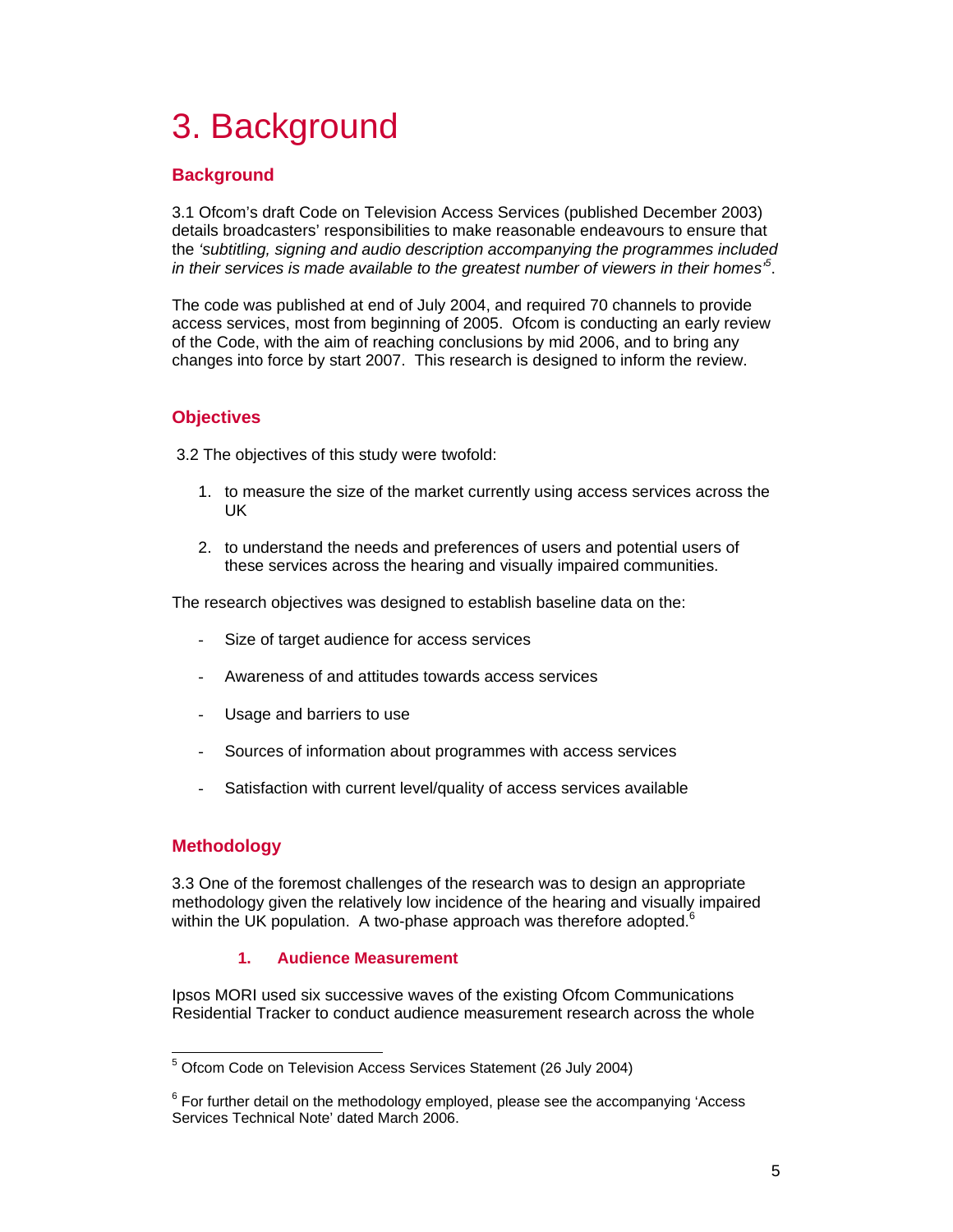UK population. The UK residential tracker is a continuous, nationally representative study involving 700 CAPI interviews per month across the UK. This enabled effective measurement of awareness and current and likely future usage of access services among the UK population as a whole and among the hearing and visually impaired.

Over the course of the 6 waves Ipsos MORI interviewed a representative quota sample of 4,363 adults, aged 15+, in the UK; 4,040 interviews were conducted in Great Britain and 323 interviews were conducted in Northern Ireland. Interviews were carried out across 112 sampling points each month in the UK, face-to-face, in respondents' homes. All interviews were conducted between  $9<sup>th</sup>$  July 2005 and 13<sup>th</sup> January 2006.

The data are weighted by age, gender, social class, working status, region and cable/non-cable to match the known population profile; the Northern Ireland results are down-weighted to their natural proportion of the national UK profile.

### **2. Case Studies**

The second strand of research took a more in-depth case study approach. This involved a bespoke quantitative study amongst the two broad groups of interest: the hearing impaired and the visually impaired. These interviews allowed for detailed investigation into the experience of using access services (e.g. size of signer, types of TV programmes watched etc).

The survey took a mixed methodology approach and involved face-to-face, telephone and postal interviews.

The final sample breakdown was as follows:

- 233 face-to-face
- 148 telephone
- 227 postal

The face-to-face interviews were conducted in various localities across Great Britain with an interviewer present to facilitate completion. If required, a signer was available to help those with severe hearing problems.

The case study phase did not aim to be representative of the hearing or visually impaired universe but to give an insight into the needs and preferences of a broad cross section of users and potential users of access services.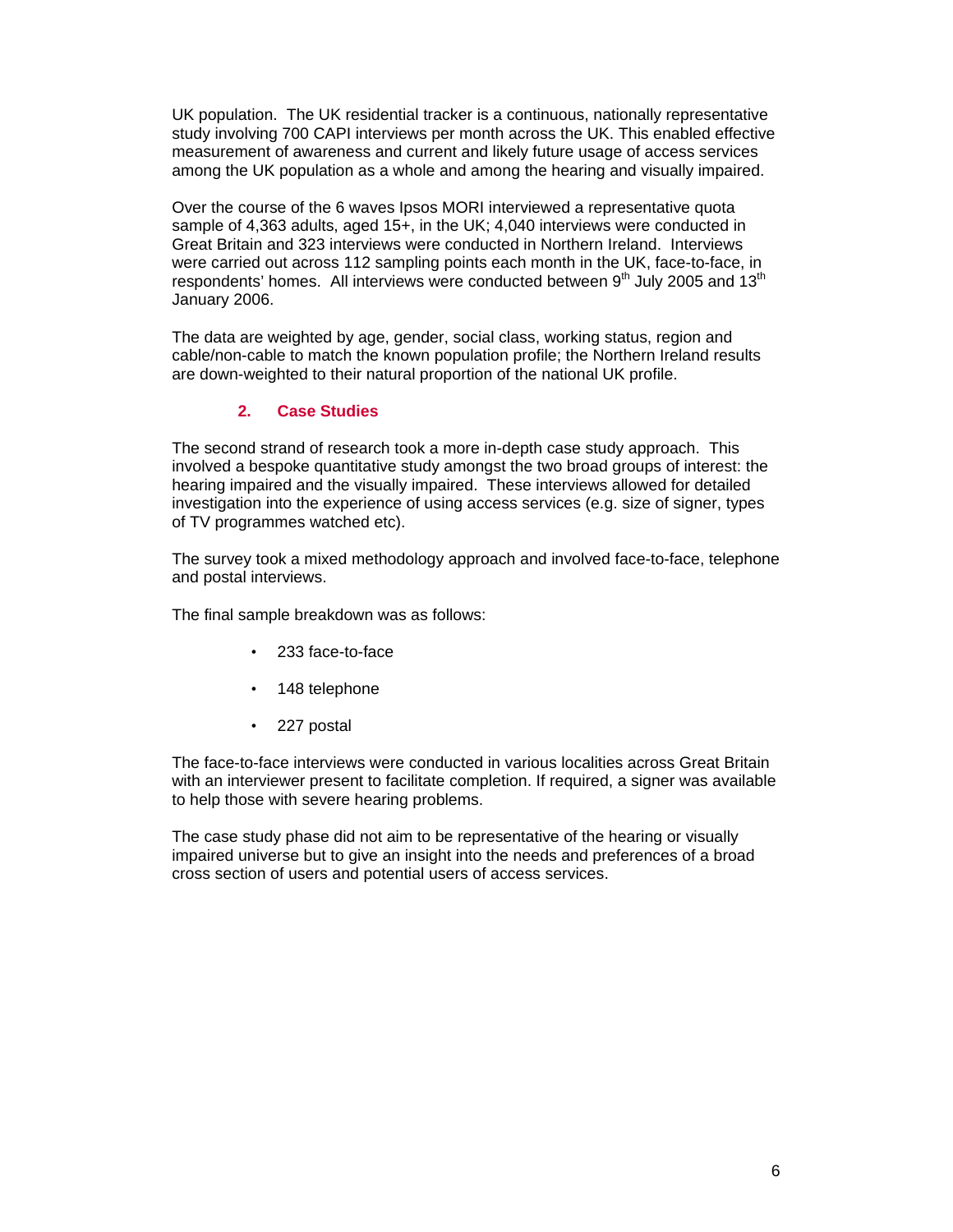# 4. Audience Measurement

# **Incidence of hearing impairment**

4.1 The audience measurement exercise involved interviewing over 4,300 respondents in the UK. Of these, 404 respondents stated they had some sort of hearing impairment, representing 8.3% of the UK population.



Hearing impairment was established by respondents self-defining themselves using the following question:

| Which of these best describes your hearing with a hearing aid if you normally use one?<br>PLEASE TICK ONE BOX ONLY |                 |
|--------------------------------------------------------------------------------------------------------------------|-----------------|
| Cannot hear sounds at all                                                                                          | Profound        |
| Cannot follow a TV programme with the volume turned up                                                             |                 |
| Have difficulty hearing someone talking in a loud voice in a quiet room                                            | <b>Severe</b>   |
| Cannot hear a doorbell, alarm clock or telephone bell                                                              |                 |
| Cannot follow a TV programme at a volume others find acceptable                                                    | <b>Moderate</b> |
| Difficulty hearing someone talking in a normal voice in a quiet room                                               |                 |
| Difficulty following a conversation against background noise                                                       |                 |
| Difficulty hearing the television at a volume other people find acceptable                                         | Mild            |
| Difficulty hearing quiet parts of programmes                                                                       |                 |
| Difficulty hearing quiet voices on TV                                                                              |                 |

This scale of impairment encompasses the profoundly deaf at one end, to those who have difficulty hearing quiet voices on TV at the other end of the spectrum. Over three quarters (78%) of hearing impaired respondents had a mild impairment and one in ten (10%) a moderate one. Only a relatively small proportion (6%) claimed to be either severely or profoundly deaf.

Of the 404 hearing impaired respondents, 186 (or 43%, weighted) went on to also define themselves as having 'poor hearing, partial hearing or deafness' at a subsequent question.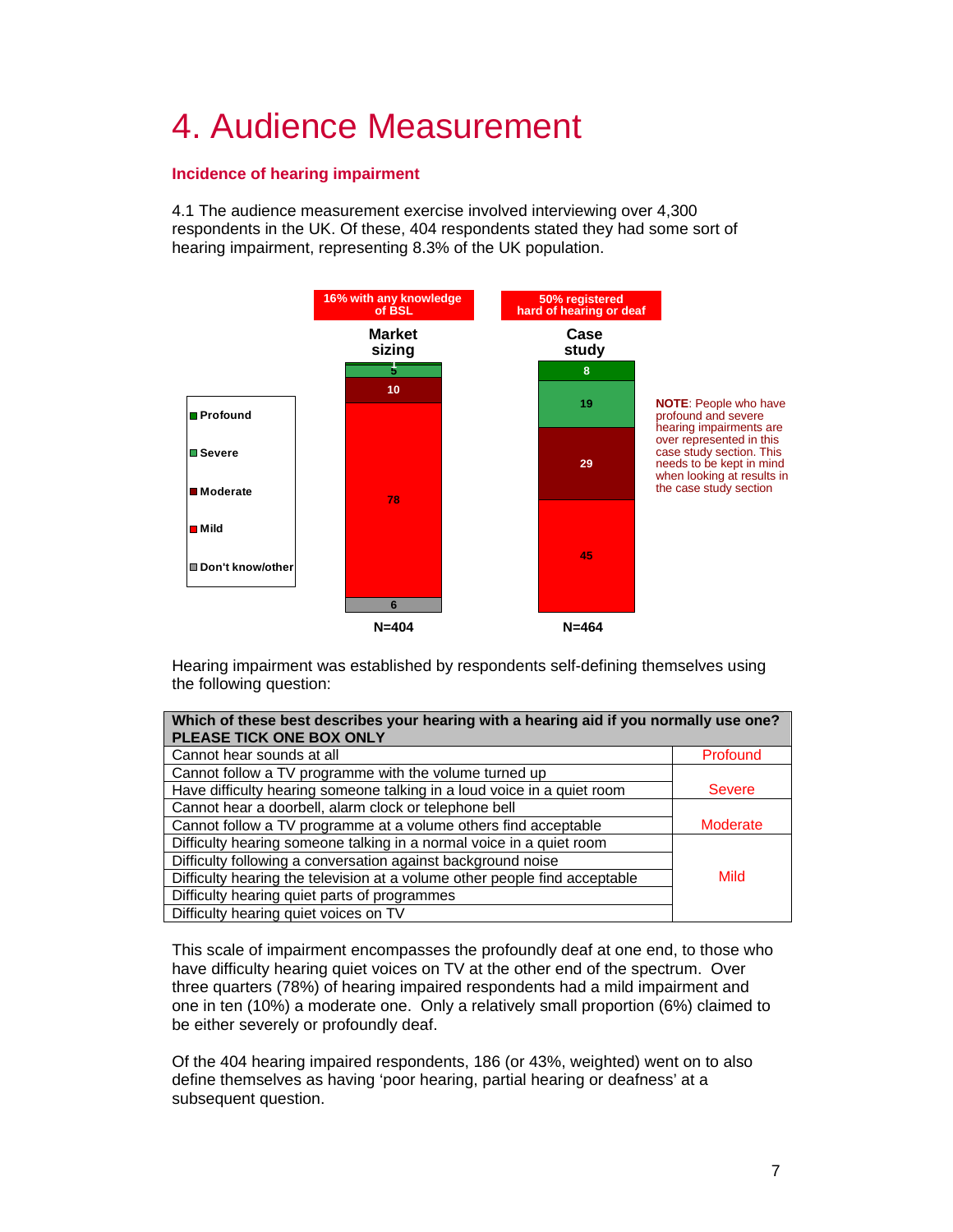The age profile of hearing impaired users is skewed towards older age groups. Nearly half (47%) of those with a hearing problem were aged over 65 years and only a small number (4%) fell into the 15-24 age group. All of the severe/profoundly deaf respondents were aged over 45 years.

### **Incidence of signing**

4.2 Around one in six (16%) of hearing impaired respondents claim to have some knowledge of British Sign Language. However, none claim to use sign language as their first language and many have only a very limited knowledge of it. Almost seven tenths of hearing impaired respondents (69%) claim to have no knowledge of BSL at all.

# **Incidence of visual impairment**



The audience measurement phase gathered responses from 267 respondents who claim to have a visual impairment (out of 4363 respondents interviewed in total, representing 5.6% of the population). The level of visual impairment was established by respondents defining themselves using the following question:

| Which of these best describes your sight with glasses or contact lenses if you<br>normally use them? Please imagine you are in a room with good lighting. PLEASE<br><b>TICK ONE BOX ONLY</b> |               |
|----------------------------------------------------------------------------------------------------------------------------------------------------------------------------------------------|---------------|
| Cannot tell by the light where the windows are                                                                                                                                               | Profound      |
| Cannot see the shapes of furniture in the room                                                                                                                                               |               |
| Cannot see well enough to recognise a friend if close to his or her face                                                                                                                     | <b>Severe</b> |
| Cannot see well enough to recognise a friend if he or she is at arms length                                                                                                                  |               |
| Cannot see well enough to read a newspaper headline                                                                                                                                          |               |
| Cannot see well enough to read a large print book                                                                                                                                            | Moderate      |
| Cannot see well enough to recognise a friend across a room                                                                                                                                   |               |
| Cannot see well enough to recognise a friend across a road                                                                                                                                   |               |
| Have difficulty seeing ordinary newspaper print                                                                                                                                              |               |
| Seeing the buttons on the remote control                                                                                                                                                     | Mild          |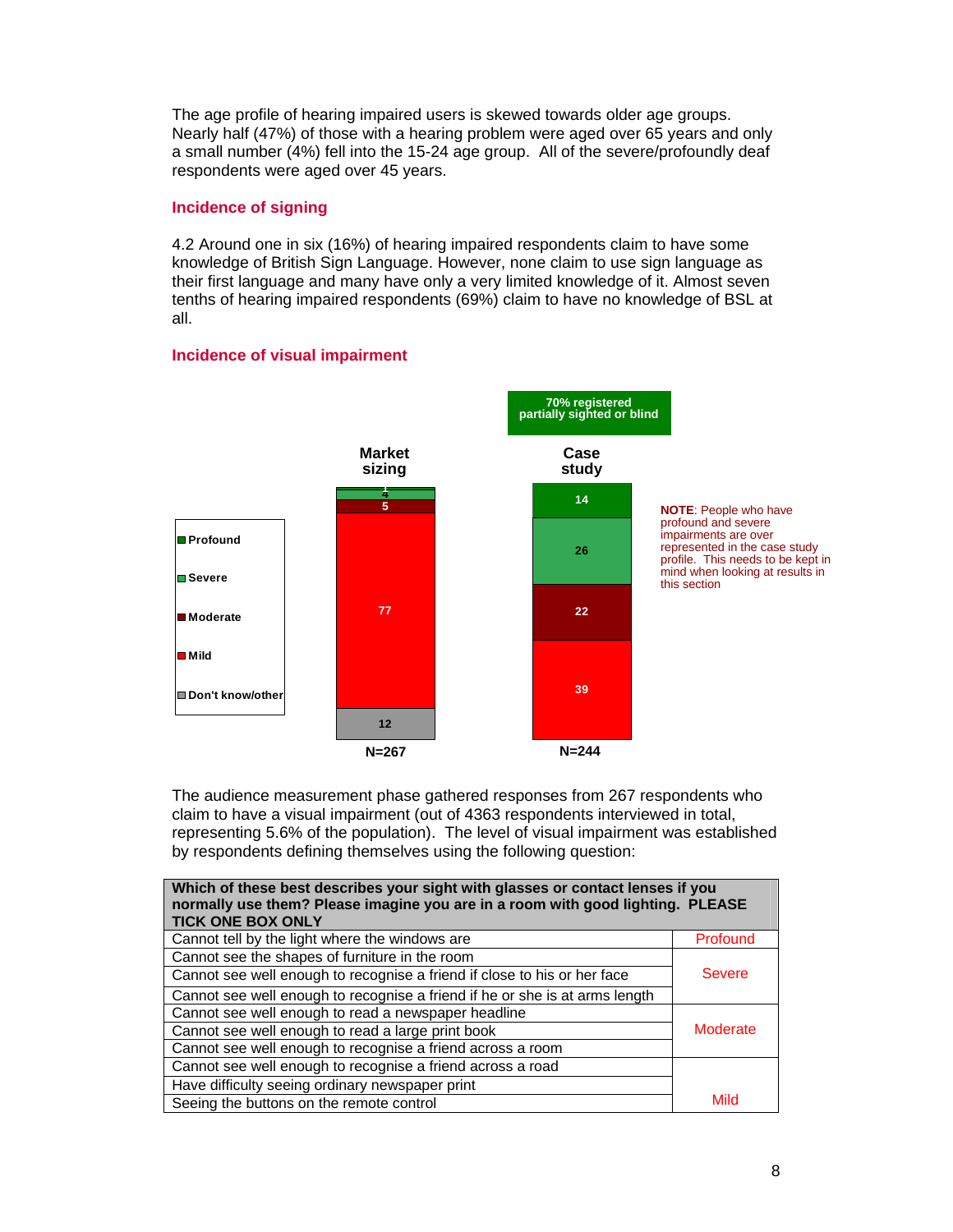| Seeing the picture on the TV screen |  |
|-------------------------------------|--|
| Seeing small details on screen      |  |

The majority (77%) have a self-defined mild impairment, with a further 5% moderate and a further 5% severe or profound. Of these 267 respondents, 125 also define themselves as having 'poor vision, partial sight or blindness' when asked directly in another question in the study.

The age profile of visually impaired respondents is skewed towards older age groups, although this is less pronounced than among those with hearing impairments. One third (34%) are aged over 65 years, while just over another third (38%) are aged 45- 64 years. Less than three tenths (28%) are aged 44 years or under.

Almost two fifths (37%) of those with a visual impairment have terrestrial television only in their household. Among the 26 respondents who are either moderate/severely/profoundly visual impaired, over half (17 respondents) have only terrestrial television, indicating that their ability to use audio description services may be limited (although this small base size renders findings indicative only).

### **Population estimates – hearing and visually impaired**

4.3 The audience measurement data was used to establish the population of people aware of and using access services. On the basis of this data, the hearing and visually impaired populations are estimated to be:

- 3,990,232 hearing impaired (ranges from 4,383,125 to 3,597,298)
- 2,700,572 visually impaired (ranges from 3,028,560 to 2,372,582)
- $1,069,206$  have a dual impairment (ranges from 1,300,090 to 869,458)

The number of people registered as having either hearing or visual impairments are much lower than the figures stated above while, in contrast, some national organisations/charities state incidence of these impairments to be much higher. In particular the RNID claim that around 9 million people in the UK have some form of hearing loss, of which they may or may not be aware. This dramatically higher number is likely to be a product of the RNID using different data collection techniques and different definitions (including an estimation of people who are not aware they have a hearing impairment).

The RNIB reports a figure of two million seriously visually impaired people in the UK, somewhat lower than the 2.7 million stated above (a product of the fact that the RNIB figure is solely representative of those with serious visual impairment whereas the above figures also includes those who have mild visual impairments).

# **Population estimates - awareness and usage of access services**

 $\overline{a}$ 

4.4 The research also identified the likely numbers of people who are aware of each access service<sup>7</sup>. Around 43.2 million of the UK population claim they are aware of subtitling on television programmes. Of this group, around 7.6 million have used the

<sup>7</sup> Note that population figures are subject to confidence internals and these are highlighted in charts in this section.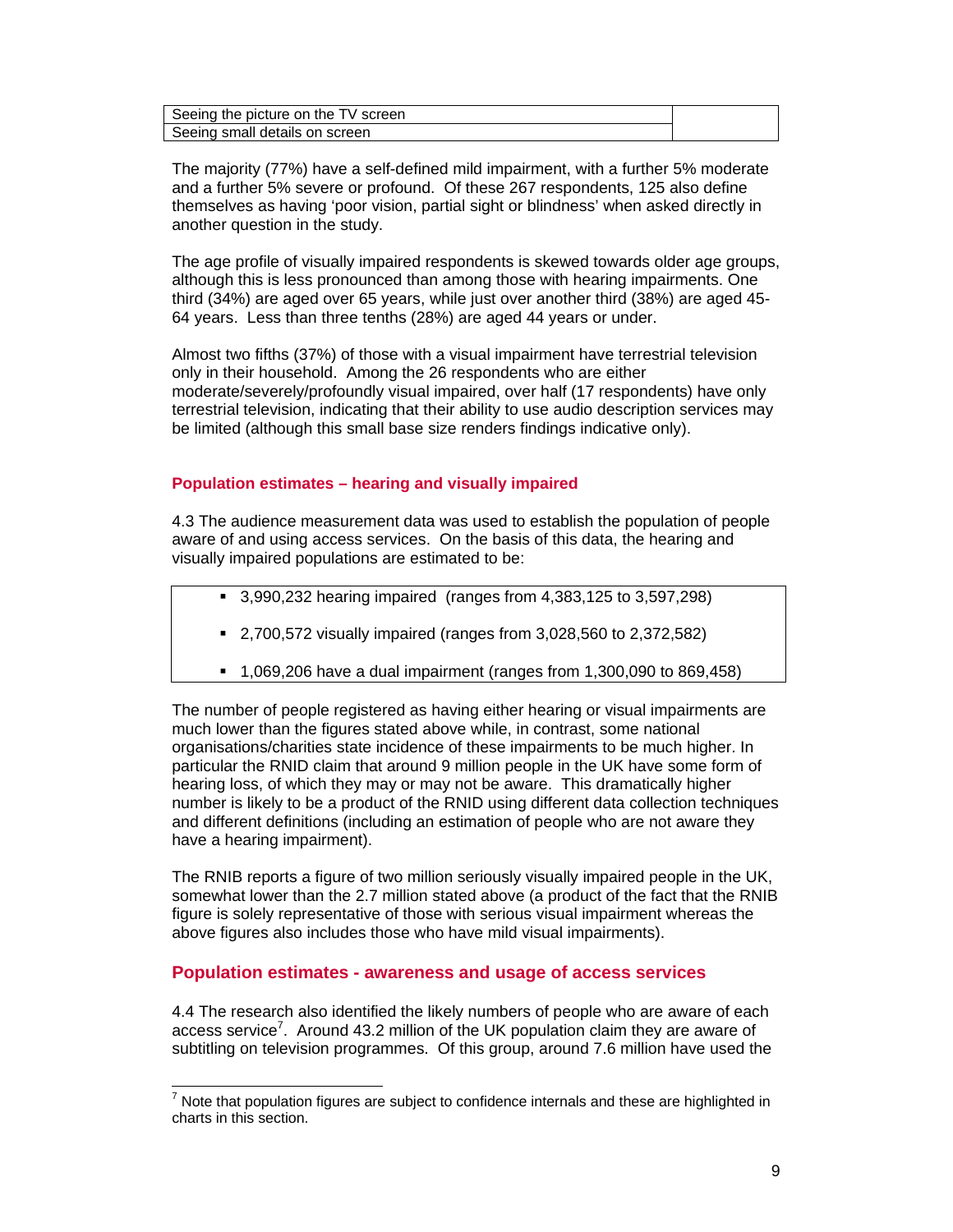service at least once and of these around 1.4 million claim to have a hearing impairment. It is worth noting, therefore, that around 6.1 million users of subtitles do not define themselves as having any hearing impairment.

|                    | % among UK<br>population | % among hearing<br>impaired |  |
|--------------------|--------------------------|-----------------------------|--|
| Aware of subtitles | 90                       | 90                          |  |
| Used subtitles     | 18                       | 39                          |  |

|                                           | Upper      | Audience   | Lower      |
|-------------------------------------------|------------|------------|------------|
| Aware of subtitles                        | 43,597,041 | 43,165,056 | 42,733,305 |
| Used subtitles                            | 8,068,533  | 7,550,578  | 7,032,626  |
| &<br>Used subtitles<br>hearing impaired   | 1,641,704  | 1,421,934  | 1,235,196  |
| Used subtitles & no<br>hearing impairment | 6,615,895  | 6,139,667  | 5,663,439  |

Awareness of signing services is similar to that of subtitling with around 41.1m stating they are aware of it. However, take-up of signing is far lower than subtitling, with only 1.1 million having used the service at least once. Moreover, results indicate that the vast majority of those who claim to have used this service have no knowledge of BSL.

|                           | % among UK<br>population | % among hearing<br>impaired |
|---------------------------|--------------------------|-----------------------------|
| Aware of signing<br>on TV | 86                       | 84                          |
| Used signing on TV        |                          |                             |

|                                  | <b>Upper</b> | Audience   | Lower      |
|----------------------------------|--------------|------------|------------|
|                                  |              |            |            |
| Aware of signing on TV           | 41,637,509   | 41,136,871 | 40,636,229 |
| Used signing on TV               | 1,339,291    | 1,124,320  | 909,347    |
| Used signing on TV, have some    | 130,365      | 66,136     | 36,310     |
| knowledge of signing and a       |              |            |            |
| hearing impairment               |              |            |            |
| Used signing on TV, have some    | 100,594      | 44,091     | 21,793     |
| knowledge of signing (and use it |              |            |            |
| occasionally) and a hearing      |              |            |            |
| impairment                       |              |            |            |
| Used signing on TV, have any     | 52,193       | 11,023     | 3,921      |
| knowledge of signing and a       |              |            |            |
| moderate to profound hearing     |              |            |            |
| impairment                       |              |            |            |

Indeed, the number who state they have a hearing impairment, at least some knowledge (however small) of BSL and have used signing services on TV stands at around 66,136.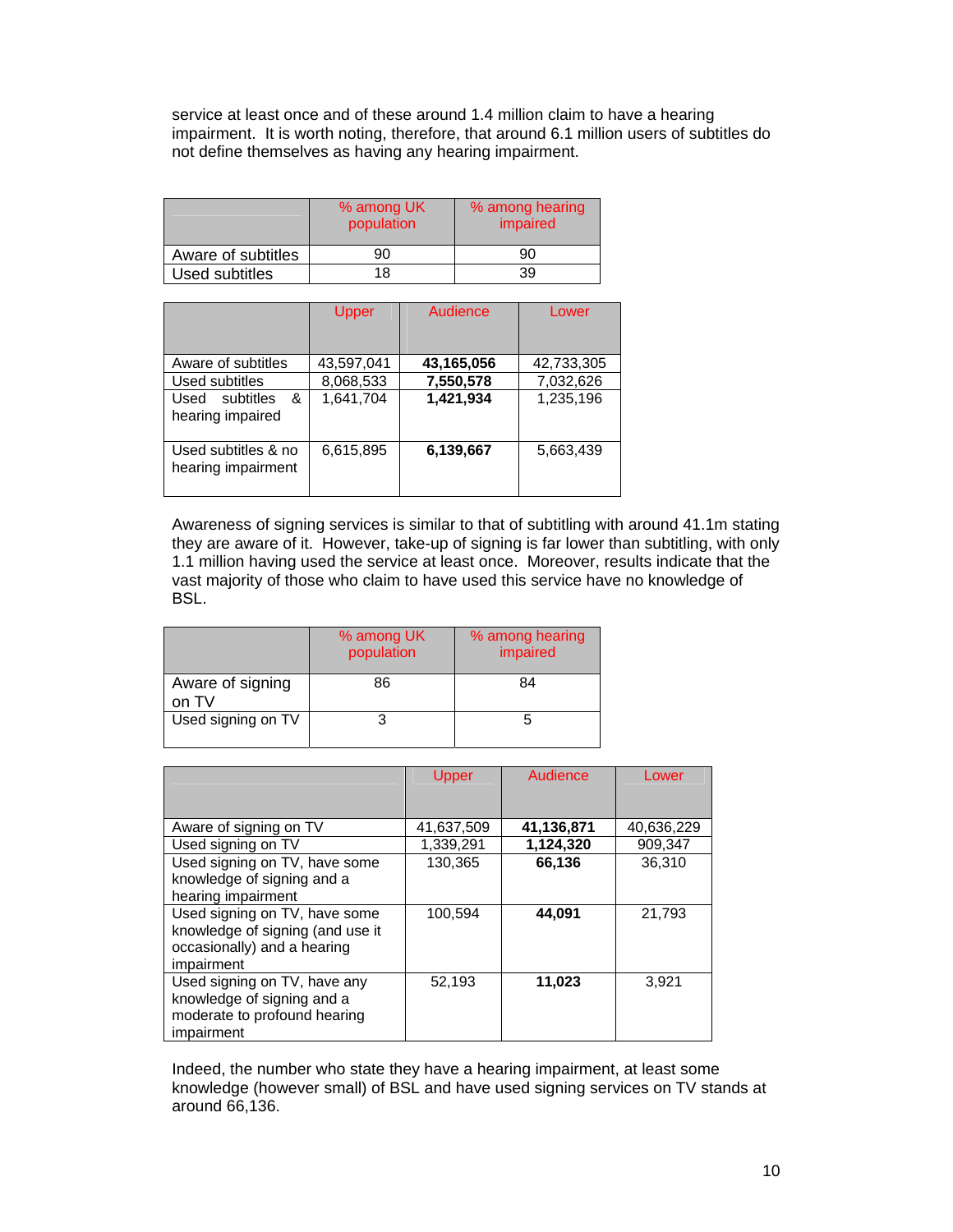The audience size of signing services reduces still further when isolating those who have some knowledge of BSL, a moderate to profound hearing impairment and have used signing on TV. The resultant figure for this group is 11,023 signing users.

Around 19.2 million claim to be aware of audio description on television. Of this group, around one million have used the service at least once.

|                            | % among<br>UK<br>population | ℅<br>among<br>visually<br>impaired |
|----------------------------|-----------------------------|------------------------------------|
| Aware of audio description |                             |                                    |
| Used audio description     |                             |                                    |

|                                   | Upper      | Audience   | Lower      |
|-----------------------------------|------------|------------|------------|
|                                   |            |            |            |
|                                   |            |            |            |
| Aware of audio description        | 19,921,000 | 19,223,661 | 18,526,326 |
| Used audio description            | 1,191,277  | 1,003,069  | 848,108    |
| Used audio description & visually | 319.904    | 220,455    | 155.345    |
| impaired                          |            |            |            |
| Aware of audio description        | 19,921,000 | 19,223,661 | 18,526,326 |

These figures must be taken with caution as we found some respondents misunderstood the term 'audio description service' even with an explanation of what the service was (verbatim comments indicate some mistake it for subtitling or another 'text' based system).

The population estimates for audio description users diminish when we look at further subgroups. Findings indicate that only around 110,227 (ranges from 186,791 to 68,096) people who claim to have used audio description, also have Sky or Freeview in their home and have any visual impairment. During most of the survey period, audio description was not widely available on cable services.

# **Subtitles**

4.5 The slide below summarises awareness of subtitles as well as current and future usage among both the UK population and the hearing impaired users within it.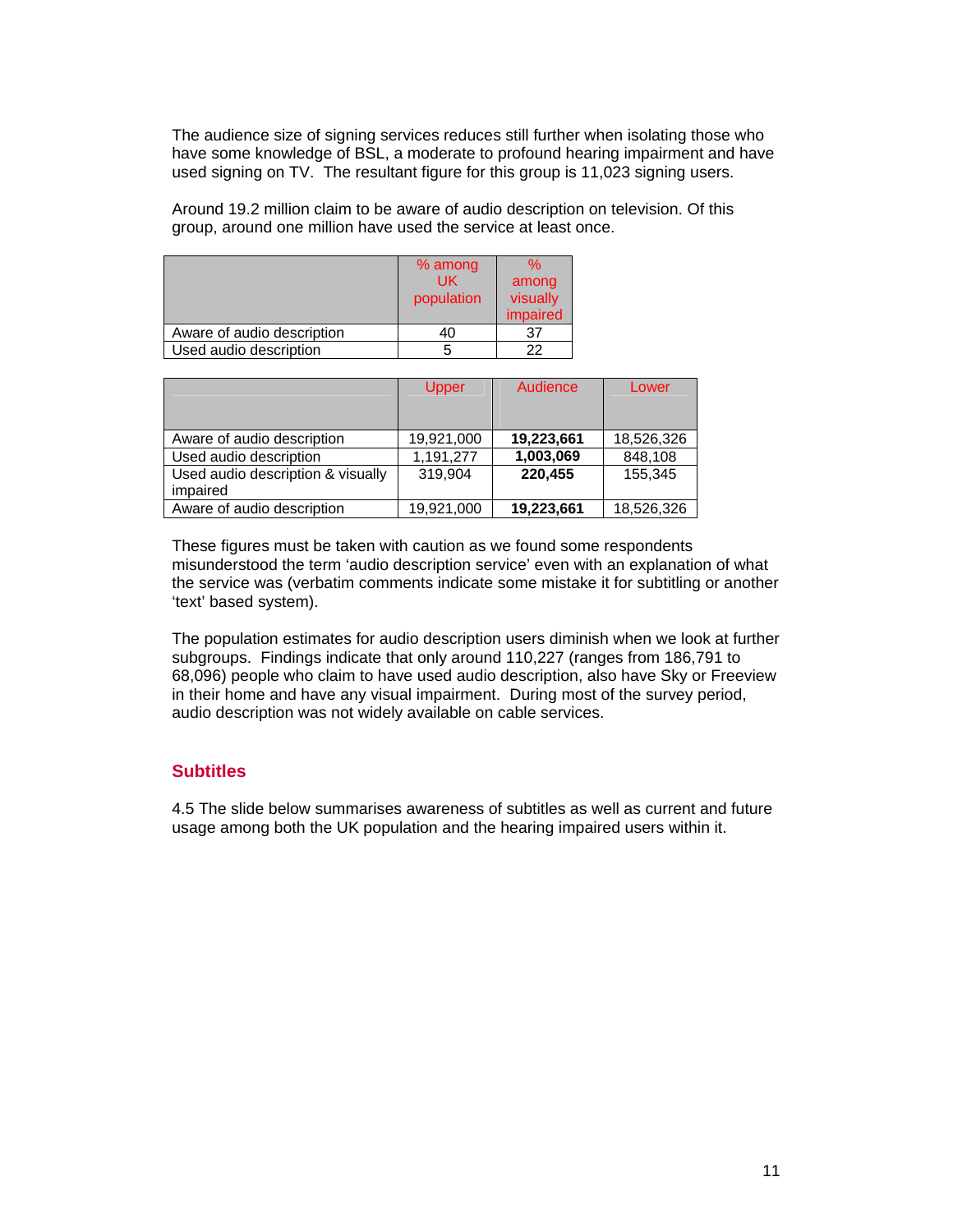

The vast majority (90%) of the UK population are aware of subtitling services on television. Awareness levels are very similar amongst those people with any hearing impairment. Awareness of subtitling among those with a dual impairment is also broadly similar.

Of those people aware of subtitling services among the UK population, 2% use them on 'all' or 'most' programmes', and 15% on 'some programmes' or 'very occasionally'. The main reasons cited for using subtitling on television are to avoid having the TV too loud or being in a noisy room (each flagged up by over a fifth of users).

Over one in three (31%) of hearing impaired users also state that their use of subtitles arises from the need to avoid having the television too loud. Similarly, over a fifth (21%) of hearing impaired respondents also feel that their use of subtitles is driven by the need to avoid disruption to others.

Of those who are aware of subtitles and have both a hearing and visual impairment over two fifths (43%) have ever used subtitling. Of those with a dual impairment, almost one fifth (18%) use subtitling on at least some programmes they watch, if it is available.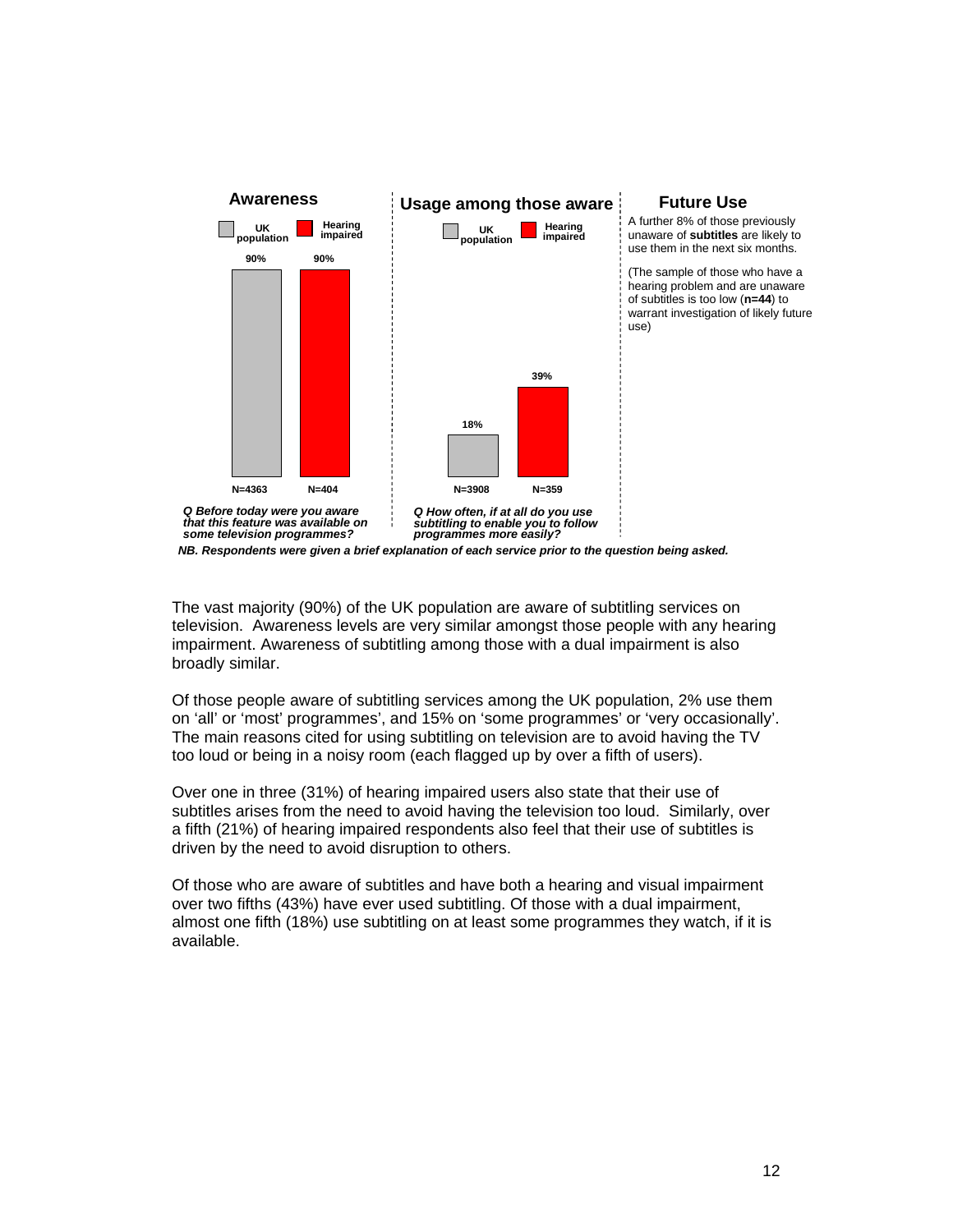# **Reasons for use of subtitles**



*Base: 692 All those used subtitles at least once Base: 145 with hearing problem and used subtitles Q You said that you have used subtitling at least once, why have you used subtitling?* 

Just under one in ten (9%) of the UK population are not aware of subtitling on television before the study. When asked their likelihood of using the service in the future over three quarters (77%) said they will not use the service, while 8% stated they will use the service at least once in the coming six months. (Please note: only a small number of hearing impaired users were not aware of subtitling so detailed analysis of their responses is not viable).

Hearing impaired respondents who had not used subtitling in the past were asked their reasons for this via an open ended question. Some feel that their current impairment is not severe enough to warrant using the service, but they may consider using it should their impairment become more pronounced. Other reasons for non use included the following themes:

- Visual impairment hinders reading text
- An inability to follow the text
- Text size too small
- Ability to access them on a sufficient number of programmes
- Not knowing how to access subtitles on programmes

# **Signing**

4.6 Awareness of signing services among the UK population is broadly in line with that of awareness of subtitling, though usage is far lower. Findings indicate that only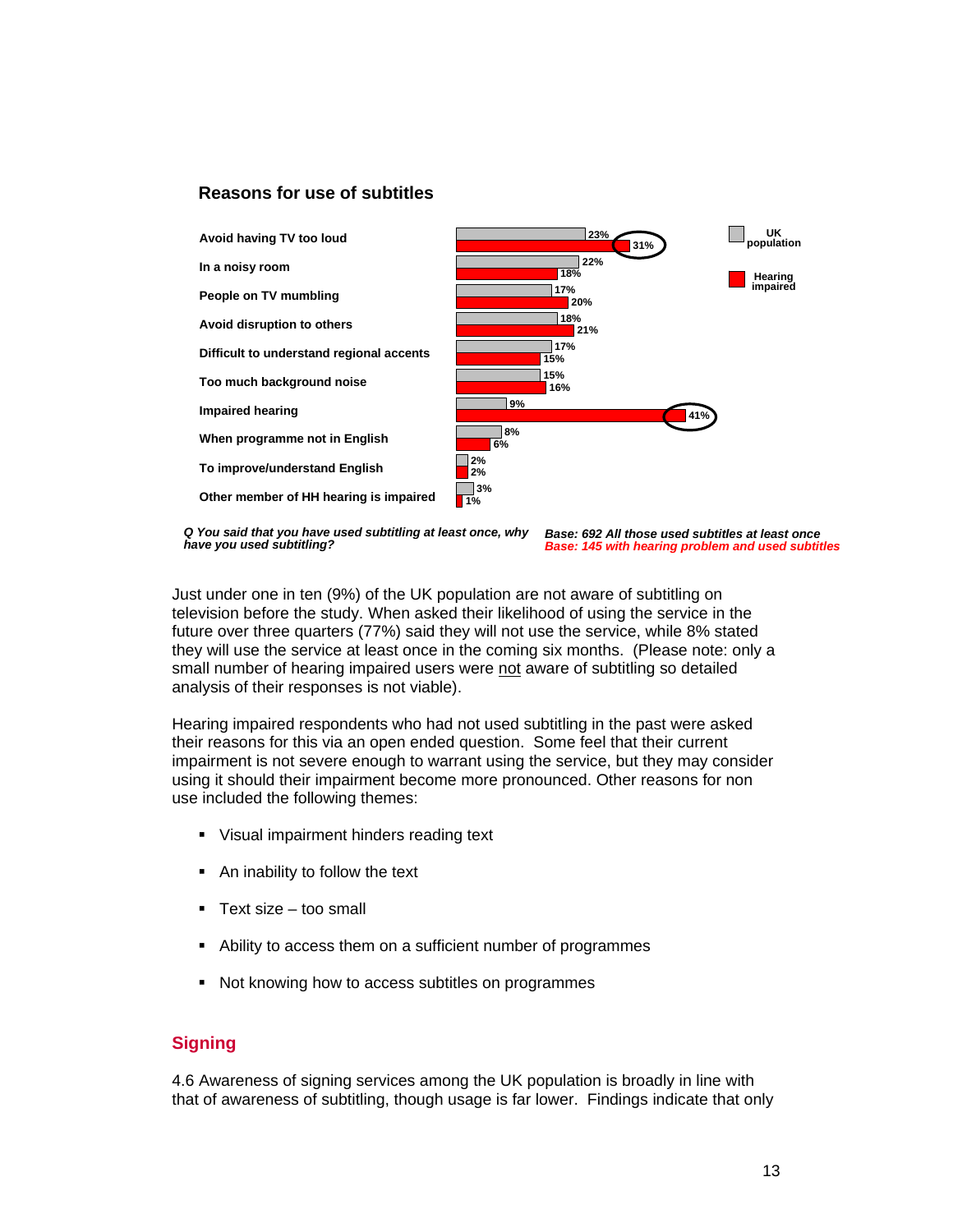6% of the hearing impaired population have ever used signing to follow programmes more easily. This small take-up is a likely consequence of low levels of BSL knowledge among the hearing impaired community, as well as a broad preference for subtitles which is detailed in the case study section.



*NB. Respondents were given a brief explanation of each service prior to the question being asked.*

Of the signing users, over half (55%) claim to have used it only 'very occasionally'. Around a tenth (10%) state they use signing on 'all' or 'most programmes they watch if it is available'.

As mentioned previously, the number of respondents who claim to be proficient in BSL is low. Indeed, none of those in the audience measurement sample with a hearing impairment use BSL as their first language, while just 1% claim to 'understand sign language and sometimes use it to communicate', 3% have 'some knowledge of sign language and use it occasionally' and a further 1% have 'some knowledge but do not use it to communicate'. Therefore, in total only 5% of hearing impaired respondents in sample have the ability to understand signing on TV to a sufficient degree.

This low level of proficiency was confirmed when hearing impaired respondents were asked their reason for not using signing to follow TV programmes, as many stated that they do not have the required level of proficiency in BSL.

Respondents who have used signing on TV were asked their motivations for accessing the service via an open ended question. The responses suggested that some of those who had actively sought out signed programmes were not hearing impaired. For example, the key themes were:

- To learn to communicate with deaf for work/college or to practice BSL skills
- Some mention they have a hearing impairment (or their visitors do)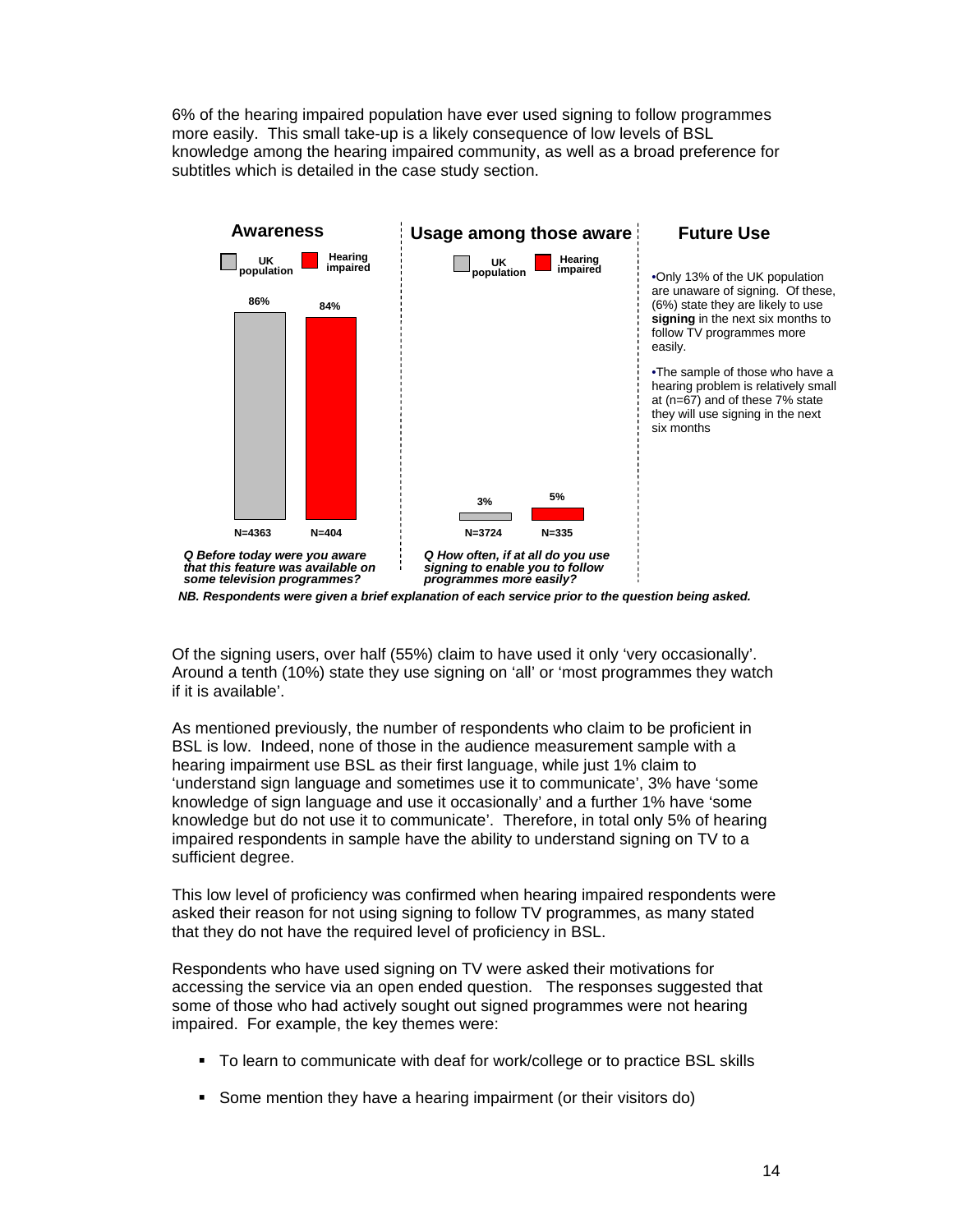**Curiosity** 

Moreover, a frequent response to this question is that 'it is just on' indicating once more that the service is not proactively used to follow the programme, but instead that respondents merely recall seeing a signer on the screen.

# **Audio Description**

 $\overline{a}$ 

4.7 Awareness and usage of audio description is much lower than other access services.



*NB. Respondents were given a brief explanation of each service prior to the question being asked.*

One in four (40%) of the UK population are aware of audio description. This figure dips slightly (37%) among those who have a visual impairment.

Of those aware of the audio description, only a small proportion (5%) have used it. Of those who are aware of audio description and have Sky or Freeview $^8$  a similar number (5%) have used audio description. This usage figure rises to 22% of those with a visual impairment. Of those who have a visual impairment and either Sky or Freeview a similar number (21%) claim to have used audio description.

Among those who claim to have used the service, three fifths (58%) have access to Sky or Freeview TV platforms at home. This suggests that claimed usage figures may be inflated, with two-fifths of claimed users lacking the technology required to access audio description in home. (That said, they may have been able to access audio description outside of their home, as the questionnaire did not specifically ask solely about home-use).

 $^8$  Audio description was available only on Sky or some types of Freeview box. Towards the end of fieldwork, there was a 'soft' (unpublicised) roll out of audio description on some cable services, but takeup during this period seems likely to have been very limited.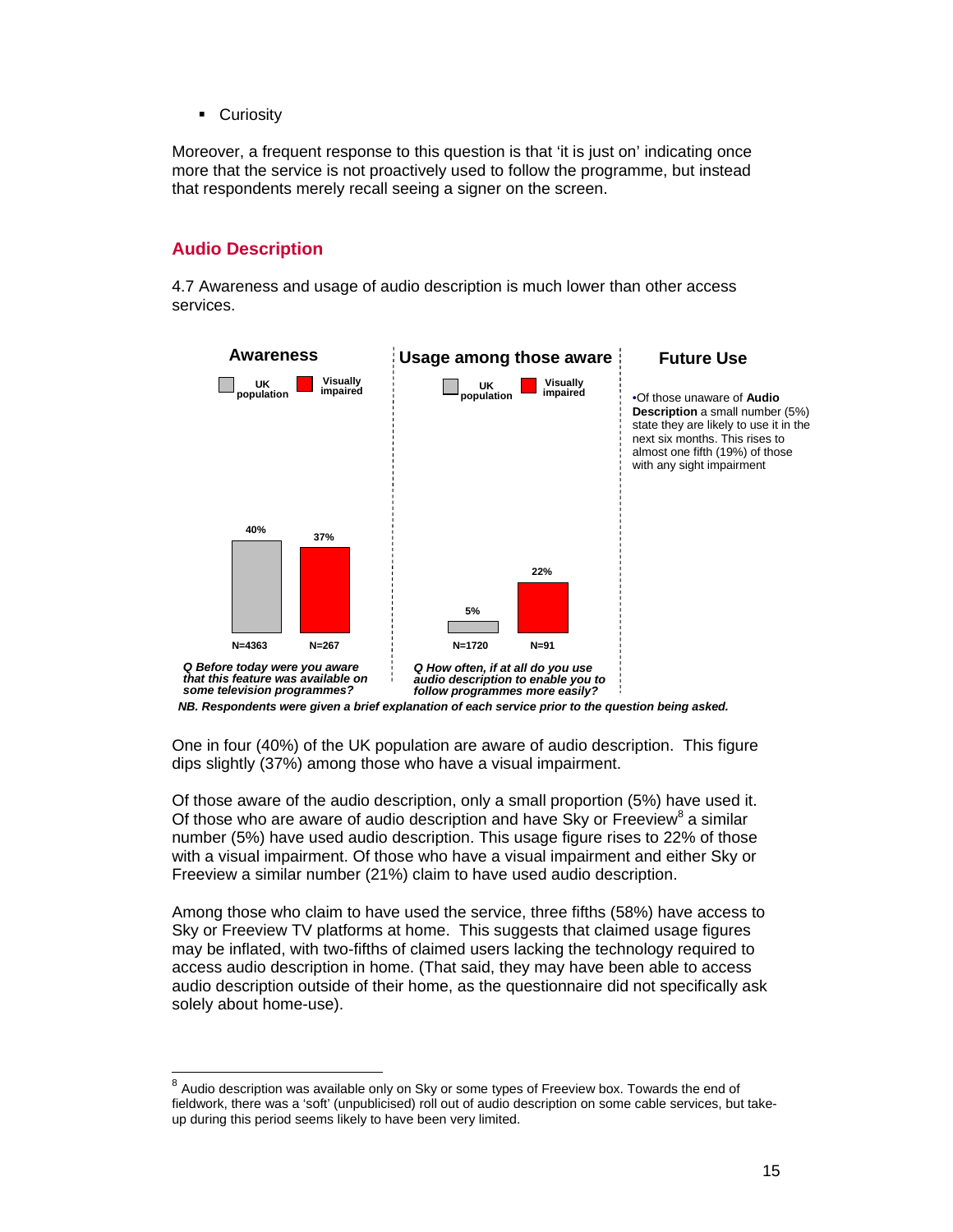Note: the results indicate that there is some level of confusion or misunderstanding about what Audio Description is as when respondents were asked their reasons for using audio description, some appeared to confuse it with subtitles and other features or services. When these respondents were 'cleaned out' from the data this reduces the Audio Description usage figures for UK population to 4%, and to 19% of those with any visual impairment. [This process also reduces the base size to 88 rather than 91 with visual impairment].

Respondents who used audio description cite the following reasons for doing so in their verbatim comments:

- Curiosity about digital services generally as well as the specific service
- Ability to obtain extra information
- An error on TV settings caused it to come up

Those with a visual impairment who have not used audio description had not done so for a variety of reasons.

- A preference for radio
- **Desire for more information on accessing the service**
- Some feel their visual impairment was not severe enough or could be solved by investing in a larger TV set
- Some express dislike for elements of the service, such as the tone of the voice of the describer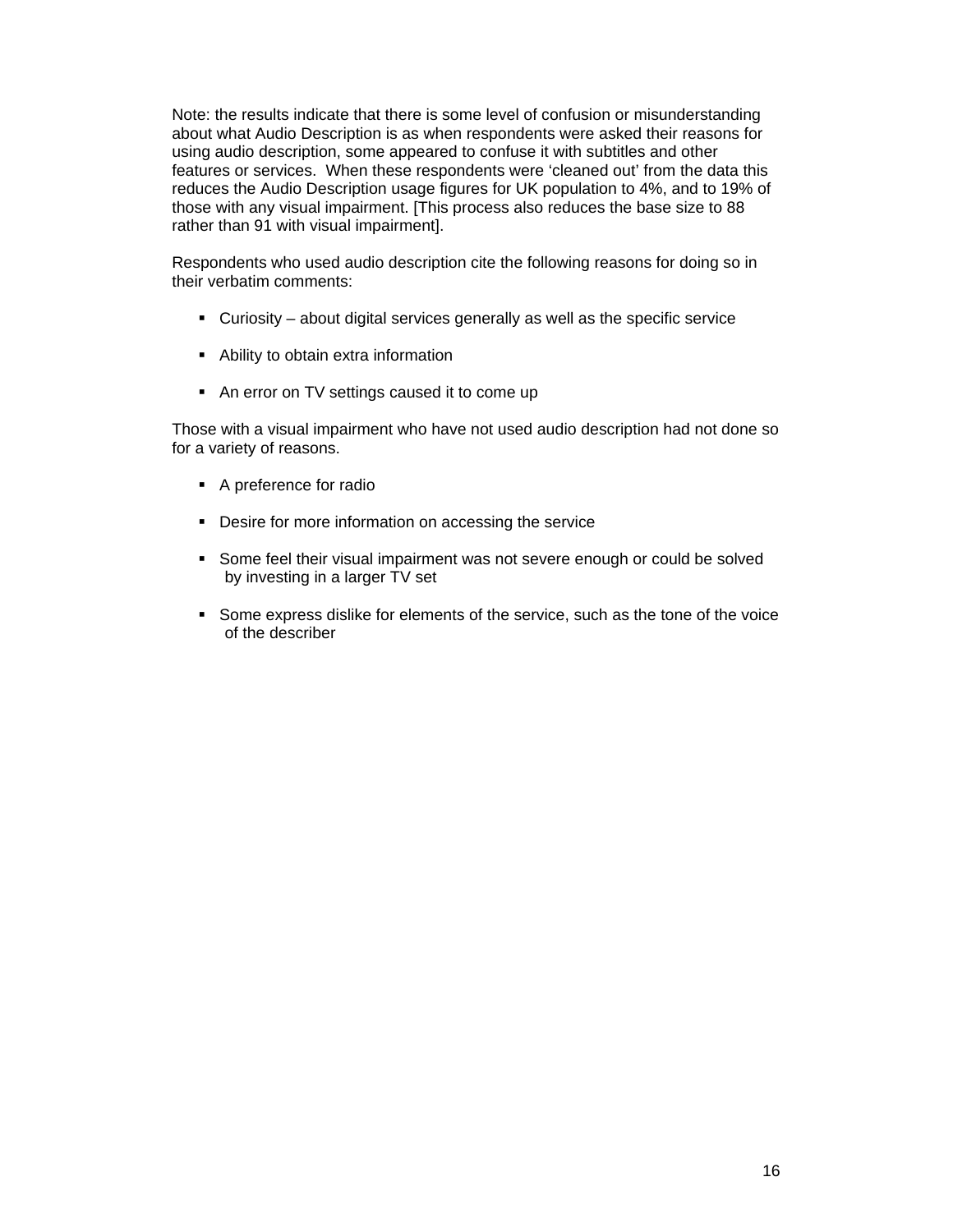# 5. Case Studies

5.1 A key objective of the case study research was to achieve sufficient interviews with those who have severe/profound hearing or visual impairment to allow analysis of these sub groups. This, in turn enables us to understand their attitudes towards access services. The case studies were therefore not designed to be statistically representative of the GB hearing and visually impaired populations, and those respondents who have severe/profound hearing or visual impairment are purposely over-represented.

In total 608 interviews were achieved, representing a robust sample base. This has enabled the research to deliver a detailed picture of the preferences and experiences of a wide cross section of access service users, which are described in this section.

Of the 608 people who participated in the case study research:

- 464 had with 'poor hearing, partial hearing or deafness' (defined as difficulty hearing the TV at a volume others find acceptable or worse)
- 244 had 'poor vision, partial or blindness' (defined as difficulty seeing ordinary newspaper print or worse)
- 100 respondents had both a hearing and visual impairment

Over a quarter (27%) of hearing impaired respondents had a severe or profound level of impairment. A further 27% were moderately impaired and the remainder (45%) were mildly impaired.

The degree of impairment amongst the visually impaired sample was more pronounced than amongst the hearing impaired; a greater proportion (two-fifths) were rated as profoundly or severely visually impaired, just over a fifth (22%) were moderately so, and the rest (38%) were mildly impaired.

The case studies interviews were gender balanced. Amongst hearing impaired respondents, a slightly greater number of women than men completed the survey (52% and 46% respectively). This pattern was reversed for the visually impaired (52% male and 47% female).

|             | Hearing impaired | <b>Visually impaired</b> | <b>Both impairments</b> |
|-------------|------------------|--------------------------|-------------------------|
| <b>Male</b> | 52%              | 46%                      | 50%                     |
| Female      | 47%              | 52%                      | 48%                     |

The age profiles of both categories of respondents were broadly similar, each skewed towards the older end of the age spectrum. For instance, 50% of the visually impaired were 65 or older, as were 48% of hearing impaired respondents. (Across the general population only 15.9%<sup>9</sup> are aged 65 or older). The hearing impaired had the highest proportion of people aged 75 or older, at 28%.

 $\overline{a}$ <sup>9</sup> UK Census, 2001 figures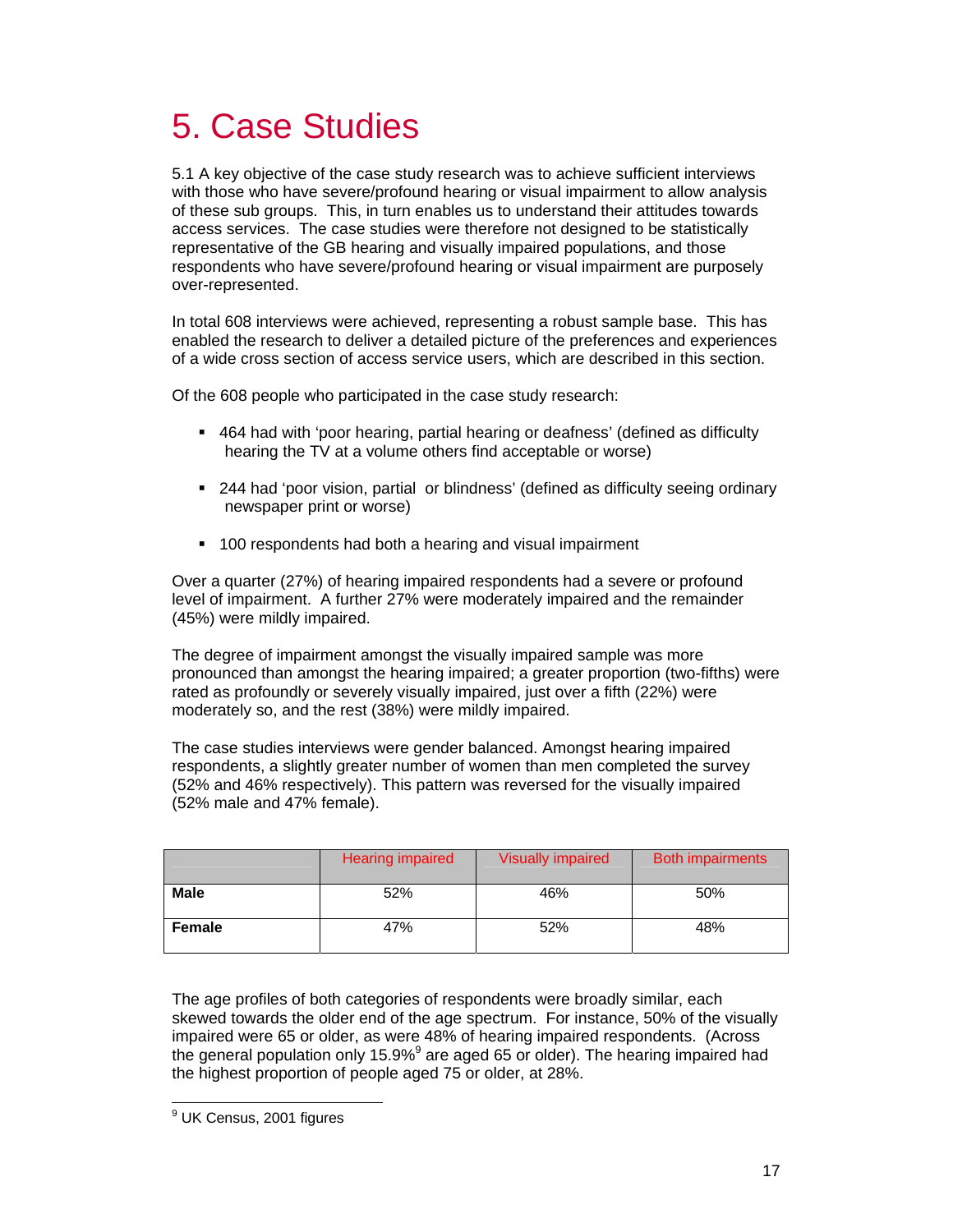Only relatively small numbers of respondents were aged under 45 (15% of visually impaired, 12% of hearing impaired). Around a third were aged 45 – 64 (35% of visually impaired, 36% of hearing impaired).

|       | <b>Hearing impaired</b><br>℅ | <b>Visually impaired</b><br>℅ | <b>Both impairments</b><br>℅ |
|-------|------------------------------|-------------------------------|------------------------------|
| 18-24 | 4                            | 4                             | 1                            |
| 25-34 | 2                            | 3                             | 2                            |
| 35-44 | 6                            | 8                             | 3                            |
| 45-54 | 12                           | 13                            | 11                           |
| 55-64 | 24                           | 22                            | 24                           |
| 65-74 | 28                           | 20                            | 20                           |
| 75    | 22                           | 28                            | 36                           |

Encouragingly, interviews were completed with a regionally dispersed set of respondents, as detailed below.

|                           | <b>Hearing impaired</b><br>℅ | <b>Visually impaired</b><br>℅ | <b>Both impairments</b><br>℅ |
|---------------------------|------------------------------|-------------------------------|------------------------------|
| North East                | 12                           | 6                             | 11                           |
| Wales                     | 5                            | 6                             | 4                            |
| North West                | 12                           | 19                            | 21                           |
| Scotland                  | 9                            | 5                             | 5                            |
| South West                | 14                           | 16                            | 15                           |
| London/South East         | 20                           | $\overline{15}$               | 15                           |
| <b>West Midlands</b>      | 9                            | 11                            | 11                           |
| East Midlands             | $\overline{7}$               | 12                            | 8                            |
| Yorkshire & the<br>Humber | 11                           | 9                             | 9                            |
| East Anglia               |                              |                               |                              |

Only a small minority (14%) of visually impaired respondents were in full or part time work, a figure that rises to 26% of hearing impaired respondents. Over half of both groups were retired. Some 23% of visually impaired respondents said they were not working due to a disability, compared to 8% of the hearing impaired.

A higher proportion of the 100 respondents with both hearing and visual impairment had profound/severe conditions compared to the rest of the sample (23% had severe/profound hearing impairment and 29% had severe/profound visual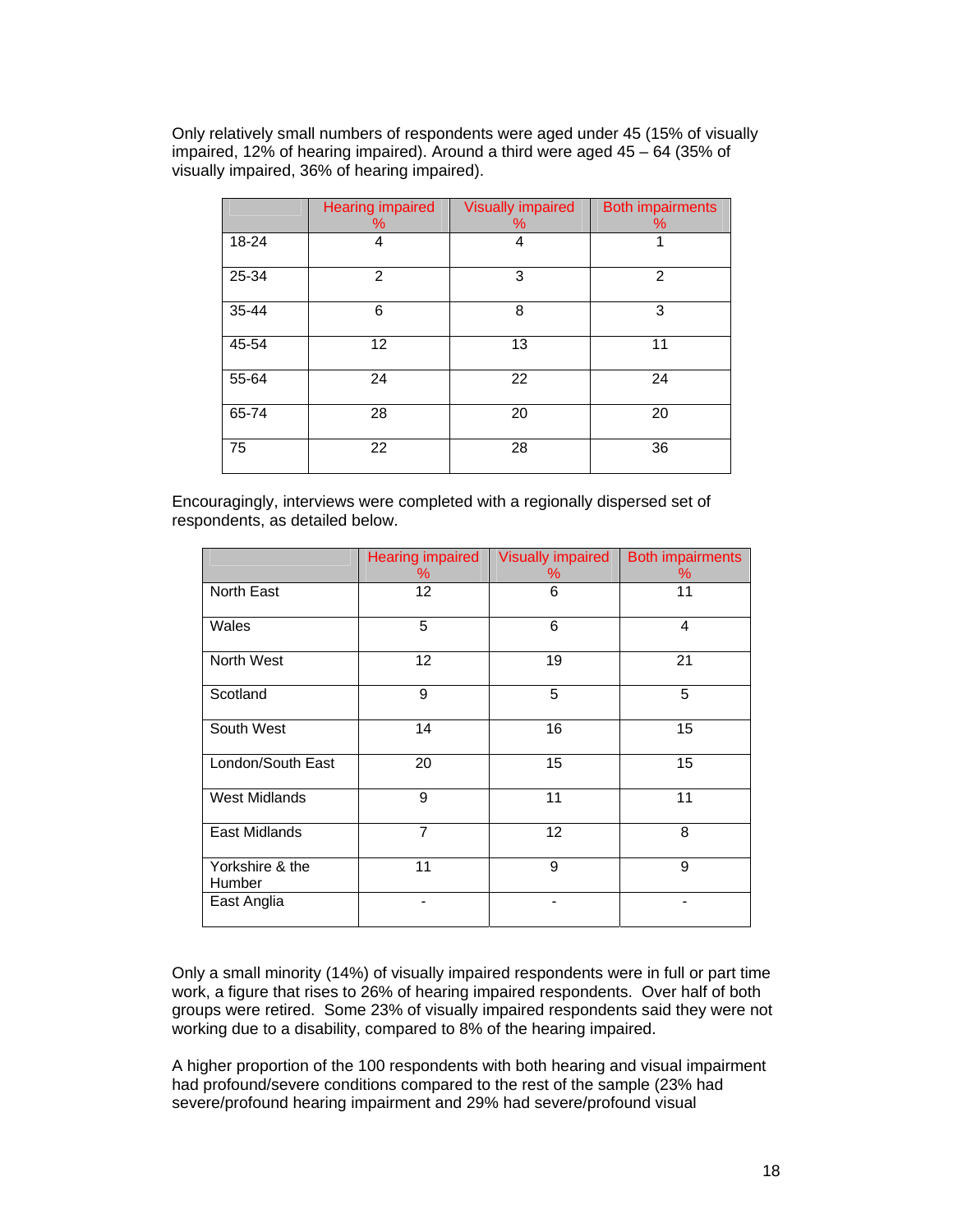impairment). Correspondingly, this group also contains a greater share of older respondents than the rest of the sample – some 56% are over 65.

# **5.2 Technology uptake**

### **Internet**

Internet take-up is lower among the visually and hearing impaired than the UK average. Around 58% of the UK population have internet access at home. This falls to around a third (34%) of visually impaired respondents, reducing to 29% of those with severe or profound visual impairment.

A higher proportion of hearing impaired than visually impaired respondents have access to the internet at home (42%, rising to 50% of those with are severe or profound impairment). One third of internet users (33% hearing impaired and 37% visually impaired) use a dial-up connection and around two thirds use broadband (67% and 60%).

By way of comparison, it should be noted that internet take-up amongst the over-55s in the UK is significantly lower than average, at just 39%, so it is likely that the relatively low penetration of the internet (and indeed other technology) among hearing and visually impaired respondents is as much a reflection of their age profile as their disability.

# **TV**

Case study findings indicate that people with a hearing or visual impairment are significantly more likely than the general population to reside in a terrestrial only household; 43% of visually impaired and 44% of visually impaired have access to terrestrial TV only, against 30% of the general population. Of those with severe/profound visual or hearing impairment the proportions with terrestrial only TV are higher still at 50% and 51% respectively

Penetration of Digital Terrestrial Television (DTT) is higher amongst both the hearing and visually impaired than the UK average, though take-up of satellite TV such as Sky is lower.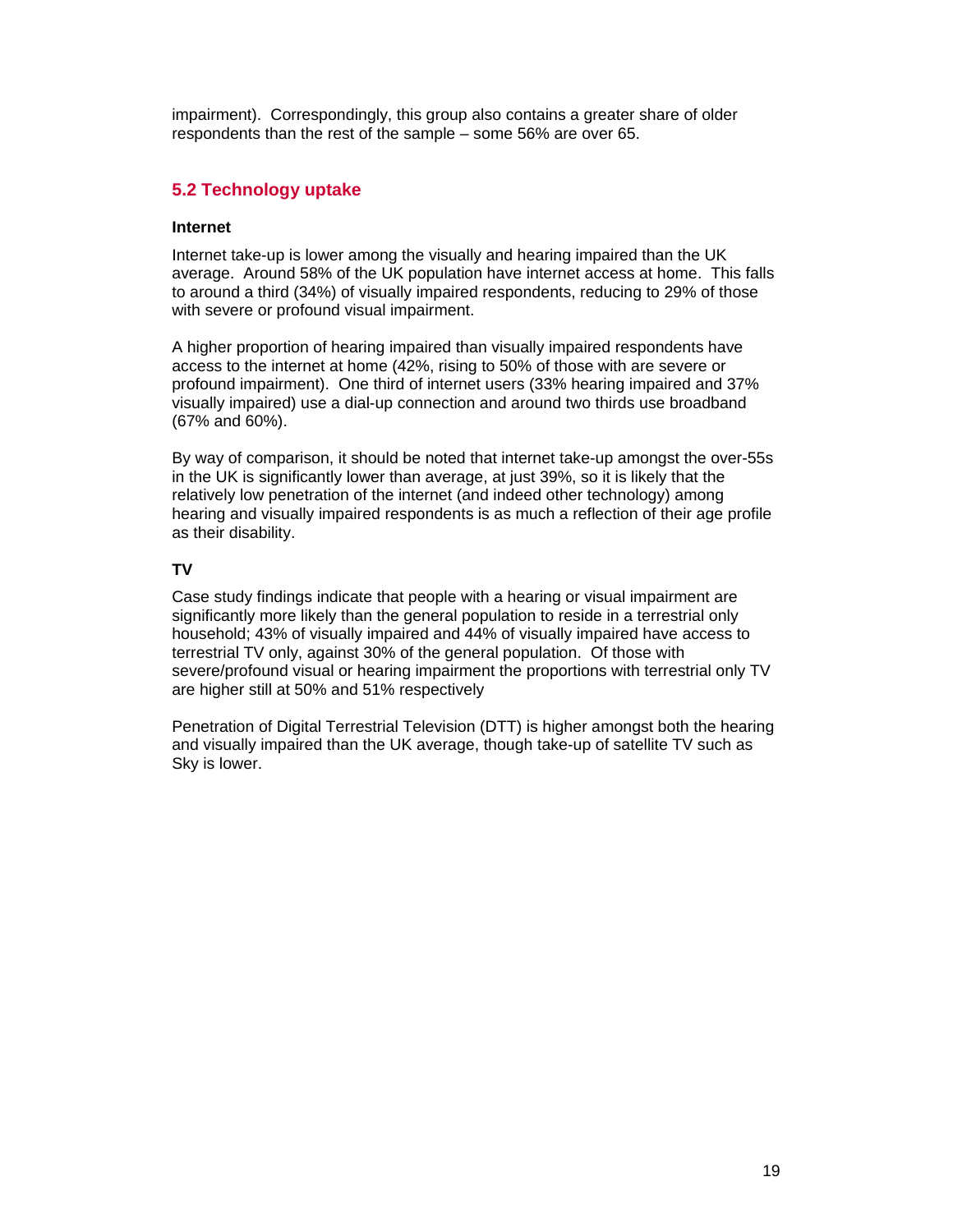#### **Types of TV in household**



*Q Which, if any, of the following types of television does your household receive at the moment?*

*Base: 244 All visually impaired respondents, 464 All hearing impaired, UK population figures from Ofcom Residential tracker Q3 2005 : 2,220 respondents Jul-Sept 2005. \* indicates less than 1%* 

### **Other technology**

44% of the visually impaired and 50% of hearing impaired respondents have a DVD player compared to 58% of the general population. But, by way of context, amongst the general population, only 37% of those aged 55 or older have a DVD player in their household. Lower DVD take up is therefore likely to be more a product of their age profile than their disability.

A higher proportion of hearing impaired have video recorders in their homes when compared to the UK general population (84% against 72%). Visually impaired respondents are more in line with the average, at 74%.

Turning specifically to those with both visual and hearing impairment, this group is the least likely to have adopted newer media technologies. For instance, 47% reside in a terrestrial TV only household, and they are less likely than average to have a DVD or DAB radio in their household. This is likely to reflect their older age profile as well as their dual impairment.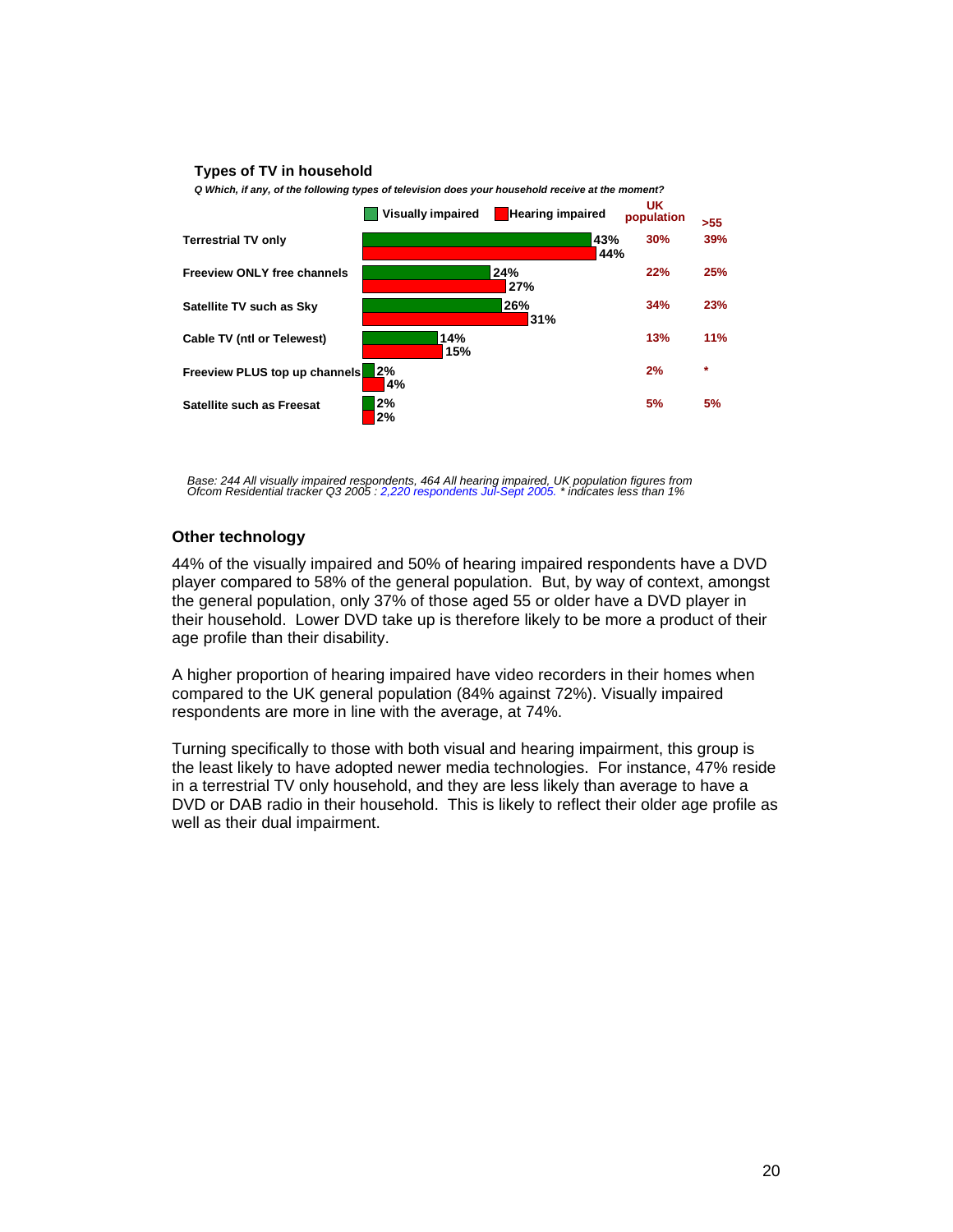# **have a CCR and DVD** the bounded **impair TV in household**

*Q Which, if any, of the following items do you have in your home in working order, and use personally?* 



*Base: 244 All visually impaired respondents, 464 All hearing impaired, UK population figures from Ofcom Residential tracker Q3 2005: 2,220 respondents - bases size for each one is all those with item in household and personally use, Jul-Sept 2005, N/A indicates the data was not gathered for 'personally use'* 

#### **TV viewing**

 $\overline{a}$ 

5.3 Visually and/or hearing impaired respondents typically watch TV most days (on average 6.67 days per week, slightly above the UK average of 6.33 days). The amount of TV viewing rises with age, as visually and/or hearing impaired over 55s watch, on average, 6.75 days per week, against 6.47 days for under 55s. Older respondents also claim to watch more TV per day compared to younger ones, with over 55s claiming to view it for 4.2 hours a day, against 3.8 hours for under 55s. This trend is also apparent across the UK population as a whole, with, for instance, those aged 65 or older watching on average 3.97 hours of TV per day, while those aged 25  $-$  44 watch less than 3.2 hours per day<sup>10</sup>.

Patterns of TV consumption of the hearing and visually impaired also appear to be affected by household income and class - higher income respondents and broadsheet readers claim to watch TV on fewer days and for less time than average.

Average daily TV consumption is higher amongst hearing impaired than visually impaired respondents - 4.3 hours versus 3.8 hours per day - although both groups are above the UK average of 3.46 hours. The differences in TV consumption between hearing and visually impaired respondents are particularly pronounced among those with severe/profound impairment – 3.12 hours per day on average for visually impaired, versus 4.41 hours per day for hearing impaired.

Interestingly, the claimed TV viewing of those with both hearing and visual impairment is in line with that of the rest of the sample; they view TV for 6.78 days per week, and 4.16 hours per day.

 $10$  Source: Television Opinion Monitor, 2,423 interviews conducted by MORI, January  $-$ December 2005.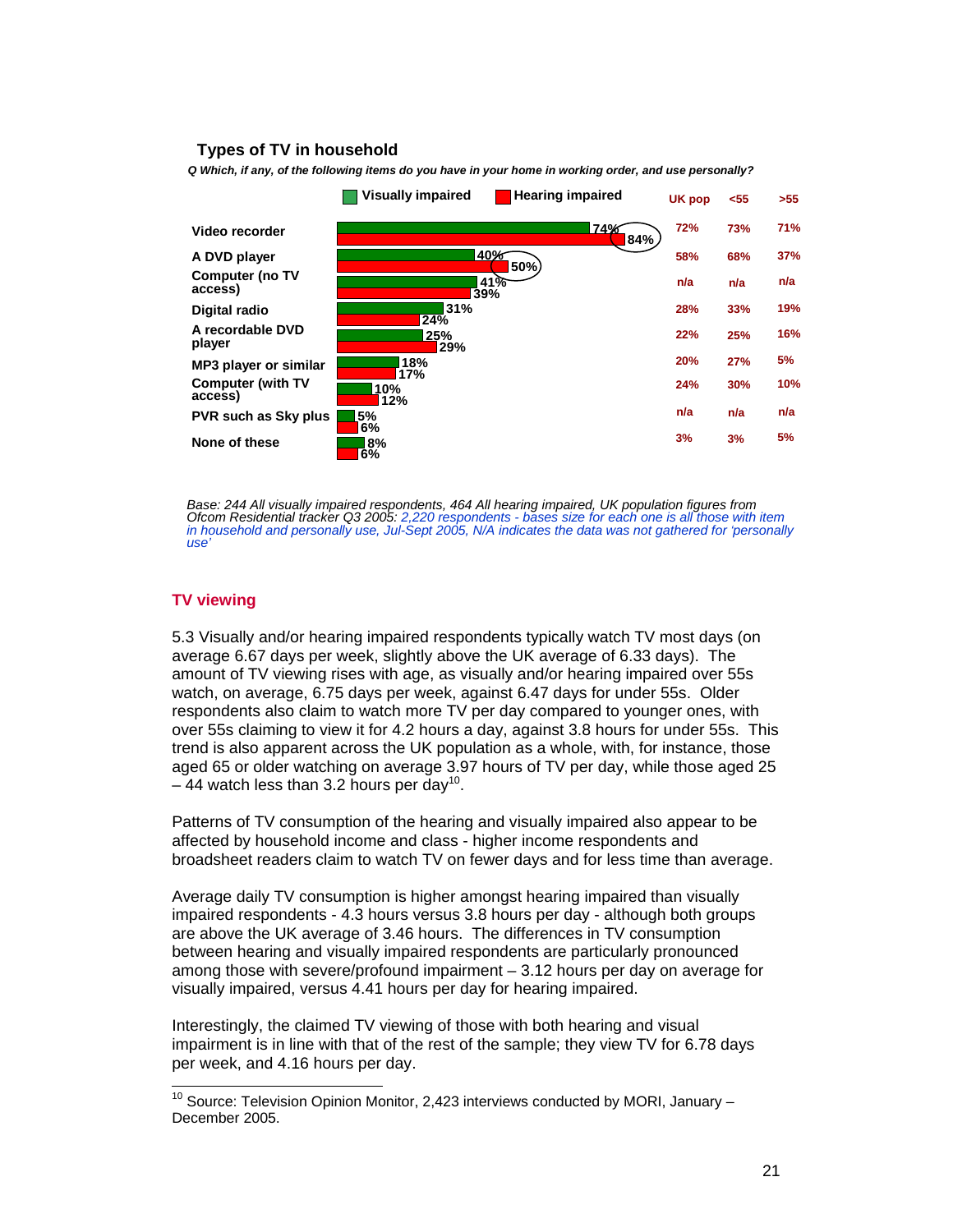Reflecting their high level of TV consumption, two-thirds of hearing impaired respondents agree with the statement 'Television is important to me'. This figure rises to three-quarters (74%) of those profoundly/severely impaired, indicating that TV has a more pivotal role in the lives of those whose impairment is more pronounced.

Only around an eighth (13%) of hearing impaired respondents do not consider TV to be important to them. And, while a third said they could happily live without TV, greater numbers (47%) deemed this not to be the case.

A majority (77%) of hearing impaired find it easy to access TV services, though this dips slightly (72%) amongst those with profound or severe impairment. Overall a tenth of hearing impaired respondents find access difficult. Just over three fifths of hearing impaired respondents find it easy to understand TV programmes, though a significant minority (19%) do not.

Only a minority of hearing impaired respondents keep themselves up to date with developments in TV services, though findings indicate that the profoundly/severely impaired may be more attuned to these, as 43% say they keep up to date.



# *Q To what extent do you agree or disagree with each of the following statements?*

*Base: 464 All hearing impaired,* 

Television also plays a prominent role in the lives of the visually impaired, though marginally less so than for the hearing impaired. Two thirds of visually impaired respondents (65%) say it is important to them, a figure that remains largely constant among those with severe/profound impairment (63%).

Two fifths do, however, feel they could happily live with out TV (indeed a fifth agree strongly with this statement). This rises to 54% of those with severe/profound hearing impairment. This finding is possibly partly explained by the fact that only 57% with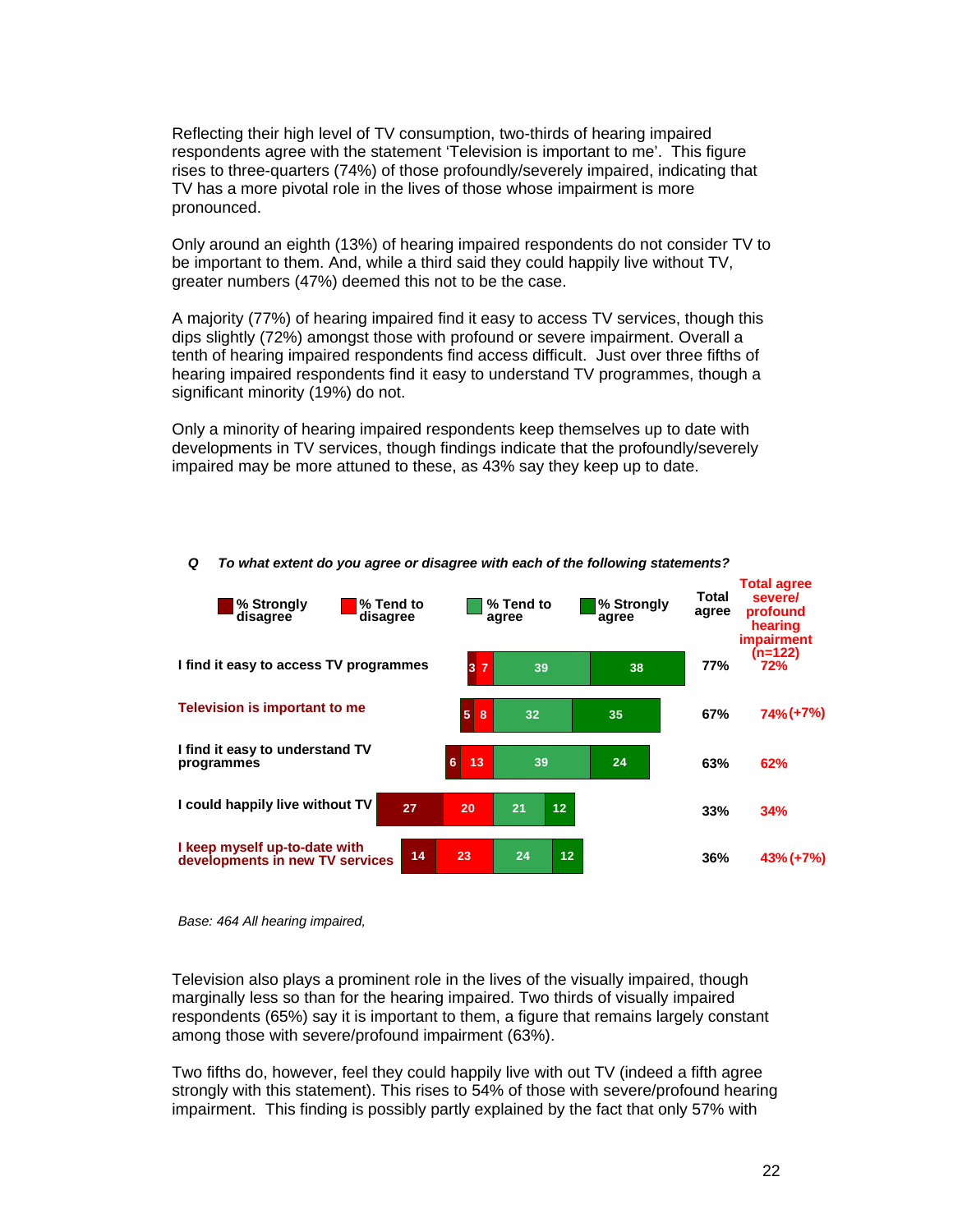severe/profound impairment say that they find it easy to access TV programmes, against 70% of all visually impaired respondents.

Likewise, while 63% of visually impaired overall find it easy to understand TV programmes, this falls to only half of those with severe/profound impairment. Over a fifth (21%) of visually impaired do not find it easy to understand TV programmes, and this stands at 30% of those severely/profoundly impaired.

Around two-fifths of visually impaired respondents say they keep themselves up to date with new developments in TV services, though a similar proportion do not keep abreast of advances.



#### *Q To what extent do you agree or disagree with each of the following statements?*

Respondents with both hearing and visual impairment are more likely than average to say that do not find it easy to understand TV programmes (28%) or access them (20%). That said, the majority of this group say they do not experience difficulties in these areas.

Respondents were asked what they do to better understand TV programmes. Over two thirds of hearing impaired increase the television volume, and just under half (46%) use subtitles. Of those with severe or profound hearing impairment, a higher proportion (nearly three quarters) use subtitles; perhaps as a consequence of this, they are less inclined to increase the volume (only 43% do).

A quarter of hearing impaired respondents use a loop or headphones, while just over a fifth (21%) lip read and 17% ask a household member for help. Only around a tenth of respondents (11%) say they use signing access services, though this rises to a fifth of those with severe/profound hearing impairment.

*Base: 244 All visually impaired*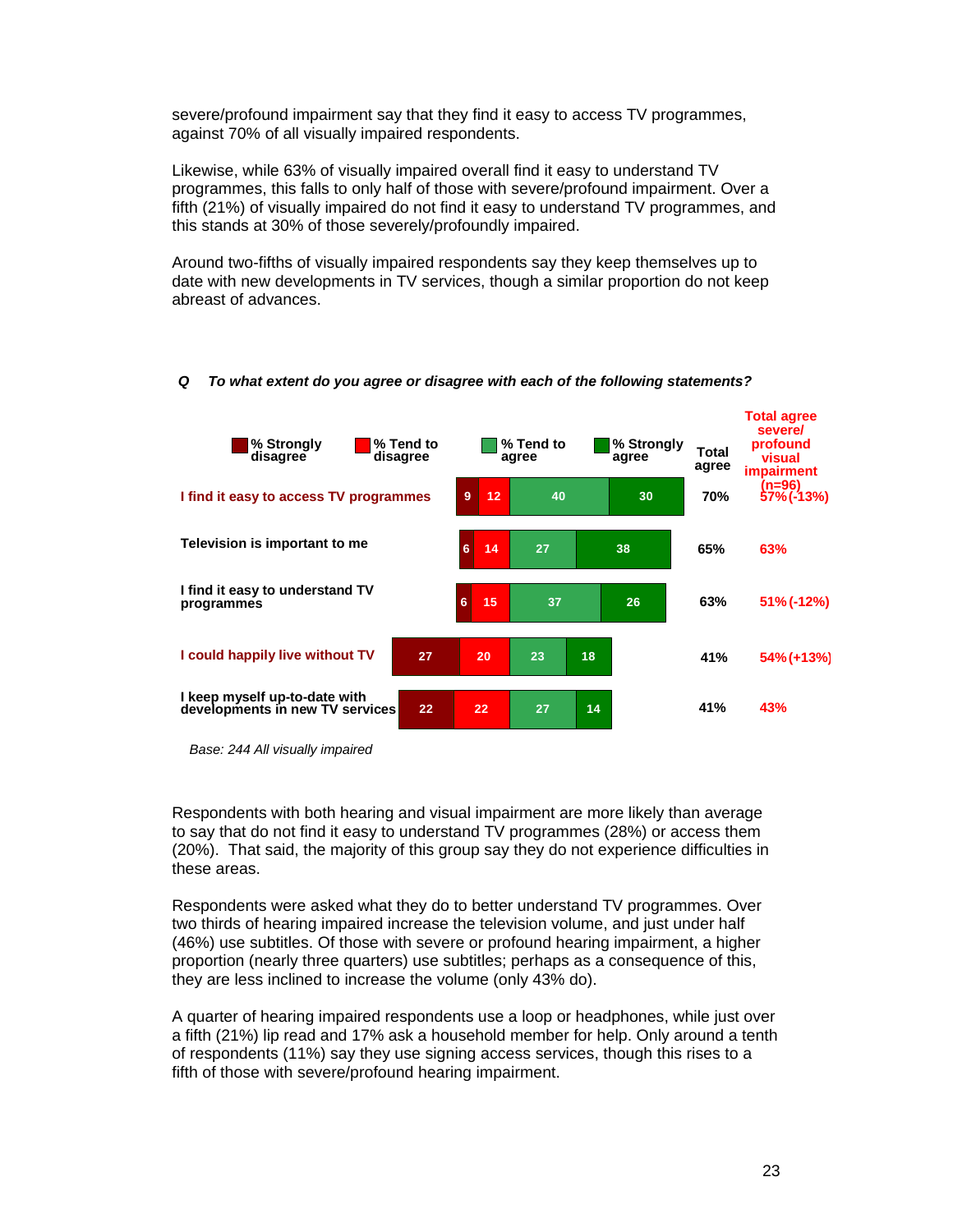### *Q Do you use any of the following to help you understand TV programmes?*



*Base: 464 All with hearing impairment, 122 severe/profound hearing impairment*

Nearly half (47%) of visually impaired respondents say they get close to the TV in order to better understand programmes on it. Three in ten ask another member of the household for assistance, a figure which rises to nearly half (49%) of those with severe or profound impairment. Others adjust the room lighting (29%) or TV settings (18%). Just 7% say they use audio description, though the proportion of users doubles to 14% among those with severe or profound impairment.

#### **47% 30% 29% 18% 11% 7%** Get closer to the TV **Magnifier** Ask a HH member Adjust the lighting in room Adjust TV settings Audio description 43% 49% 21% 10% 13% 14% % severe/profound visually impaired

*Q Do you use any of the following to help you understand TV programmes?*

*Base: 244 All with visual impairment, 96 severe/profound visually impaired*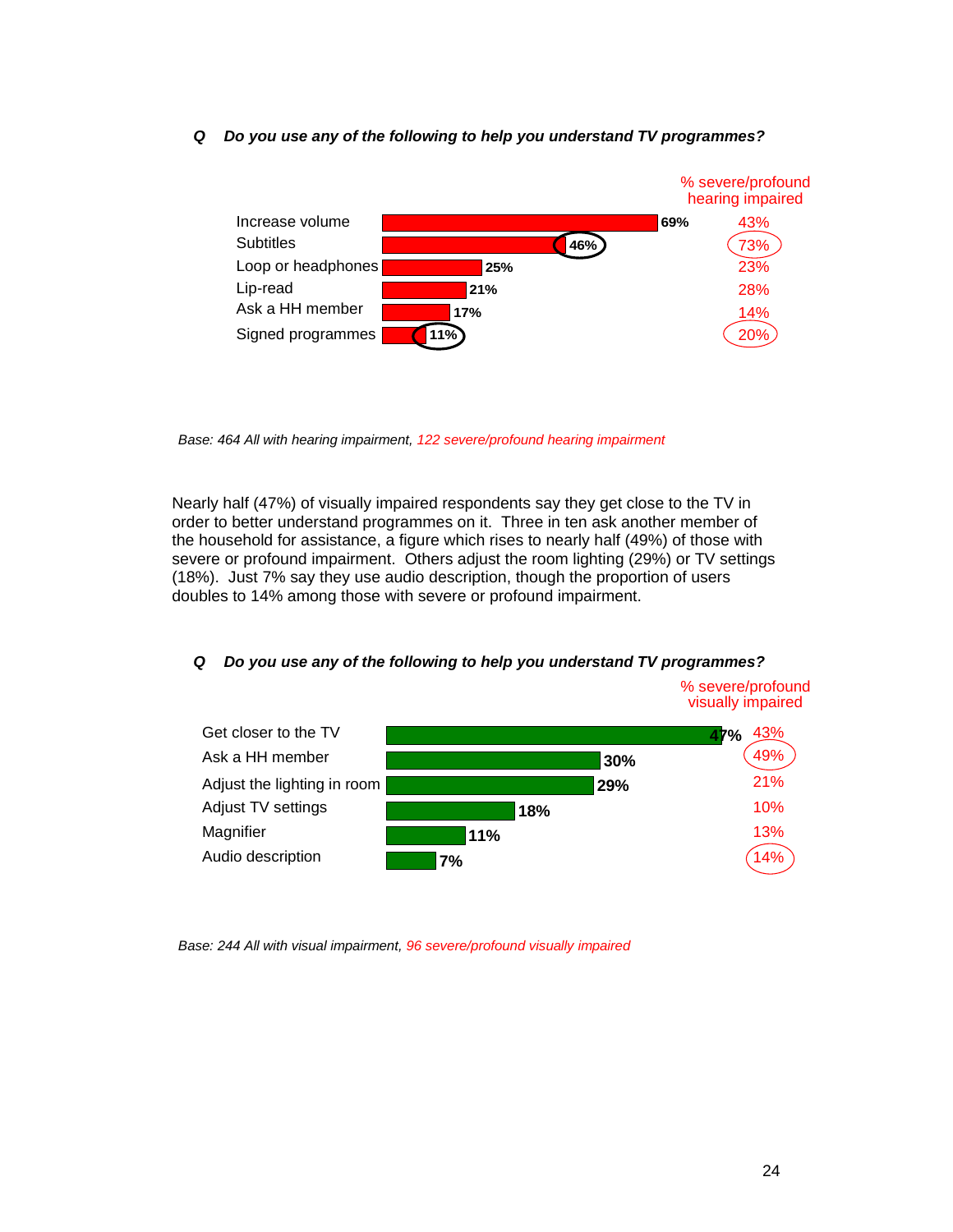# **Summary**

5.4 Respondents with a hearing or visual impairment are significantly more likely than the general population to reside in a terrestrial TV only household; they are also less likely than average to have internet access.

However, TV consumption among these groups is high. Televisions is evidently valued by both the hearing and visually impaired (particularly by the former group).

A majority of both the hearing and visually impaired find it easy to understand and access TV programmes, but this is far from universal. In order to better understand TV programmes hearing impaired tend to increase the television volume, and use subtitles. Of those with severe or profound hearing impairment, a higher proportion (nearly three quarters) use subtitles.

Those with visual impairment tend to get closer to the television or ask a householder member for help. Only a small proportion use access services.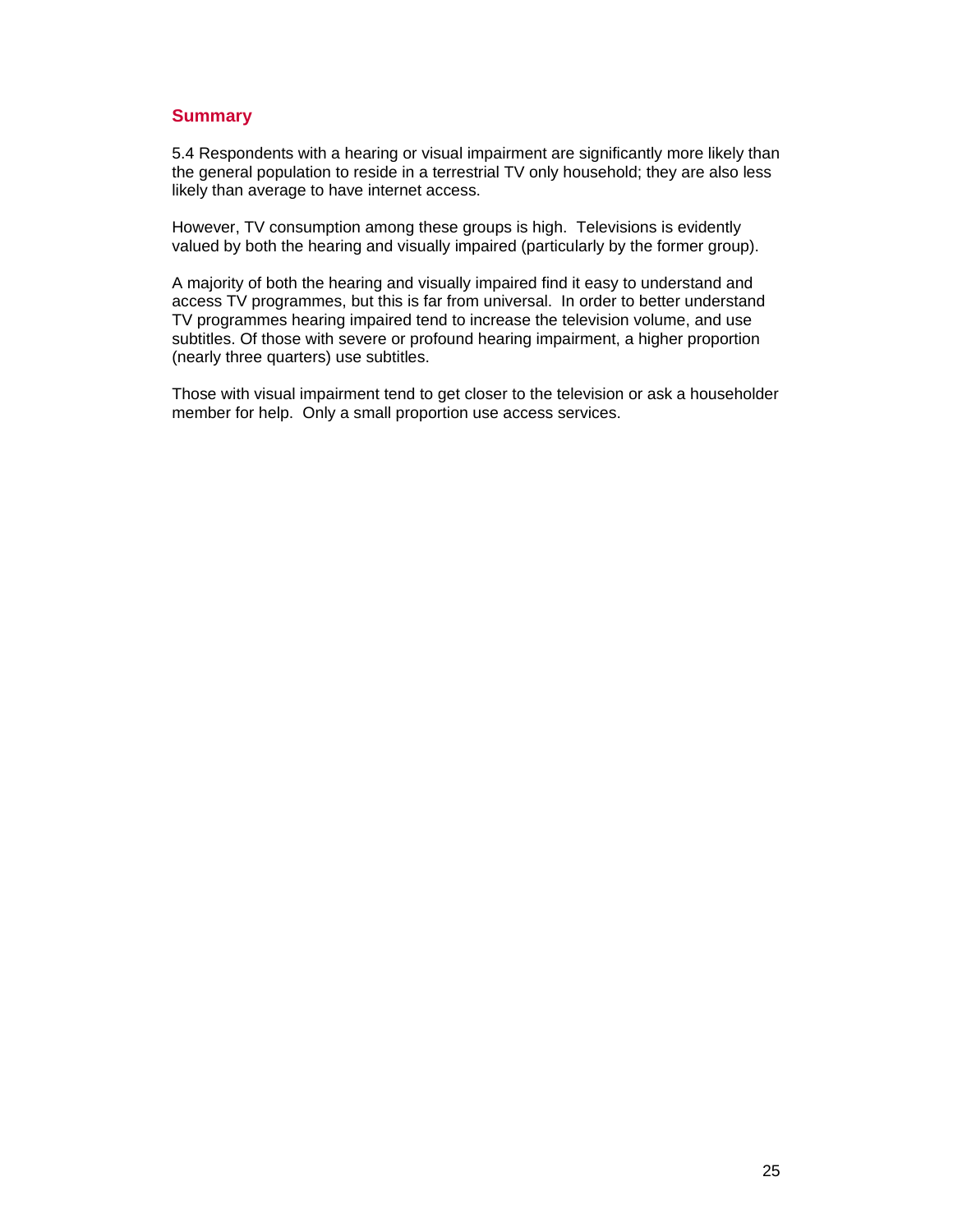# 6. Subtitles

# **Usage of subtitles among the hearing impaired**

6.1 Current claimed usage of subtitles is high – three tenths of hearing impaired respondents say they use them all the time and a further fifth (19%) say they use them on at least some programmes. A third (32%) never use them.

Usage of subtitles is higher still among those with profound/severe impairment, of whom over half (55%) use them. A further fifth (21%) use them at least sometimes, and only around an eighth (13%) never use them.



*Q How often, if at all, do you watch TV programmes that have subtitling on the TV programmes themselves to enable you to follow programmes more easily? This could be at home or elsewhere*

# **Future use of subtitles**

6.2 If there was an increased availability of subtitling, over half of those with a hearing impairment claim they would use them more often. Indeed, around two fifths say they would utilise pre-recorded and live subtitles a lot more (40% and 38% respectively). Less than a quarter (23%) feel this would make no difference to their usage.

Those with severe/profound hearing impairment demonstrate a greater inclination still to take advantage of more widely available subtitling services. Two thirds would increase their use of live subtitles and three fifths say the same of pre-recorded subtitles. Over half of this group would make 'much more' use of these services, indicating considerable appetite for increased provision.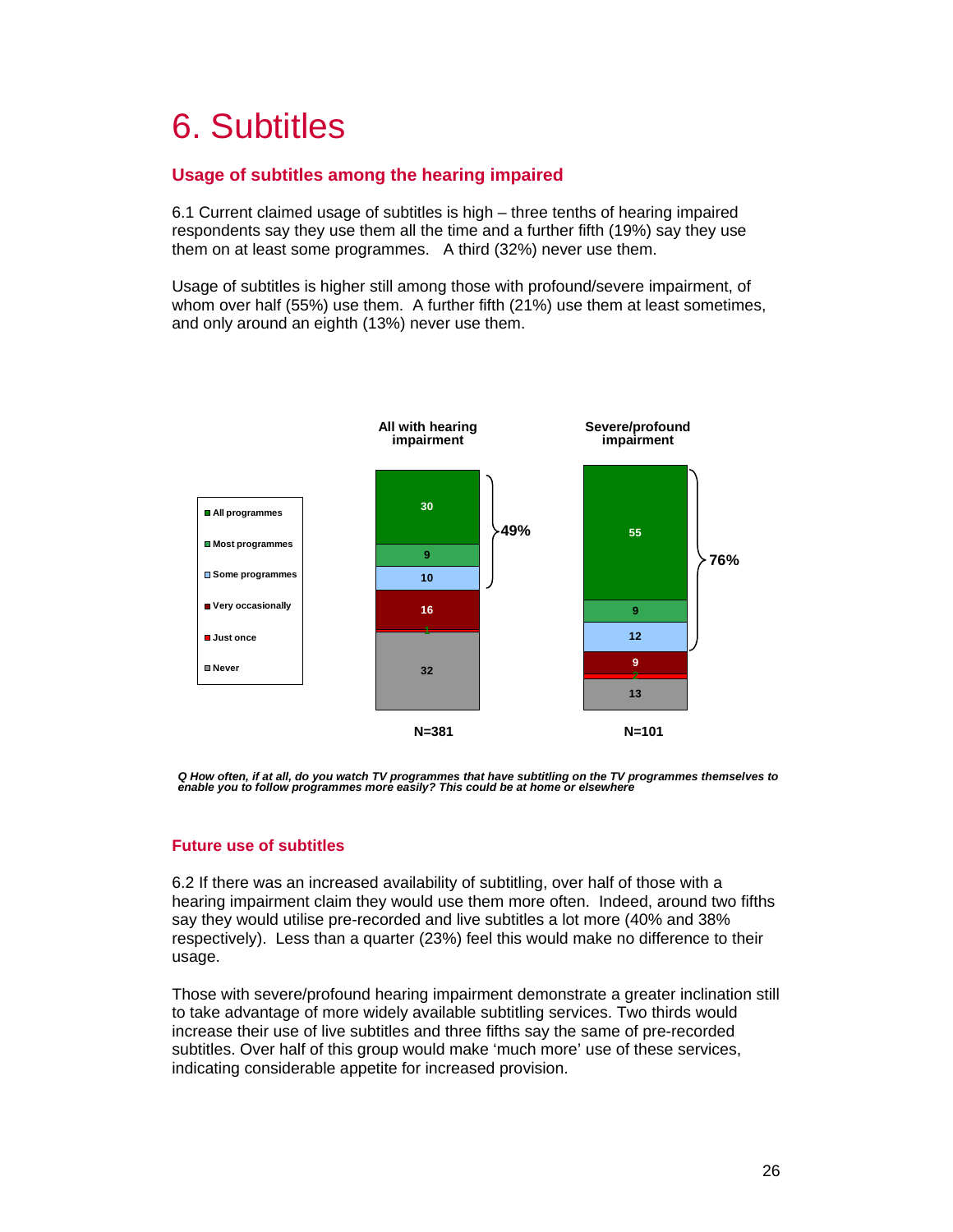

Q If subtitling was available on more TV programmes, would your use of this service increase a great deal,<br>increase a fair amount, increase a little or would it make no difference at all?

# **Satisfaction with subtitling services**

6.3 Satisfaction levels with existing subtitling services are fairly high among users, particularly for the pre recorded versions, where over half (56%) are fairly or very satisfied. Results indicate that respondents with severe/profound impairment are more satisfied still with subtitles.

Around a quarter (24%) are of hearing impaired respondents who have used subtitles are, however, dissatisfied with live subtitles, and 13% are dissatisfied with prerecorded services. The most commonly cited reasons for dissatisfaction with both types of subtitling services are that they suffer from a time lag, are too fast, mis-spelt or fail to synchronise with the dialogue.

A similar picture is seen among those with a severe/profound hearing impairment.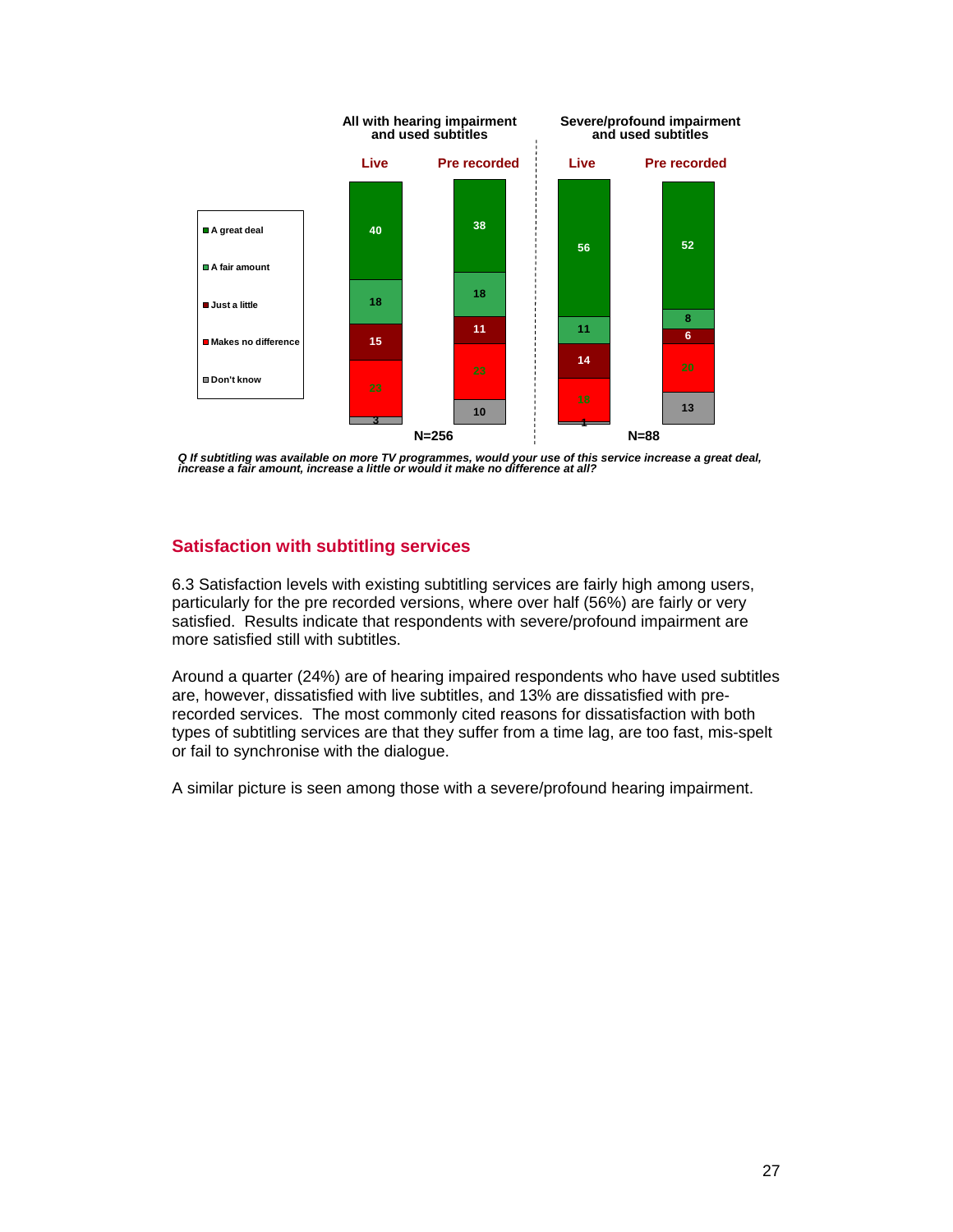

*Q Overall to what extent are you satisfied or dissatisfied with the current subtitling services available?* 

# **Satisfaction by programme type**

6.4 Respondents were asked to rate their satisfaction with the overall subtitling services on offer across a range of programme genres. Those programme types where pre-recorded subtitling is widely available received the highest levels of satisfaction, in particular drama, where nearly four-fifths were satisfied, and films. Subtitling services in genres more commonly associated with live subtitles tended to attract more active dissatisfaction. That said, even in the lowest performing genre (sport) only 18% were dissatisfied, while around half (51%) expressed satisfaction.

*Q How satisfied or dissatisfied are you with the provision of subtitling services on the types of programmes you watch most often?*

|                                  | % Fairly<br>% Very<br>satisfied<br>satisfied |    | % dissatisfied |
|----------------------------------|----------------------------------------------|----|----------------|
| <b>Education (36)</b>            | 47                                           | 28 | 8              |
| <b>Drama (161)</b>               | 43                                           | 35 | 5              |
| Programmes in sign language (32) | 13                                           | 63 | 3              |
| Arts and music (56)              | 39                                           | 23 | 14             |
| <b>Religious (36)</b>            | 33                                           | 31 | 19             |
| <b>Films (169)</b>               | 37                                           | 30 | 13             |
| Regional programme (138)         | 37                                           | 23 | 18             |
| Factual (111)                    | 44                                           | 16 | 16             |
| News & current affairs (206)     | 40                                           | 23 | 19             |
| Light entertainment (130)        | 42                                           | 20 | 17             |
| <b>Sport (102)</b>               | 33                                           | 18 | 18             |
| Children's (17)                  | 41                                           |    | 18             |

*Base: All with hearing impairment and have used signing and watch and watch each type of programme, shown in brackets above*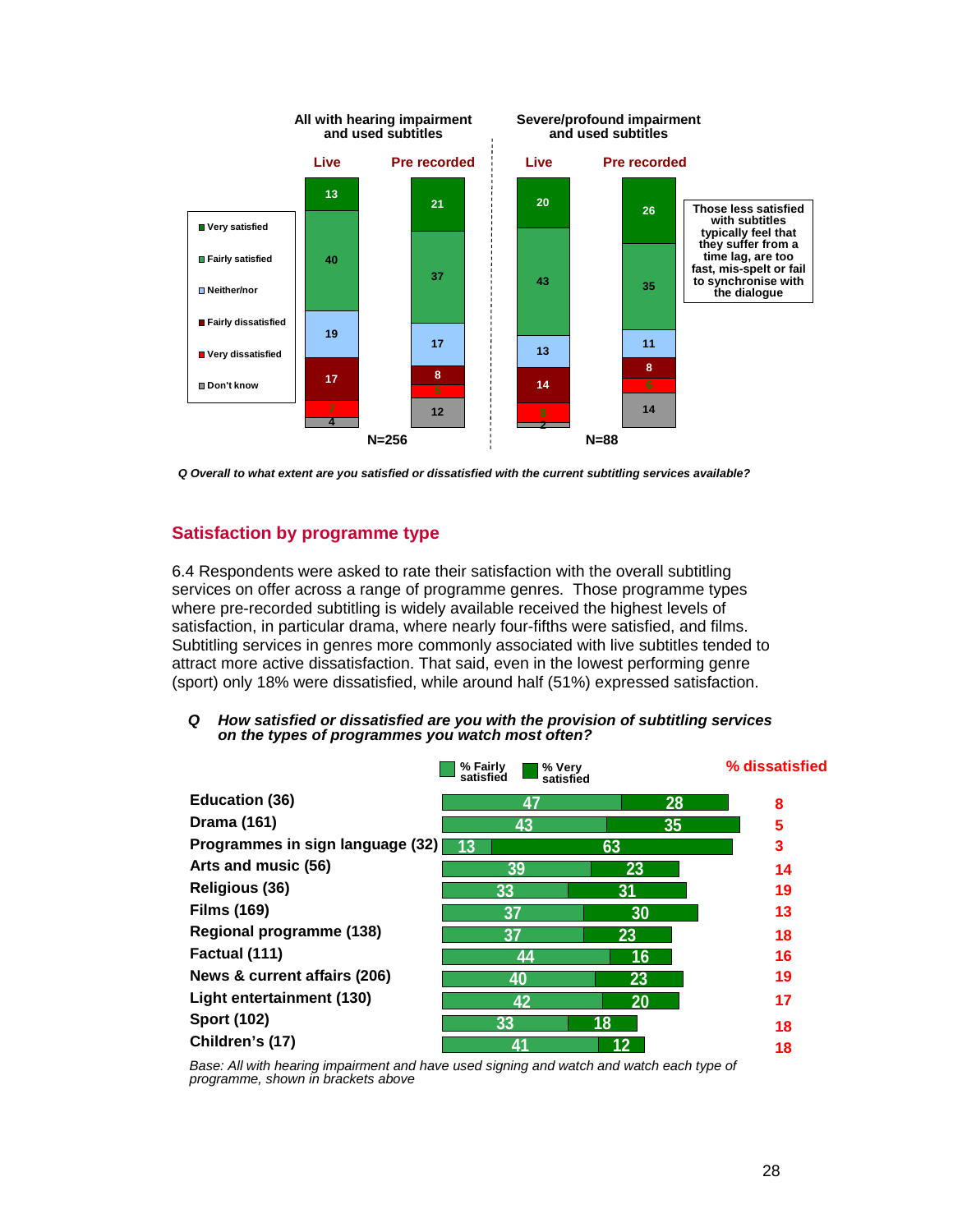# **Effectiveness of subtitles**

6.5 The ability of subtitling services to improve respondents' understanding of programmes appears to be very extensive, particularly for the severely/profoundly hearing impaired. Around seven-tenths of those hearing impaired respondents who have used subtitling services judge them to improve their understanding of programmes 'a great deal' or 'a fair amount'. Only a small minority say that these services make no difference to them.

Of those with severe/profound hearing impairment, the overwhelming majority claim that they help improve their understanding – around two thirds say they do so 'a great deal'. Only a small minority (5% for pre recorded and 8% live) say they make no difference to their understanding.



*Q To what extent would you say subtitles on TV programmes improve your understanding of them?*

Most users feel the quality of live and pre recorded subtitles is getting better (32% and 39% respectively) or has remained unchanged (38% and 34%). However, there is a significant minority (15%) who feel live subtitles are getting worse.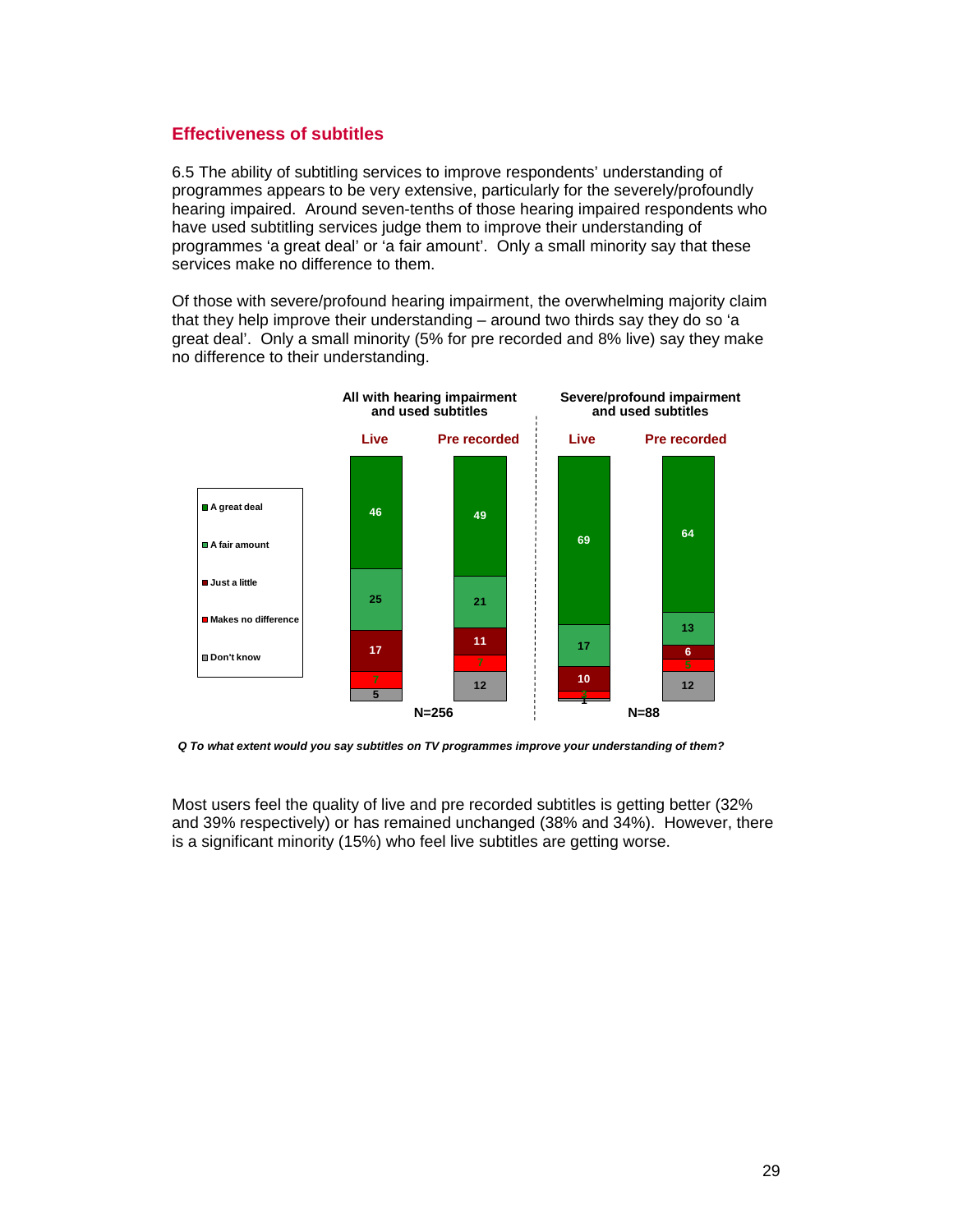

*Q Generally, do you feel that the overall standard of subtitles on TV is getting better, getting worse or remain unchanged?*

# **Evaluation of subtitles**

6.6 Two thirds of those hearing impaired respondents who have used subtitles consider them to be clear. Moreover, 43% agree that they are comprehensive, while over a quarter (29%) disagree.

Live subtitles are regarded as too fast by half of respondents (51%), a figure that rises to three fifths of those with severe/profound impairment. Only a quarter (24%) actively disagree that with the statement that live subtitles are too fast.

The speed of pre-recoded subtitles is regarded as less of an issue. That said, a third still find them too fast (rising to two-fifths of those with severe/profound hearing impairment).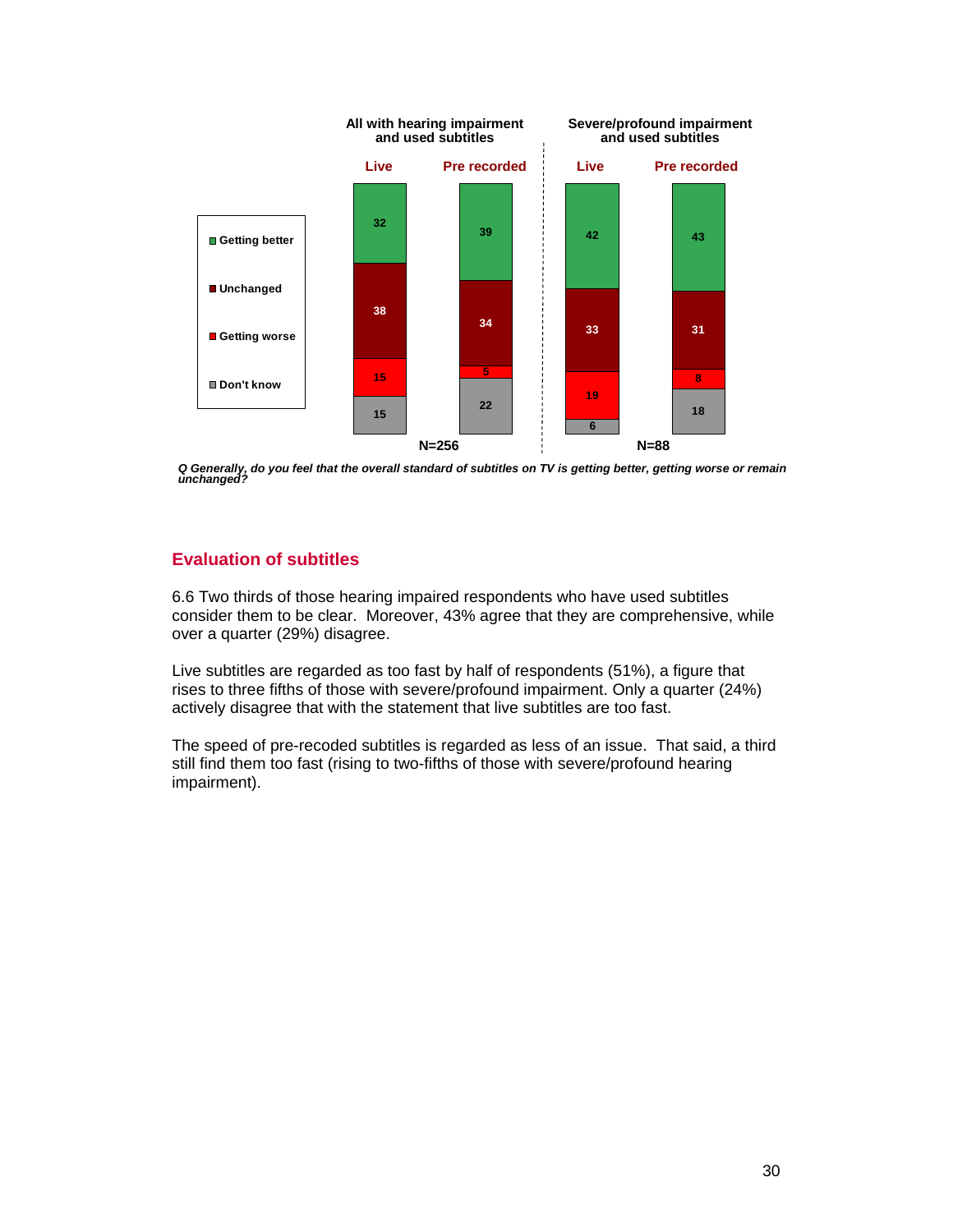

*Q To what extent to which you agree or disagree with each of the following statements?*

### **Summary**

6.7 Claimed usage of subtitling is high; in particular three quarters (76%) of respondents with severe/profound hearing impairment say that use them at least some of the time, and findings indicate that there is considerable appetite for increased provision of the service.

Hearing impaired respondents who have used subtitles express broad satisfaction with both the live and pre-recorded services on offer (more so for the former than the latter). This is true for respondents drawn across the spectrum of hearing impairment from mild to profound.

Most find subtitles helpful for all types of programmes. Around seven in ten say subtitles improve their understanding of programmes, a figure that increases further among those with severe or profound hearing impairment. Two thirds deem subtitling to be clear (just 14% say otherwise).

Around a third say subtitling is getting better, similar numbers say it is unchanged, and only a small minority believe the service is deteriorating (5% pre-recorded, 15% live).

That said, some respondents felt:

- actively dissatisfied with subtitling services
- that subtitles do not improve their understanding of programmes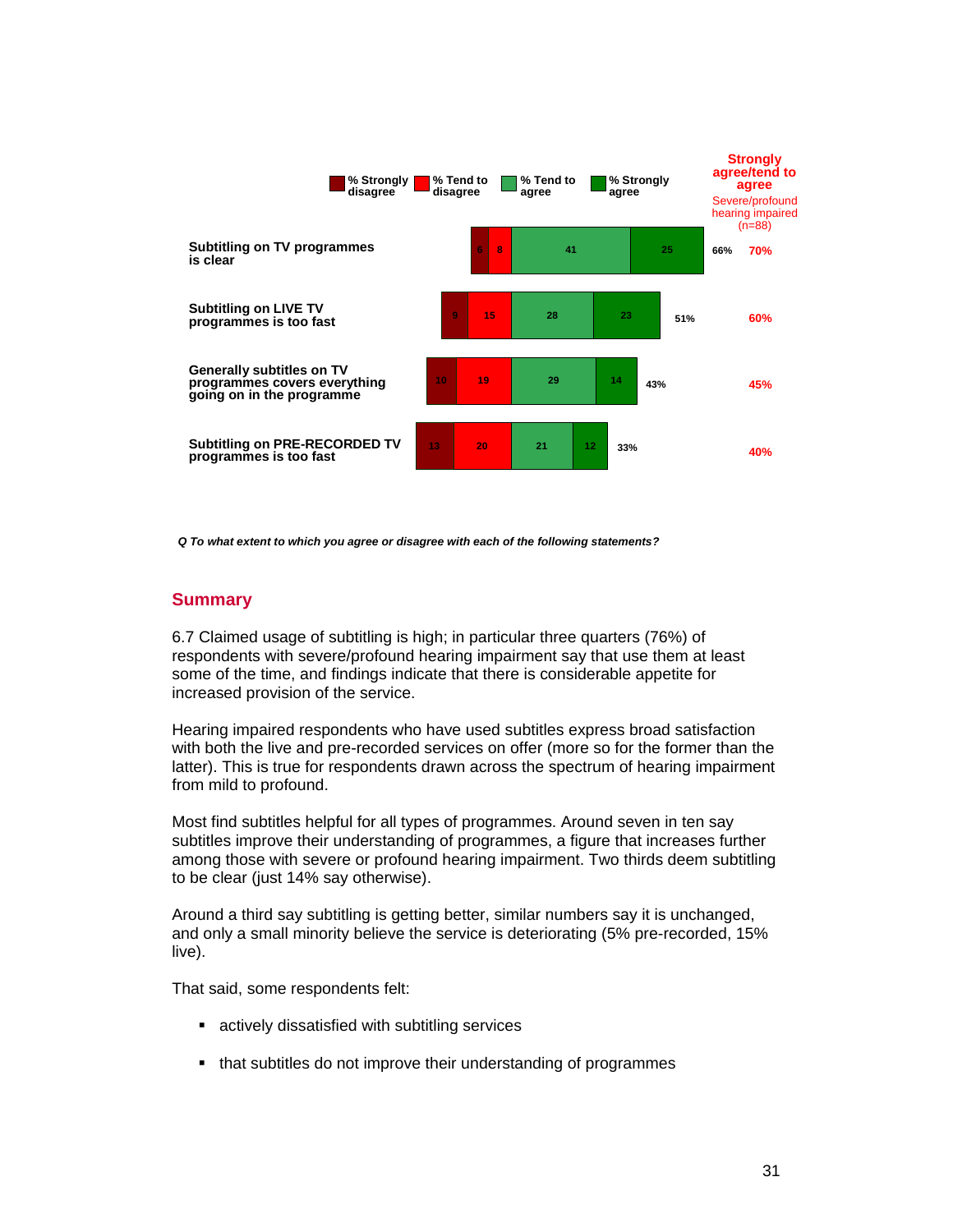- live subtitles are too fast (over a half say this of live subtitles, and a third for pre-recorded subtitles)
- they are not comprehensive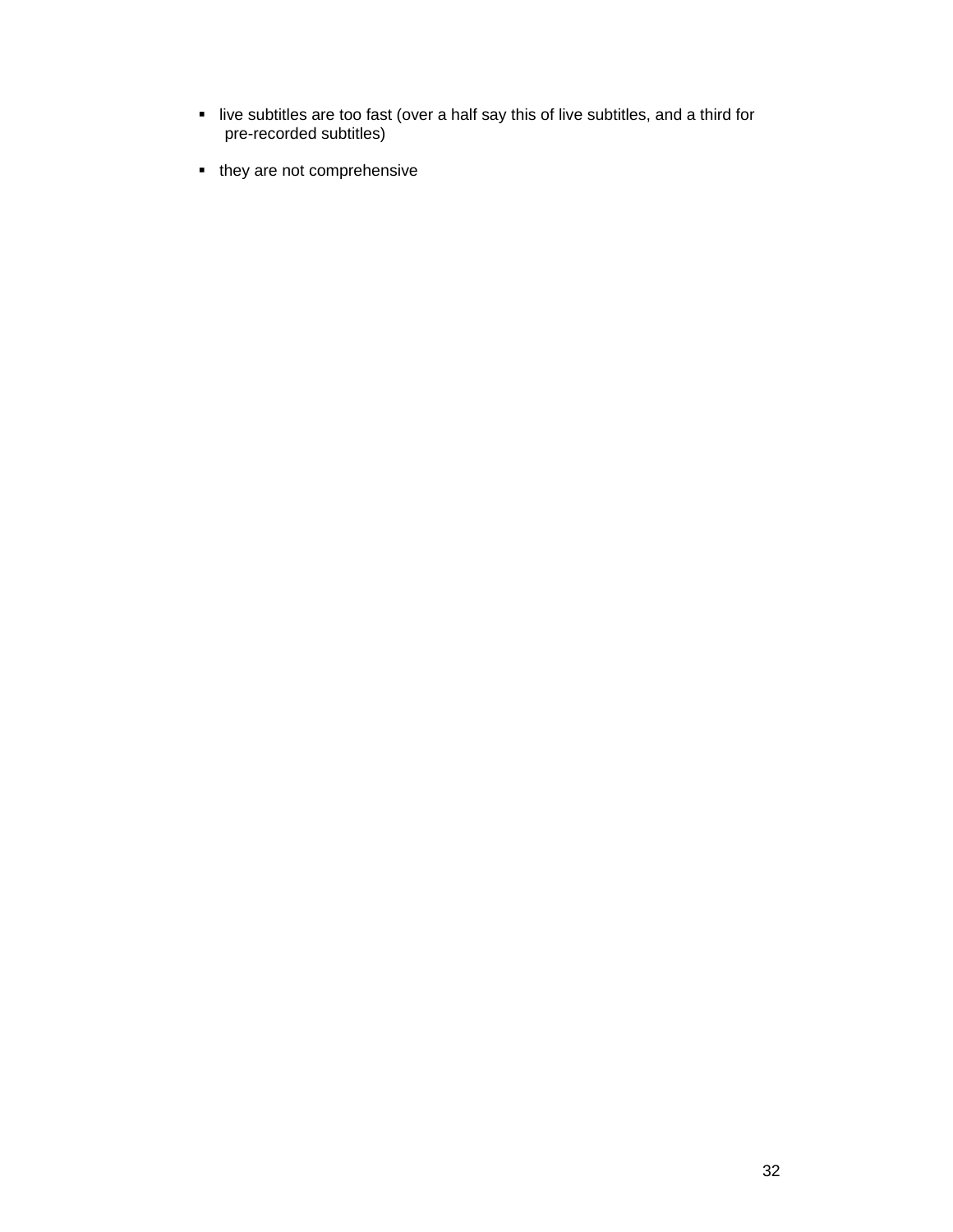# 7. Signing

# **Usage of signing on TV programmes**

7.1 When evaluating these results, it should be bourn in mind that knowledge of BSL is fairly low among hearing impaired respondents; for instance 12% claim to have at least 'some knowledge of sign language and sometimes use it to communicate' (the top three codes on the question scale below) . Over three fifths (62%) have no understanding of sign language whatsoever, while a tenth say they have a 'small' or 'limited' knowledge.

| How well would you say you know and use sign<br>language?                            | <b>Total</b> |
|--------------------------------------------------------------------------------------|--------------|
| I use sign language as my first language rather than<br>English                      | 5%           |
| I use both sign language and English a lot                                           | 4%           |
| I understand sign language and sometimes use it to<br>communicate                    | 3%           |
| I have some knowledge of sign language and use it<br>occasionally                    | 3%           |
| I have some knowledge of sign language but do not use it<br>to communicate           | 2%           |
| I have a small knowledge of sign language but do not use<br>it to communicate        | 2%           |
| I have a very limited knowledge of sign language and do<br>not use it to communicate | 8%           |
| I have no understanding of sign language at all do not<br>use it to communicate      | 62%          |

It is therefore unsurprising that claimed viewing of signed programmes is low. Just over a tenth of hearing impaired respondents (11%) claim to have watched at least some of these, while only 4% claim to view them on all available programmes. A clear majority - two thirds - say they never use signing services.

Of the 52 hearing impaired respondents with the strongest BSL skills – that is, the 12% who claim to 'understand sign language' and use it at least 'sometimes' - a third (33%) watch signing on all available programmes, while a further 48% use it at least occasionally.

As with subtitles, viewing of signed programmes is also higher among the severely/profoundly impaired, just over a third of whom (31%) say they watch signed programmes at least some of the time. However, even amongst this group, over twofifths (43%) claim to never watch signed programmes.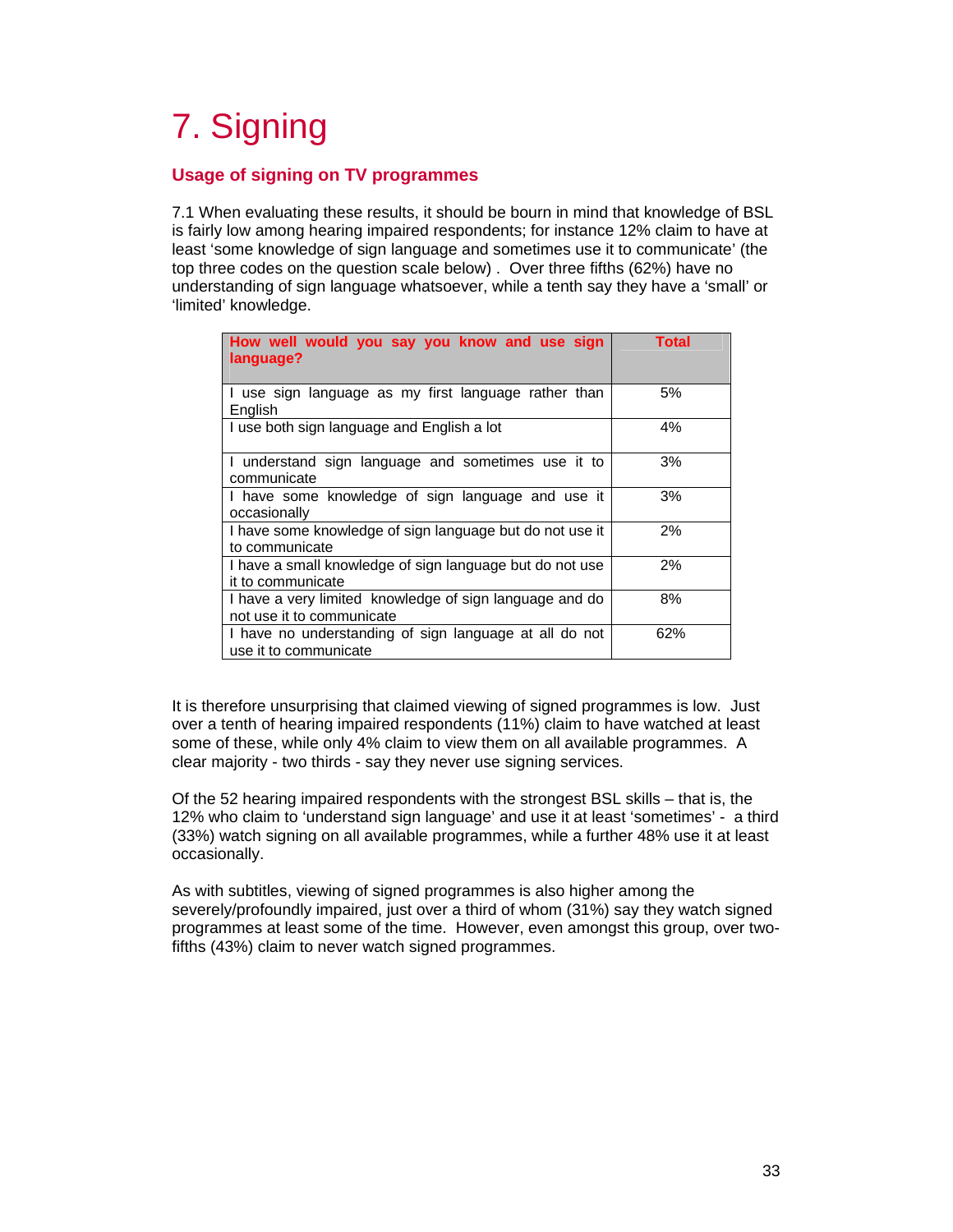#### **CASE STUDY**



Q How often, if at all, do you watch TV programmes that have signer visible on one side of the screen (e.g.<br>Antiques Road show) on the TV programmes themselves to enable you to follow programmes more easily? This<br>could be

# **Future use of signing**

7.2 If there was an increased availability of signing on TV, four-tenths of hearing impaired respondents who have previously used the service claim they would use it a 'great deal' or a 'fair amount' more. Just under a half answer that it would make no difference or they don't know.

Reflecting their greater signing capability, those people with the greatest signing skills appear more likely to make greater use of signing services should their provision be bolstered.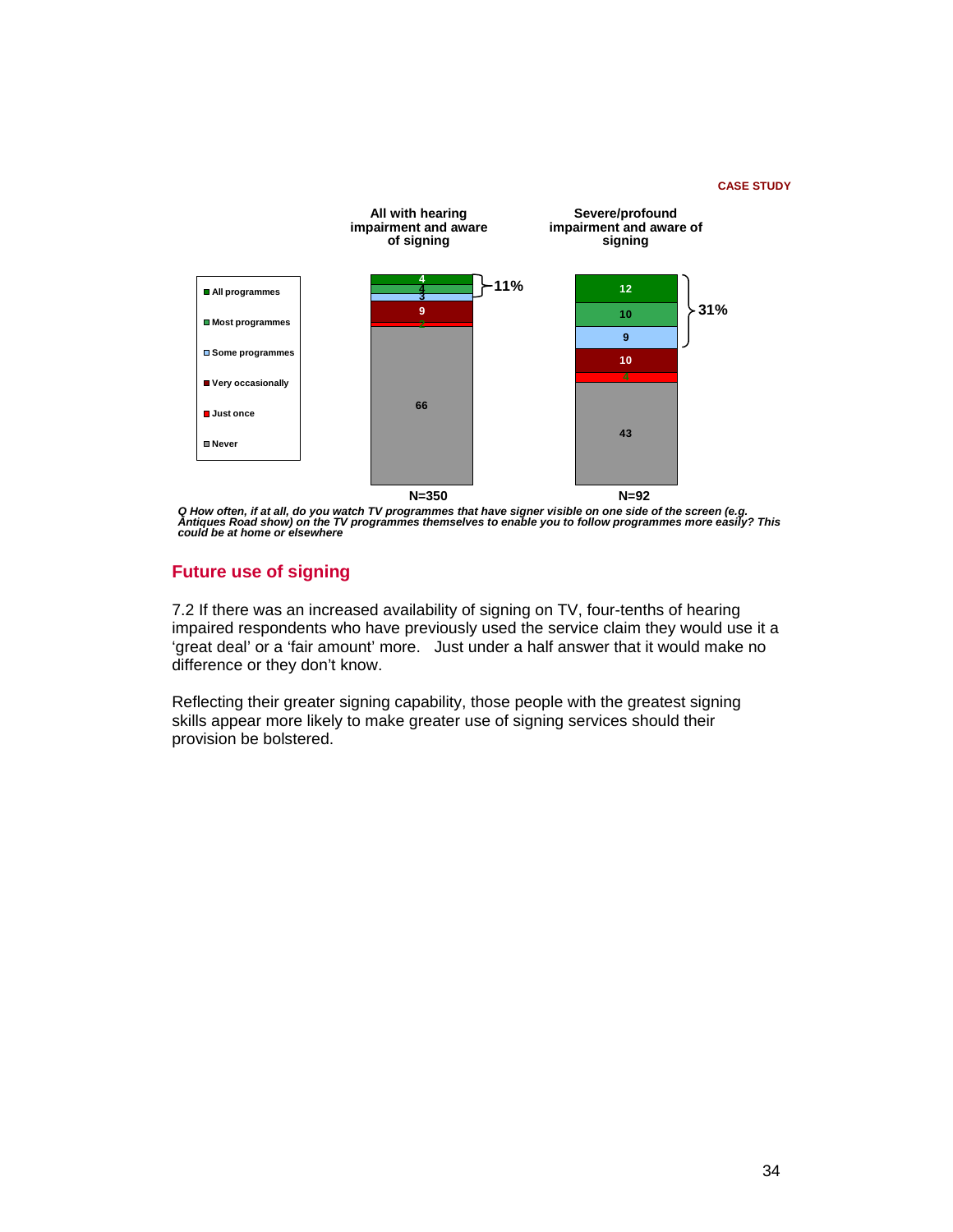#### **CASE STUDY**



*Q If signing was available on more TV programmes, would your use of this service increase a great deal, increase a fair amount, increase a little or would it make no difference at all?*

# **Satisfaction with signing on TV**

 $\overline{a}$ 

7.3 Satisfaction with existing signing services is fairly low. Of those respondents who are hearing impaired and have used signing, only 5% profess themselves to be very satisfied with the service on offer. Overall, less than a third (31%) are 'satisfied', while very few are actively dissatisfied and levels of ambivalence are high (threefifths are in the 'neither satisfied nor dissatisfied' or 'don't know' categories). This suggests that many respondents may not be sufficiently proficient in signing to form an opinion of the services on offer.

Interestingly, the pattern of responses from those who are hearing impaired and claim to understand signing<sup>11</sup> is very similar, with three tenths (30%) satisfied, a tenth dissatisfied and three fifths (59%) 'don't know' or 'neither satisfied nor dissatisfied'.

 $11$  47 respondents in total, so figures should be treated with some caution due to this low base size.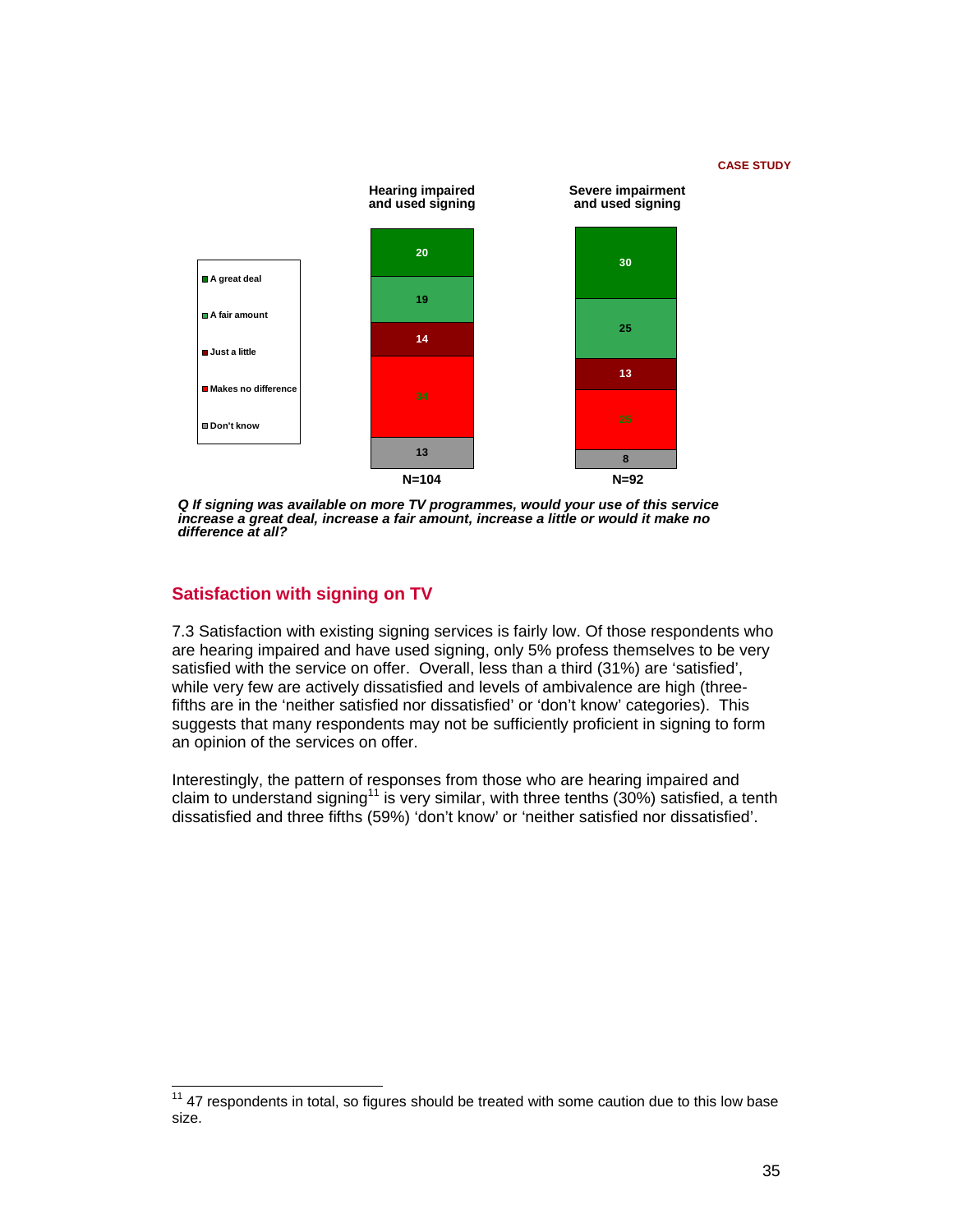

*Q Overall to what extent are you satisfied or dissatisfied with the current signing services available?* 

*Q How satisfied or dissatisfied are you with the provision of signing services on the types of programmes you watch most often?*

# **Satisfaction by programme type**

7.4 Many hearing impaired respondents are not actively satisfied or dissatisfied with the signing services available across various types of programme; this may again reflect their relatively low levels of signing ability. However, regional programming attracted the most positive opinion, as 46% said they are satisfied with signing services on offer, and 9% are dissatisfied. Opinion is most mixed with regard to signing services available on films, as only 38% feel satisfied with these and 21% are dissatisfied.

Those dissatisfied tend to feel that signing is not available on enough programmes and that the signer is too small or too far into the screen.

# **Effectiveness of signing on TV**

7.5 Among those hearing impaired respondents that claim to understand signing (n=47) , a fifth (21%) feel it improves their understanding of TV programmes 'a lot', and a further fifth (21%) 'a fair amount', while 17% say it helps only 'a little'. Fifteen percent say it does not help them at all.

One quarter (26%) of hearing impaired respondents who claim to understand signing and use the service at least occasionally say it has improved, while a similar proportion (28%) deem it to be unchanged. However, two fifths don't know – again pointing to a low level of familiarity and usage of the service, even amongst those with relatively strong BSL skills.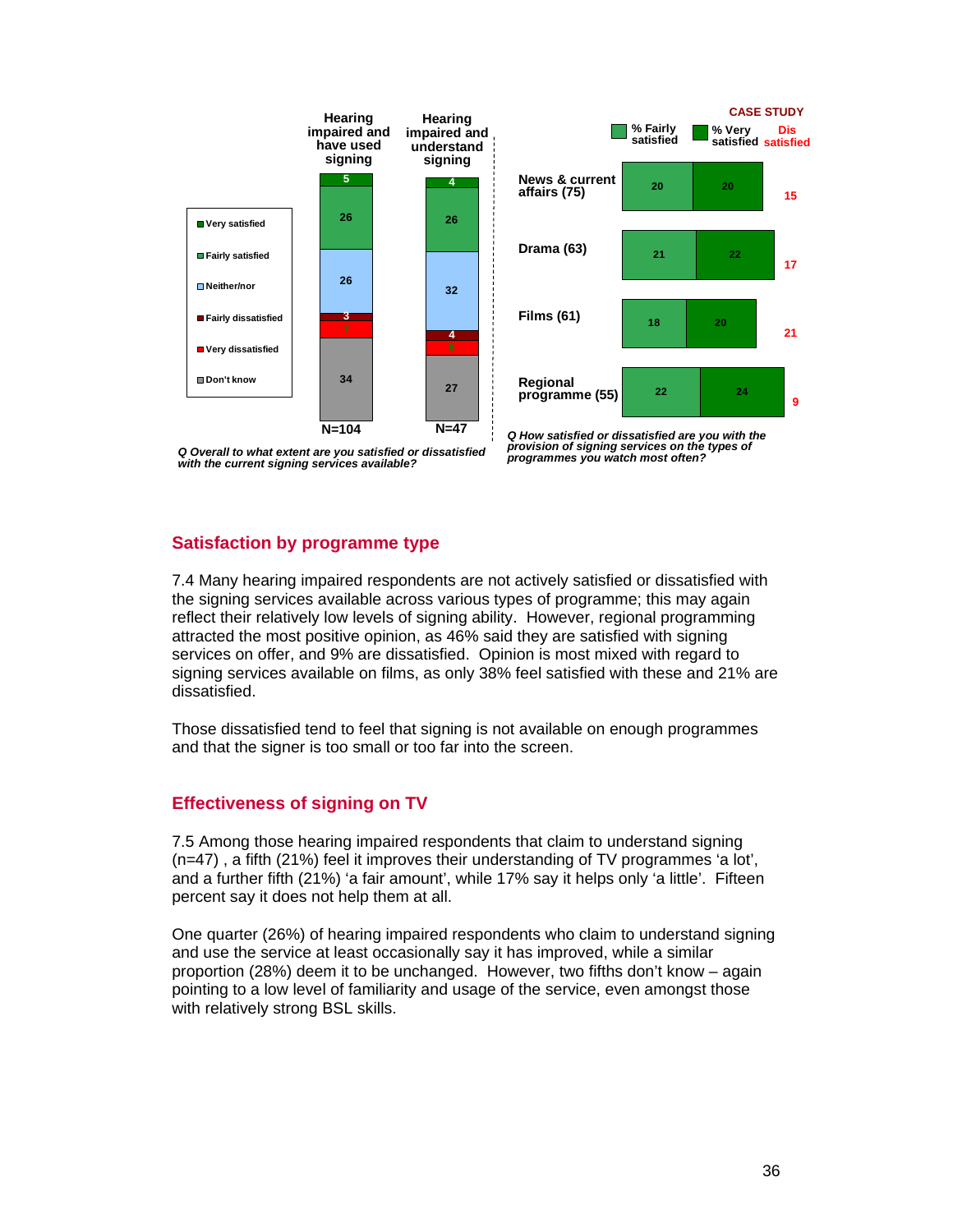

*Q To what extent would you say signing on TV programmes improves your understanding of them?*

*Q Generally, do you feel that the overall standard of signing on TV is getting better, getting worse or remains unchanged?*

# **Evaluation**

7.6 When hearing impaired respondents who claim to have used signing and understand BSL were asked to rate the clarity of the service and size of the signer on TV, over two fifths (42%) deem it to be satisfactory; only 15% thought otherwise. The balance of opinion is also positive with regards to the comprehensiveness of the signing services – two fifths agree that it generally covers everything that is going on in the TV programme, while a fifth (19%) think otherwise.

Findings indicate that for users of signing services the main concern is the time when signed programmes are broadcast – a greater proportion (31%, rising to 36% of those with stronger signing skills) feel that they are not on at a convenient time, than think they are (29%).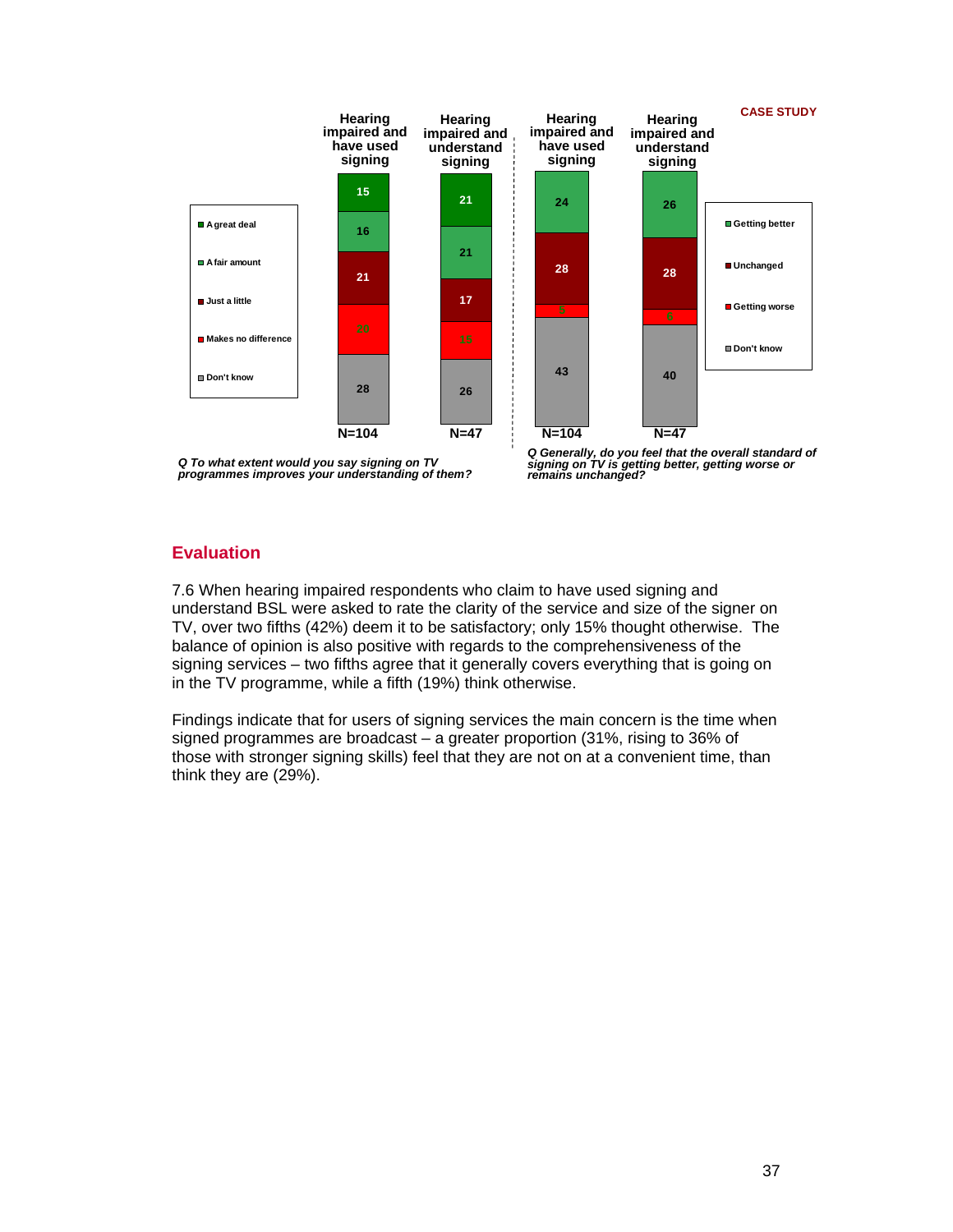

*Q To what extent to which you agree or disagree with each of the following statements?*

# **Summary**

7.7 Awareness of BSL is relatively low, hence usage of signing services is limited. The majority of respondents with hearing impairment lack the knowledge of BSL to get the most out of these services.

Only a minority of hearing impaired users are satisfied with signing services. Moreover, even amongst those with a strong knowledge of signing - i.e. they understand it and use it at least sometimes - only 30% are satisfied with signer visible signing.

As with subtitling, opinion is split as to whether signing services are improving or not. Only a minority say the size of the signer on TV programmes is too small or does not cover everything in the programme, but a greater proportion find the timeslots for signed programmes inconvenient.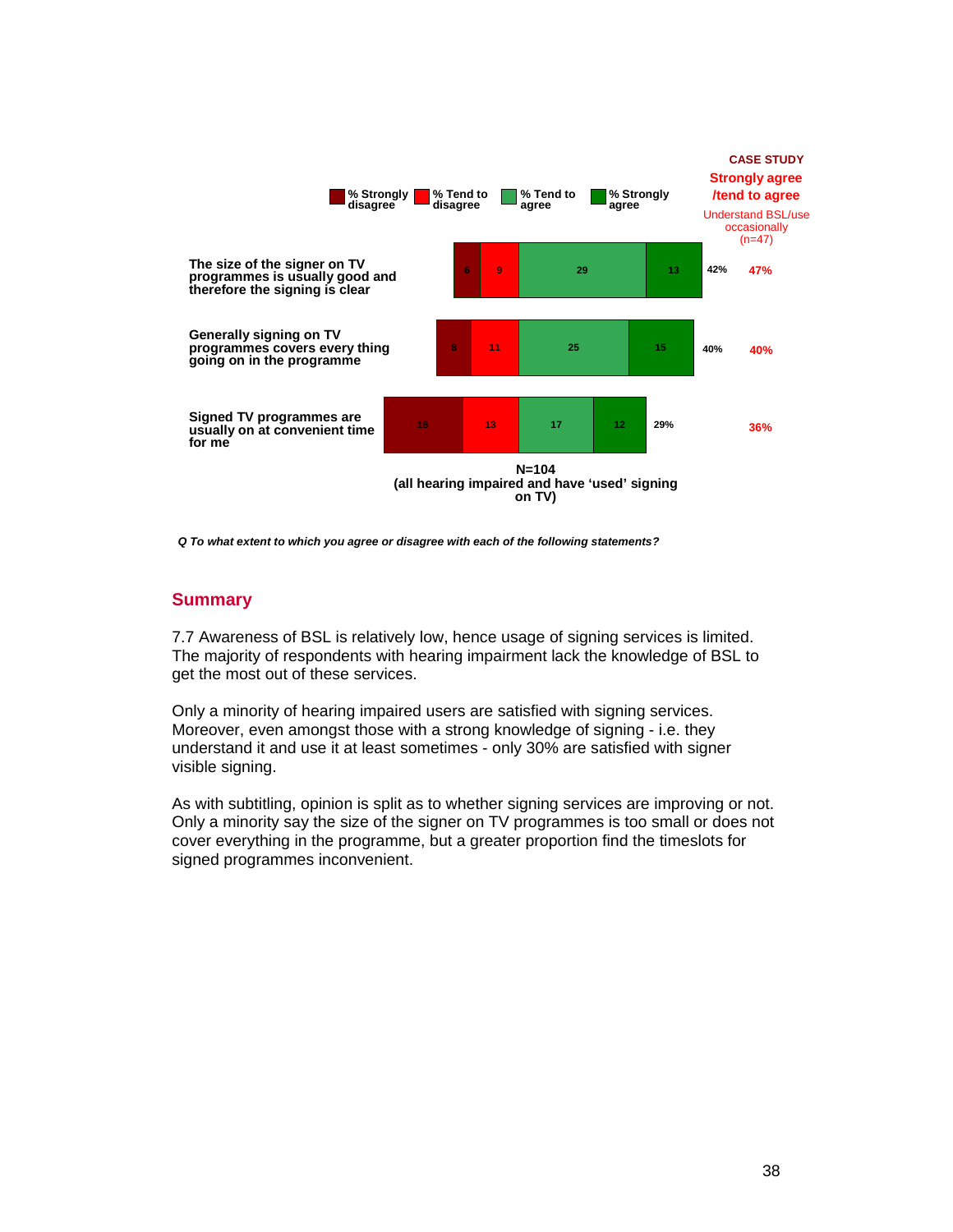# 8. Signing versus subtitling

8.1 Hearing impaired respondents express a clear preference for subtitling over signing. Among those who claimed to have used both services, and understand BSL, the preference for subtitling is overwhelming – over two thirds (67%) prefer subtitling, and just 9% would opt for signing.

Subtitling is, in essence, considered to be easier to follow and less distracting.

This preference for subtitling is especially marked for films and drama. Conversely, there is most call for signing for news and current affairs, but even here the demand for subtitling outweighs that for signing by a wide margin.



#### *Q Overall, which one of those methods do you prefer to use?*

| $N=46$                               | Subtitling | Signing        | <b>Both</b> |
|--------------------------------------|------------|----------------|-------------|
| <b>News &amp; current</b><br>affairs | 46         | 13             | 24          |
| <b>Arts and music</b>                | 35         |                | 15          |
| Children's                           | 26         | 4              | 26          |
| <b>Religious</b>                     | 22         | 2              | 20          |
| Factual                              | 28         | 4              | 24          |
| <b>Education</b>                     | 30         | 4              | 26          |
| Drama                                | 50         | 2              | 26          |
| <b>Films</b>                         | 67         | $\overline{2}$ | 22          |
| Light<br>entertainment               | 41         | 7              | 20          |
| Sport                                | 46         | $\overline{2}$ | 26          |
| Regional<br>programme                | 37         | 7              | 22          |

*Q Please indicate if you would prefer to use subtitling or signing or if you would prefer them both together.*

TV guides are the principal source of information for both subtitling (cited by 59% of subtitle users) and signing (41%). This is followed by Teletext and advertising / trailers.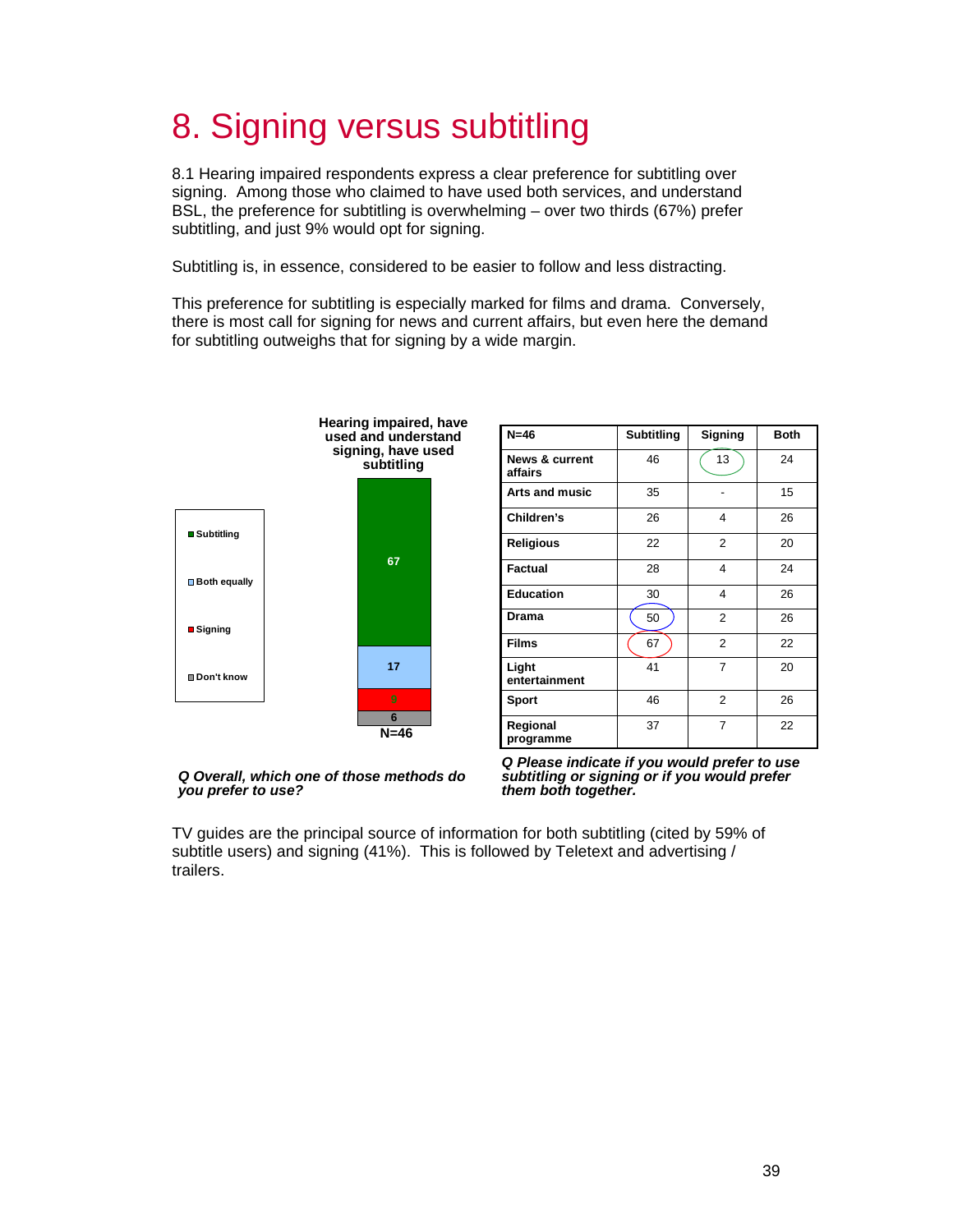*Q From which, if any, of the following sources do you obtain information about television programmes which contain subtitles/signing?* 



*Base:256 All with hearing impairment and used subtitling, 104 all with hearing impairment and used signing*

As one would perhaps expect, the viewing preferences of those who use signing and subtitling services are similar. Both groups say that the watch news and current affairs programmes most often (four fifths of subtitle users and over seven tenths of signing users). There may, however, be an element of over-claim here, with respondents tending to recall 'worthier' programming. Nevertheless, these types of programmes are undoubtedly popular. Films and drama are the two other most popular categories of programme.



**Programme viewing**

*Q Which, if any, of the following types of TV programme do you watch most often on TV?* 

*Base: 256 All with hearing impairment and used subtitling on TV, 104 All with hearing impairment and used signing on TV*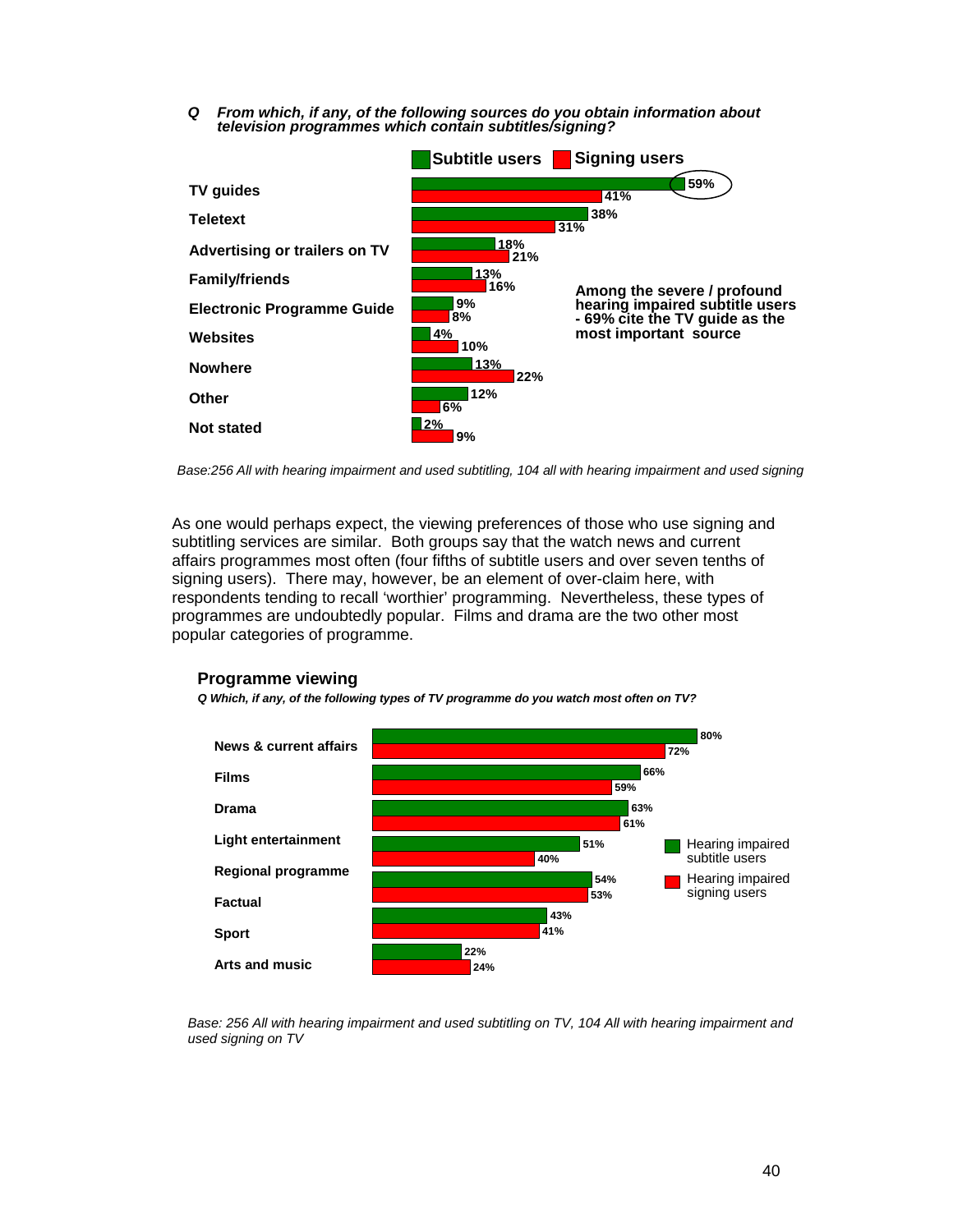# 9. Audio Description

# **Usage of Audio Description**

9.1 Claimed usage of audio description is low. Only around a fifth (22%) of visually impaired respondents who have heard of audio description say they use it on at least 'some programmes' when it is available. Over three-fifths (62%) say they never use it.

Audio description has been available to some digital viewers since 2001 and only households with a multichannel service can access it.

These usage figures should be treated with caution as there is some indication that even these low numbers are inflated owing to respondents misunderstanding the term audio description and confusing it with other types of access service.



Q How often, if at all, do you watch TV programmes that have audio description on the TV programmes themselves<br>to enable you to follow programmes more easily? This could be at home or elsewhere

# **Future use of Audio Description**

9.2 Despite its low current usage, audio description is of interest to many visually impaired people. If it was more widely availability, 53% of those not previously aware of the service claim they would be interested in using it. Amongst those with at least moderate visual impairment who had not previously heard of the service, this figure increases to nearly two thirds (63%) of respondents. Of this latter group only a fifth (19%) would not be interested.

Of the 30 visually impaired respondents who had previously used audio description, 13 claimed they would use it at least 'a fair amount' more if it was more widely available, and seven said usage would increase 'just a little'.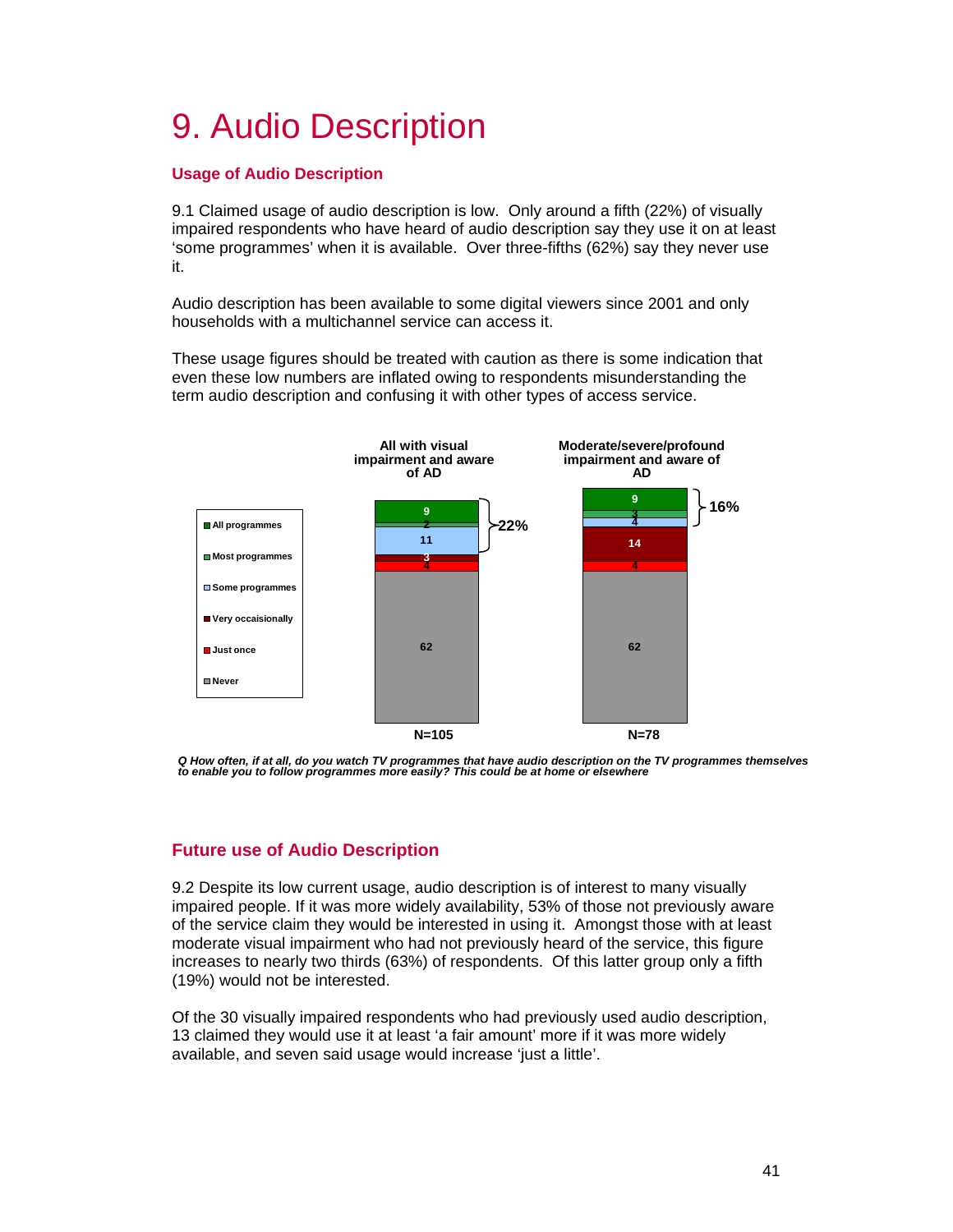



*Q If AD was available on the TV programmes that you watch, how interested do you think you would be in using it?*

# **Satisfaction with Audio Description**

9.3 Satisfaction levels with audio description are mixed. Half of the 30 visually impaired respondents who claimed to have used the service profess themselves to be satisfied with it, while a third describe themselves as dissatisfied.

Levels of satisfaction are equally varied with regard to the audio description services available on different programme types, though base sizes here are small so findings should be treated as broadly indicative at best. That said, there is clearly some disappointment with the service provided for certain genres (for instance 10 people out of the 26 who have use audio description and watch news and current affairs, are dissatisfied with it).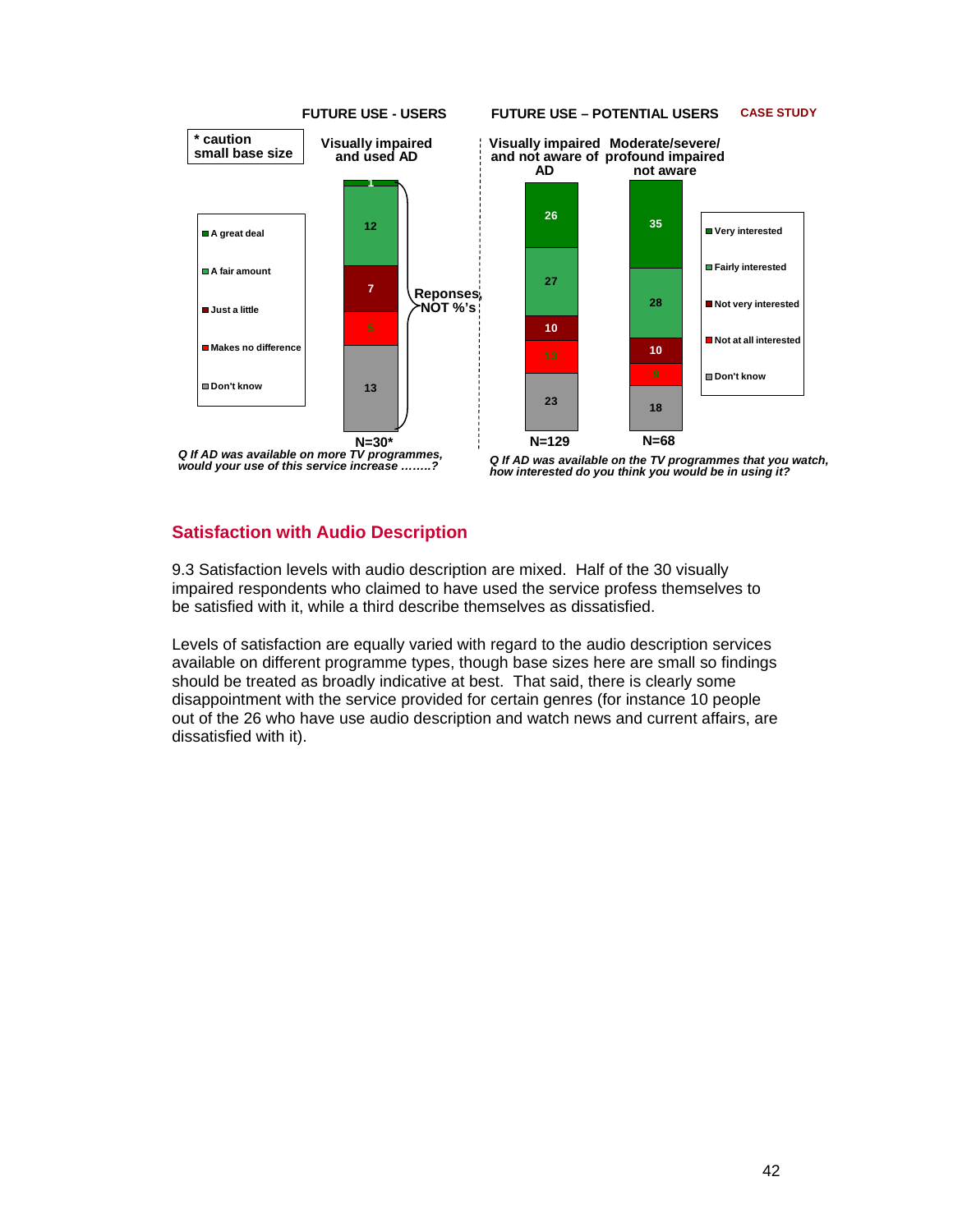

*Q Overall to what extent are you satisfied or dissatisfied with the current AD services available?* 

# **Effectiveness of Audio Description**

9.4 Among those who claimed to have used audio description, a clear majority (22 out of 30) feel it improves their understanding of TV programmes, while only 3 say it made no difference to them. This suggests the service has significant potential for the visually impaired.

Of the 30 who had used audio description, 12 deemed the service to be improving, while 10 thought it unchanged and one believed it to be deteriorating.







*Q Generally, do you feel that the overall standard of signing on TV is getting better, getting worse or remains unchanged?*

*Q How satisfied or dissatisfied are you with the provision of AD services on the types of programmes you watch most often?*